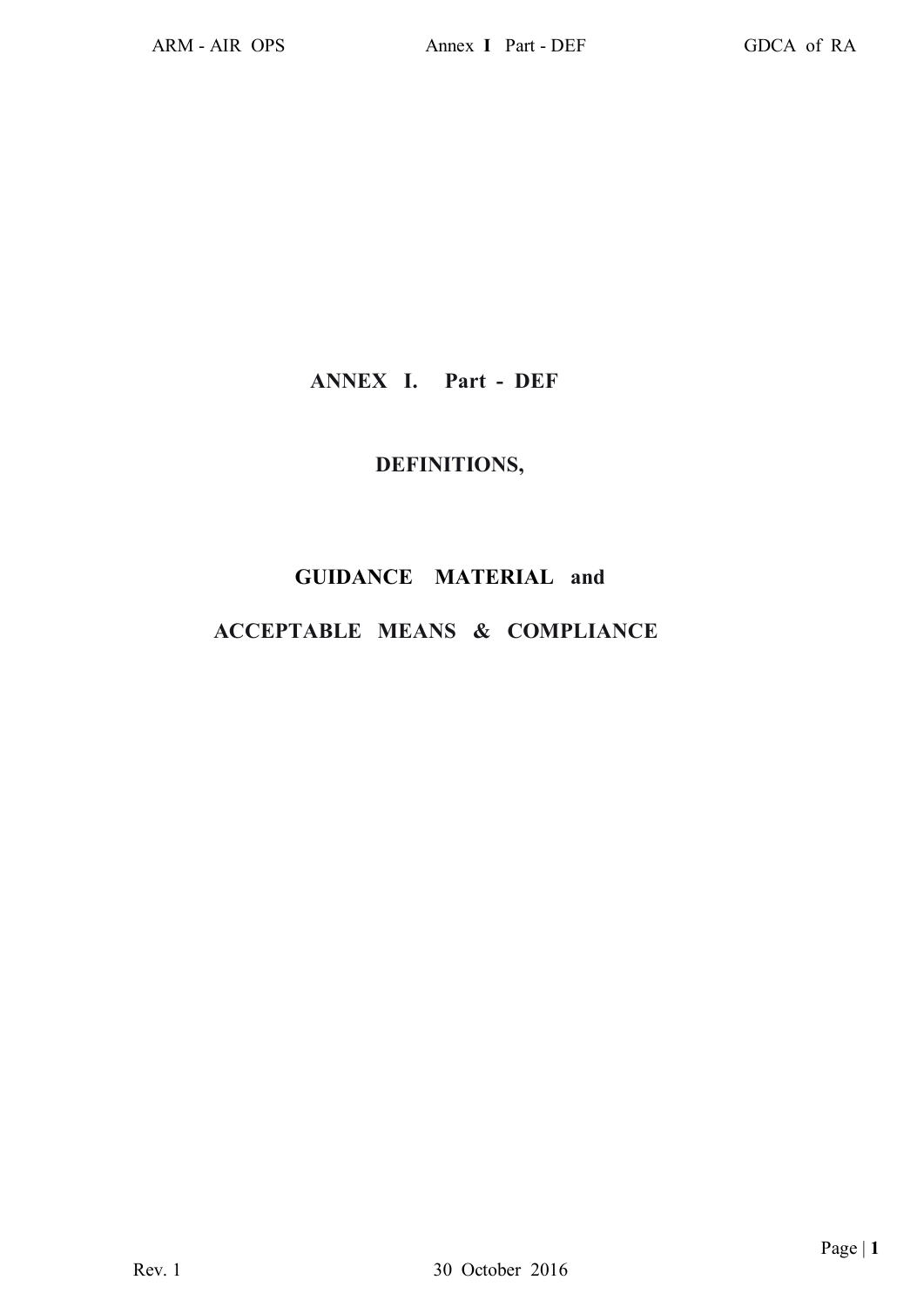*INTENTIONALLY LEFT BLANK*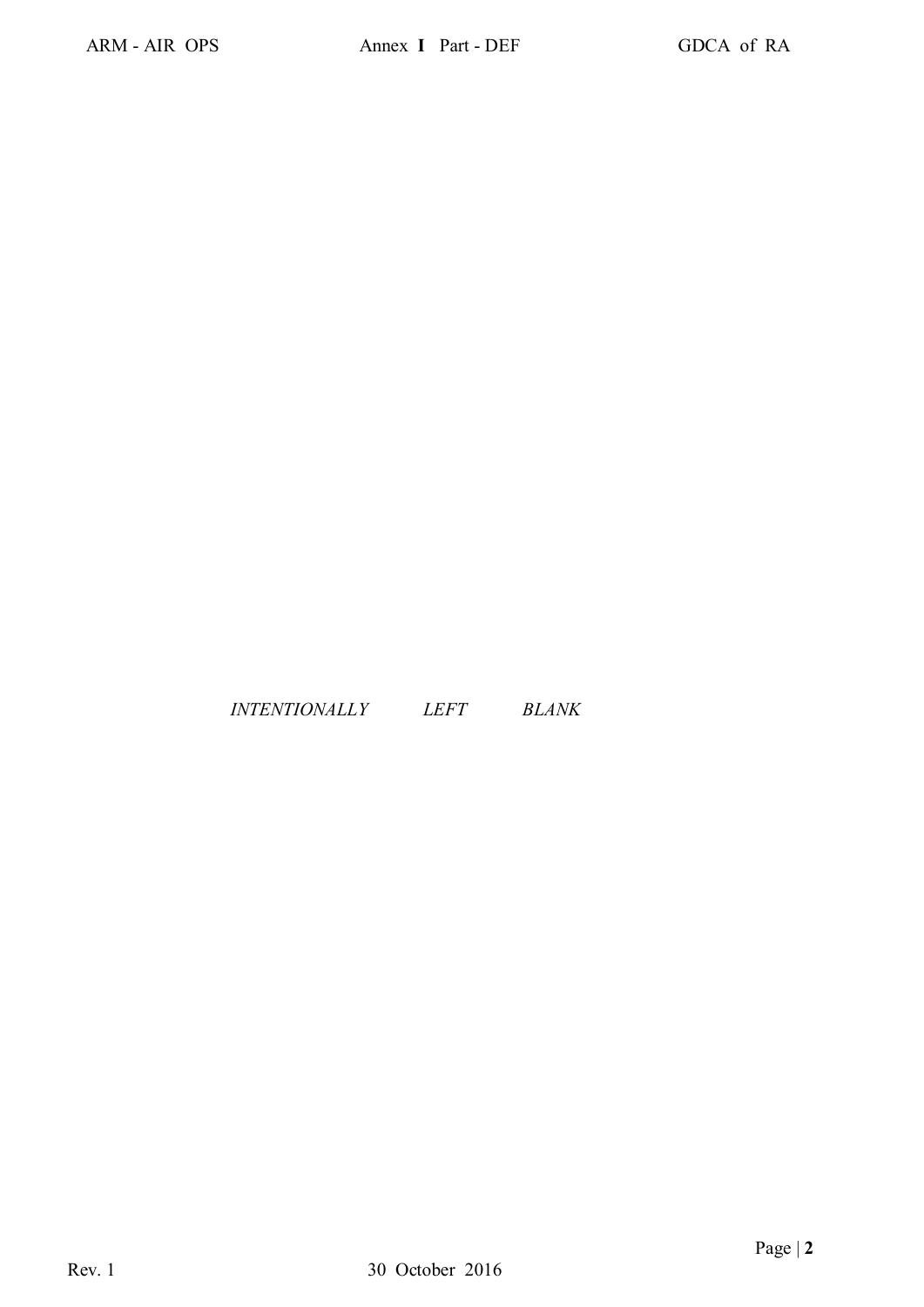I

# **ANNEX I. Part - DEF. DEFINITIONS,**

## **GUIDANCE MATERIAL and**

# **ACCEPTABLE MEANS & COMPLIANCE**

## **CONTENT**

| $\mathbf{3}$                                                                                                                                                                                                                  |  |
|-------------------------------------------------------------------------------------------------------------------------------------------------------------------------------------------------------------------------------|--|
| Record of Revision response to the contract of the contract of the contract of the set of the contract of the contract of the contract of the contract of the contract of the contract of the contract of the contract of the |  |
| 7                                                                                                                                                                                                                             |  |
| 9                                                                                                                                                                                                                             |  |
| DEFINITIONS for TERMS used in Annexes II to VII  11                                                                                                                                                                           |  |
|                                                                                                                                                                                                                               |  |
|                                                                                                                                                                                                                               |  |
| Guidance Material 1. to Annex I. DEFINITIONS  23                                                                                                                                                                              |  |
| Guidance Material 2. to Annex I. DEFINITIONS  25                                                                                                                                                                              |  |
|                                                                                                                                                                                                                               |  |
| Guidance Material 4. to Annex I. DEFINITION'S  35                                                                                                                                                                             |  |
|                                                                                                                                                                                                                               |  |
| Guidance Material 6. to Annex I. DEFINITION'S  35                                                                                                                                                                             |  |
| Guidance Material 7. to Annex I. DEFINITION'S  35                                                                                                                                                                             |  |
| Guidance Material 8. to Annex I. DEFINITION'S  36                                                                                                                                                                             |  |
| Guidance Material 9. to Annex I. DEFINITION'S  36                                                                                                                                                                             |  |
|                                                                                                                                                                                                                               |  |
|                                                                                                                                                                                                                               |  |
|                                                                                                                                                                                                                               |  |

ı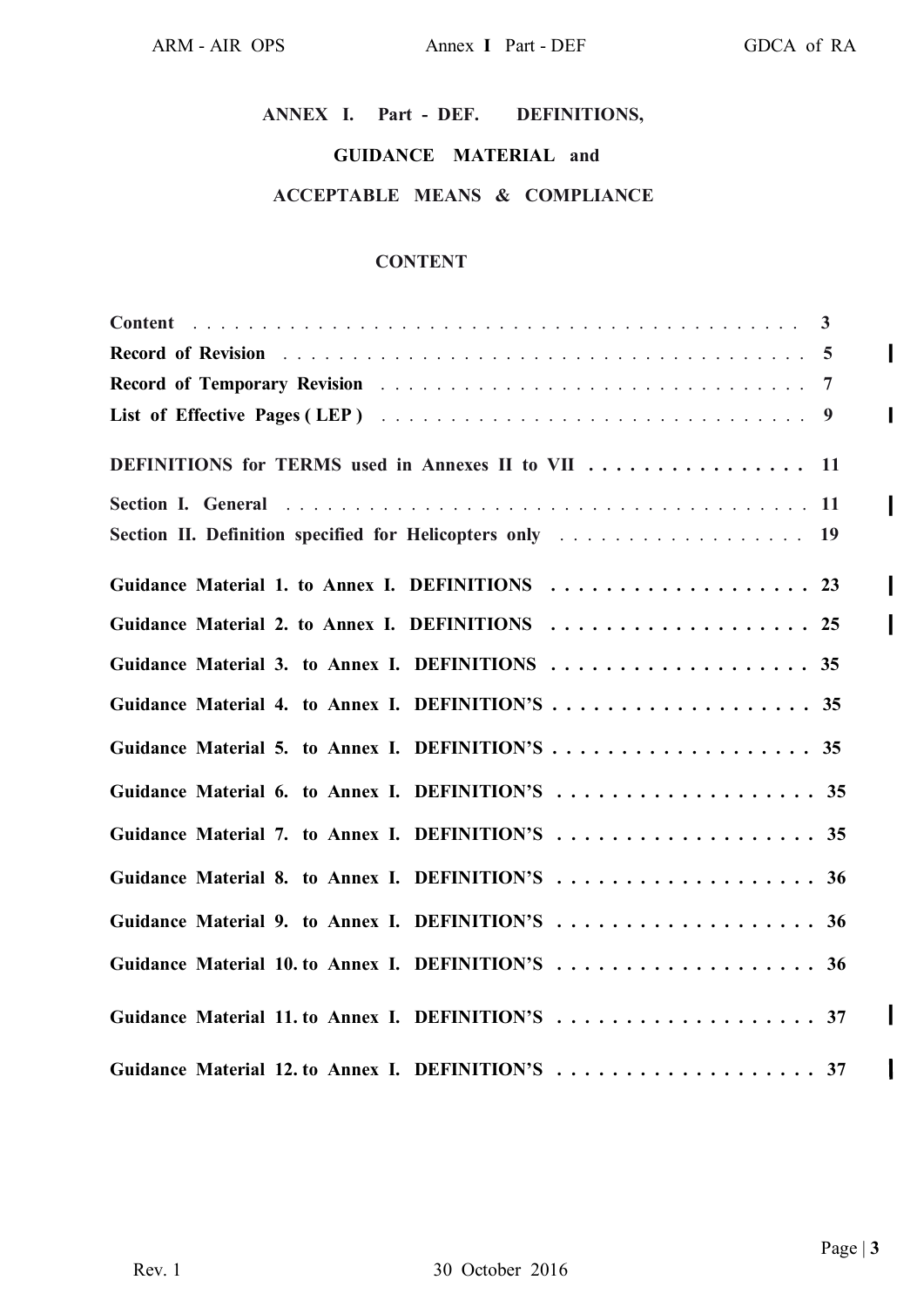*INTENTIONALLY LEFT BLANK*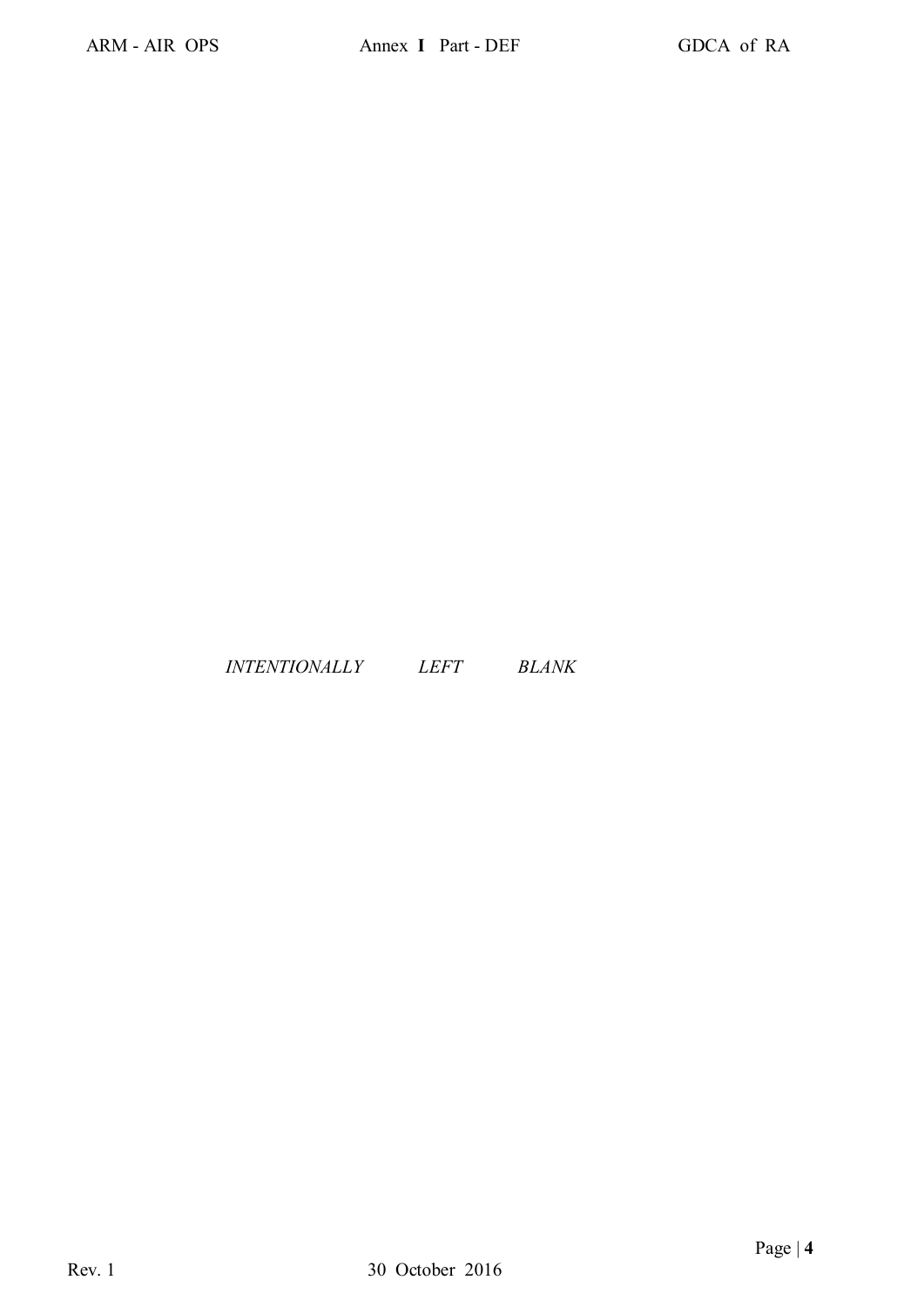# **RECORD of REVISION**

| $\overline{\text{Rev N}^0}$ | Date of issue | Date of entered | Entered by [Name & Position] |
|-----------------------------|---------------|-----------------|------------------------------|
| $\mathbf{1}$                | 30.10.2016    | 28.09.2016      | FOD Inspector S. Kharatyan   |
|                             |               |                 |                              |
|                             |               |                 |                              |
|                             |               |                 |                              |
|                             |               |                 |                              |
|                             |               |                 |                              |
|                             |               |                 |                              |
|                             |               |                 |                              |
|                             |               |                 |                              |
|                             |               |                 |                              |
|                             |               |                 |                              |
|                             |               |                 |                              |
|                             |               |                 |                              |
|                             |               |                 |                              |
|                             |               |                 |                              |
|                             |               |                 |                              |
|                             |               |                 |                              |
|                             |               |                 |                              |
|                             |               |                 |                              |
|                             |               |                 |                              |
|                             |               |                 |                              |
|                             |               |                 |                              |
|                             |               |                 |                              |
|                             |               |                 |                              |
|                             |               |                 |                              |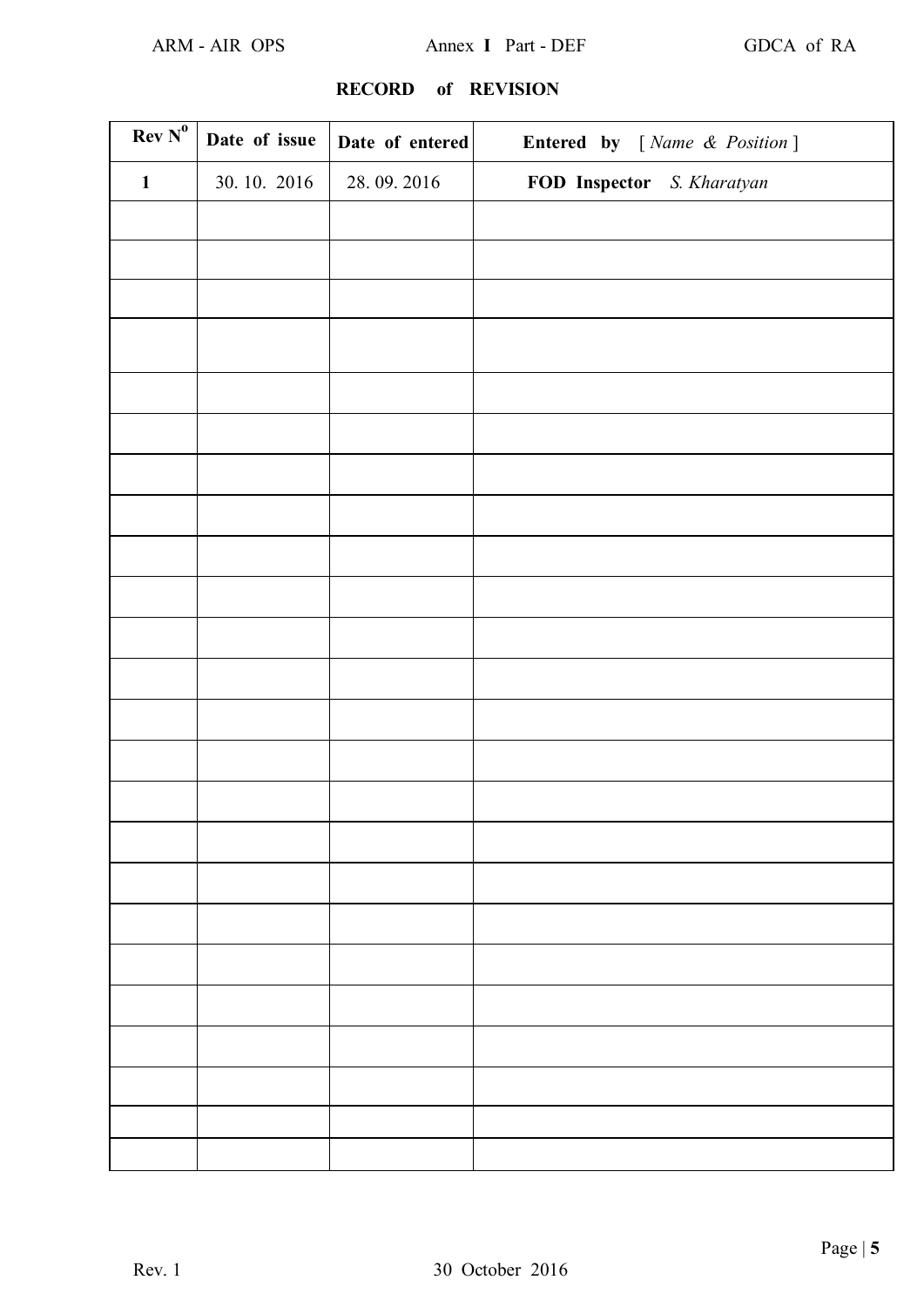| <b>RECORD</b> | of REVISION |
|---------------|-------------|
|               |             |

|  | $\boxed{\mathrm{Rev N}^{\mathrm{o}}$ Date of issue Date of entered | Entered by [Name & Position] |
|--|--------------------------------------------------------------------|------------------------------|
|  |                                                                    |                              |
|  |                                                                    |                              |
|  |                                                                    |                              |
|  |                                                                    |                              |
|  |                                                                    |                              |
|  |                                                                    |                              |
|  |                                                                    |                              |
|  |                                                                    |                              |
|  |                                                                    |                              |
|  |                                                                    |                              |
|  |                                                                    |                              |
|  |                                                                    |                              |
|  |                                                                    |                              |
|  |                                                                    |                              |
|  |                                                                    |                              |
|  |                                                                    |                              |
|  |                                                                    |                              |
|  |                                                                    |                              |
|  |                                                                    |                              |
|  |                                                                    |                              |
|  |                                                                    |                              |
|  |                                                                    |                              |
|  |                                                                    |                              |
|  |                                                                    |                              |
|  |                                                                    |                              |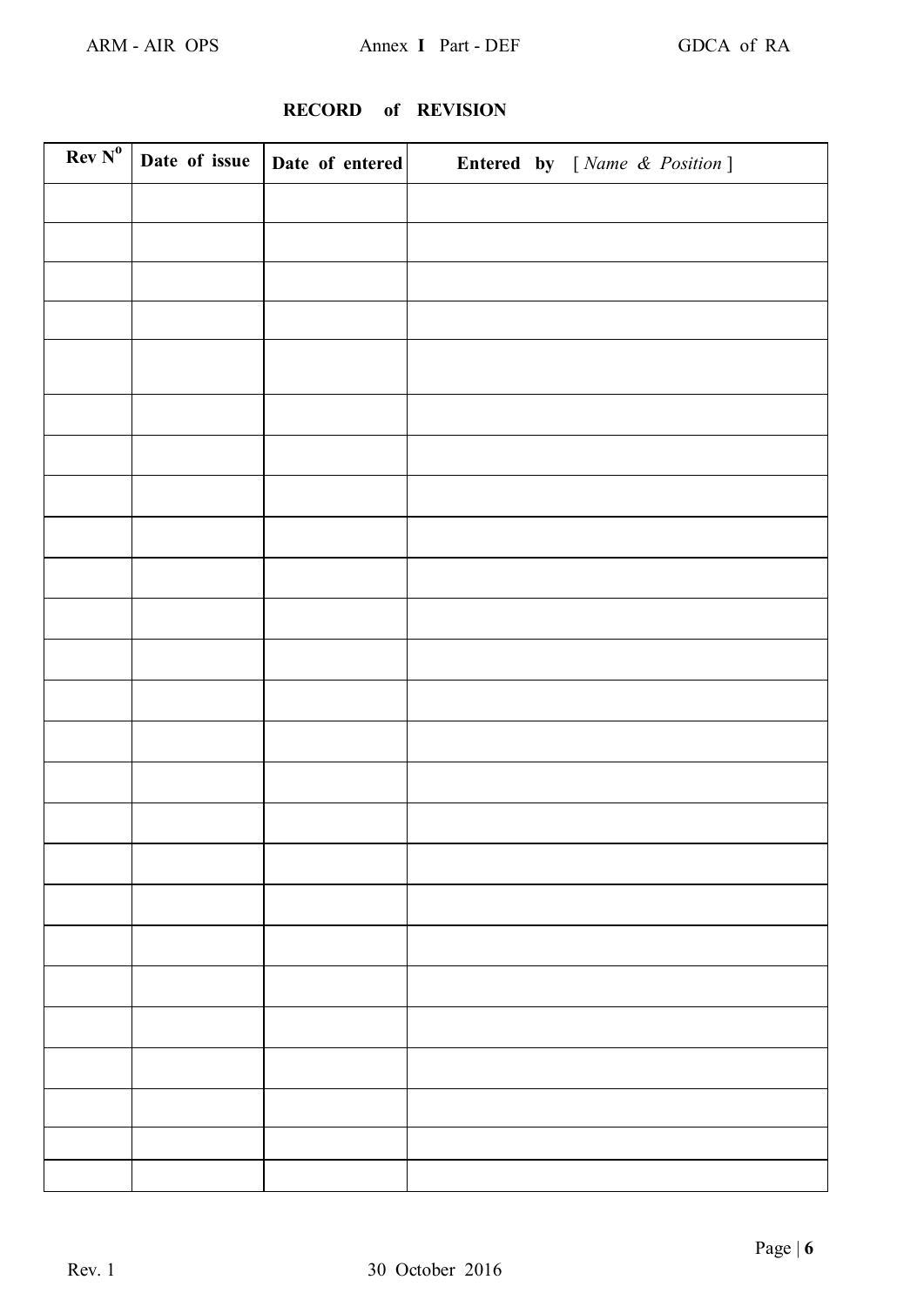# **RECORD of TEMPORARY REVISION**

| $\overline{\text{Rev N}^0}$ | Date of issue   Date of entered | Entered by [Name & Position] |
|-----------------------------|---------------------------------|------------------------------|
|                             |                                 |                              |
|                             |                                 |                              |
|                             |                                 |                              |
|                             |                                 |                              |
|                             |                                 |                              |
|                             |                                 |                              |
|                             |                                 |                              |
|                             |                                 |                              |
|                             |                                 |                              |
|                             |                                 |                              |
|                             |                                 |                              |
|                             |                                 |                              |
|                             |                                 |                              |
|                             |                                 |                              |
|                             |                                 |                              |
|                             |                                 |                              |
|                             |                                 |                              |
|                             |                                 |                              |
|                             |                                 |                              |
|                             |                                 |                              |
|                             |                                 |                              |
|                             |                                 |                              |
|                             |                                 |                              |
|                             |                                 |                              |
|                             |                                 |                              |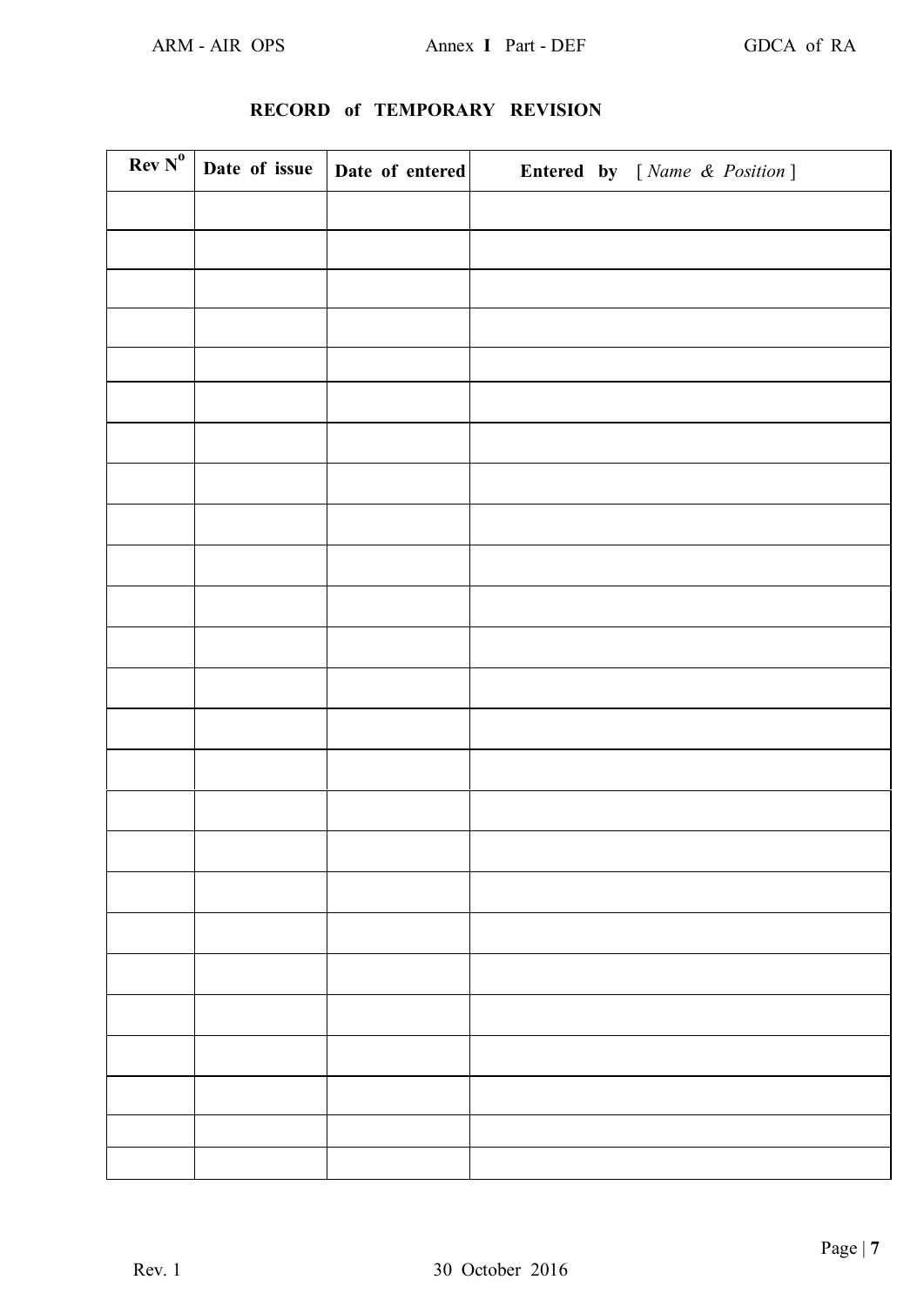# **RECORD of TEMPORARY REVISION**

| <b>Rev</b><br>$\mathbf{N}^{\mathbf{0}}$ | Date of issue | Date of entered | Entered by [Name & Position] |
|-----------------------------------------|---------------|-----------------|------------------------------|
|                                         |               |                 |                              |
|                                         |               |                 |                              |
|                                         |               |                 |                              |
|                                         |               |                 |                              |
|                                         |               |                 |                              |
|                                         |               |                 |                              |
|                                         |               |                 |                              |
|                                         |               |                 |                              |
|                                         |               |                 |                              |
|                                         |               |                 |                              |
|                                         |               |                 |                              |
|                                         |               |                 |                              |
|                                         |               |                 |                              |
|                                         |               |                 |                              |
|                                         |               |                 |                              |
|                                         |               |                 |                              |
|                                         |               |                 |                              |
|                                         |               |                 |                              |
|                                         |               |                 |                              |
|                                         |               |                 |                              |
|                                         |               |                 |                              |
|                                         |               |                 |                              |
|                                         |               |                 |                              |
|                                         |               |                 |                              |
|                                         |               |                 |                              |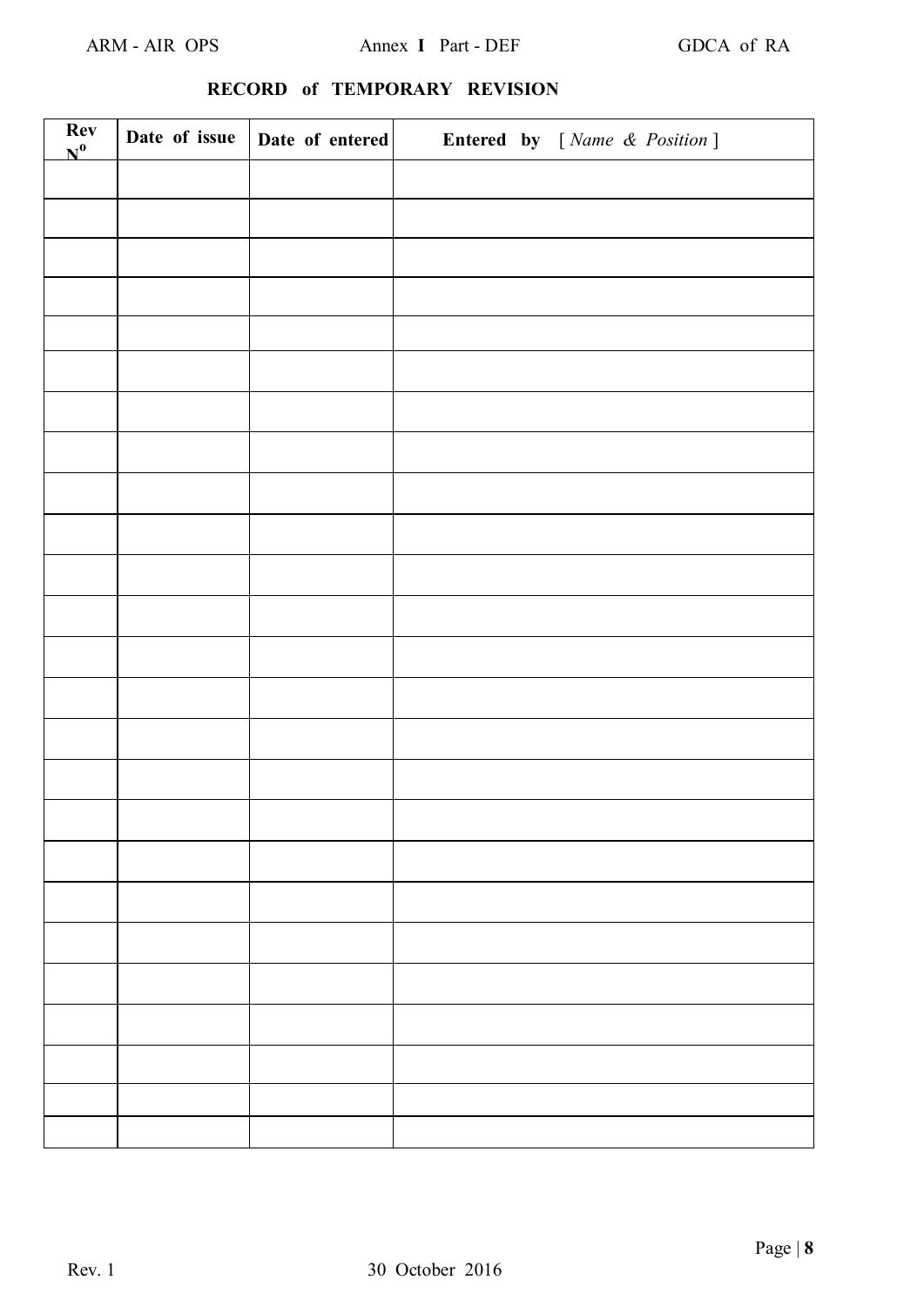| <b>ITEM</b>                                                   | <b>FROM</b><br><b>PAGE</b> | <b>TO</b><br><b>PAGE</b> | <b>EFFECTIVE DATE</b> |
|---------------------------------------------------------------|----------------------------|--------------------------|-----------------------|
| <b>CONTENT</b>                                                | $\mathfrak{Z}$             | 4                        | 01 - November - 2014  |
| <b>RECORDS</b><br><b>REVISION</b><br>of                       | 5                          | 6                        | 30 - October - 2016   |
| RECORDS of<br>TEMPORARY REVISION                              | $\overline{7}$             | 8                        | 01 - November - 2014  |
| LIST of EFFECTIVE PAGE                                        | $\overline{9}$             | 10                       | 30 - October - 2016   |
|                                                               |                            |                          |                       |
| <b>DEFINITIONS for TERMS</b> used in Annexes II to VII        | 11                         | 22                       | 01 - November - 2014  |
| I. General<br><b>Section</b>                                  | 11                         | 18                       | 30 - October - 2016   |
| Section II. Definition specified for Helicopters only         | 19                         | 22                       | 01 - November - 2014  |
| 1.<br>to Annex I. Definition's<br><b>Guidance Material</b>    | 23                         | 24                       | 30 - October - 2016   |
| <b>Guidance Material</b><br>2.<br>to Annex I.<br>Definition's | 25                         | 34                       | 30 - October - 2016   |
| Definition's<br><b>Guidance Material</b><br>3.<br>to Annex I. | $\overline{35}$            | 35                       | 01 - November - 2014  |
| Definition's<br><b>Guidance Material</b><br>to Annex I.<br>4. | 35                         | 35                       | 01 - November - 2014  |
| 5.<br>Definition's<br><b>Guidance Material</b><br>to Annex I. | $\overline{35}$            | $\overline{35}$          | 01 - November - 2014  |
| <b>Guidance Material</b><br>Definition's<br>to Annex I.<br>6. | 35                         | 35                       | 01 - November - 2014  |
| Definition's<br><b>Guidance Material</b><br>to Annex I.<br>7. | 35                         | 35                       | 01 - November - 2014  |
| Definition's<br><b>Guidance Material</b><br>to Annex I.<br>8. | 36                         | 36                       | 01 - November - 2014  |
| <b>Guidance Material</b><br>Definition's<br>9.<br>to Annex I. | 36                         | 36                       | 01 - November - 2014  |
| Guidance Material 10. to Annex I.<br>Definition's             | 36                         | 36                       | 01 - November - 2014  |
| Guidance Material 11. to Annex I.<br>Definition's             | 37                         | 37                       | 30 - October - 2016   |
| Definition's<br>Guidance Material 12. to Annex I.             | 37                         | 40                       | 30 - October - 2016   |
|                                                               |                            |                          |                       |
|                                                               |                            |                          |                       |

# **LIST of EFFECTIVE PAGES**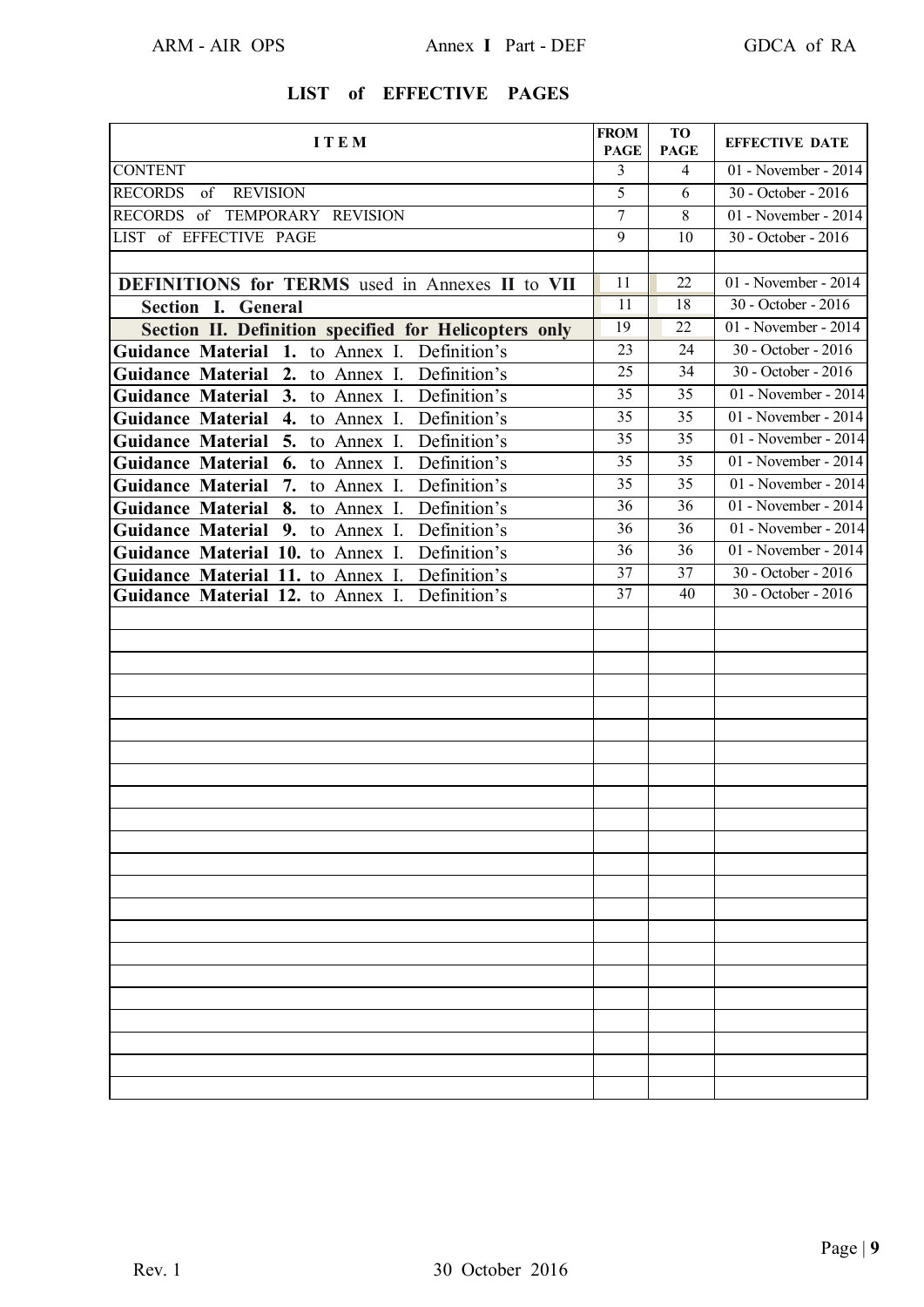| ${\bf I}$ T ${\bf E}$ M | <b>FROM</b><br>$\mathbf{PAGE}$ | <b>TO</b><br>PAG | <b>EFFECTIVE DATE</b> |
|-------------------------|--------------------------------|------------------|-----------------------|
|                         |                                |                  |                       |
|                         |                                |                  |                       |
|                         |                                |                  |                       |
|                         |                                |                  |                       |
|                         |                                |                  |                       |
|                         |                                |                  |                       |
|                         |                                |                  |                       |
|                         |                                |                  |                       |
|                         |                                |                  |                       |
|                         |                                |                  |                       |
|                         |                                |                  |                       |
|                         |                                |                  |                       |
|                         |                                |                  |                       |
|                         |                                |                  |                       |
|                         |                                |                  |                       |
|                         |                                |                  |                       |
|                         |                                |                  |                       |
|                         |                                |                  |                       |
|                         |                                |                  |                       |
|                         |                                |                  |                       |
|                         |                                |                  |                       |
|                         |                                |                  |                       |
|                         |                                |                  |                       |
|                         |                                |                  |                       |
|                         |                                |                  |                       |
|                         |                                |                  |                       |
|                         |                                |                  |                       |
|                         |                                |                  |                       |
|                         |                                |                  |                       |
|                         |                                |                  |                       |
|                         |                                |                  |                       |
|                         |                                |                  |                       |
|                         |                                |                  |                       |
|                         |                                |                  |                       |
|                         |                                |                  |                       |
|                         |                                |                  |                       |
|                         |                                |                  |                       |
|                         |                                |                  |                       |
|                         |                                |                  |                       |
|                         |                                |                  |                       |
|                         |                                |                  |                       |
|                         |                                |                  |                       |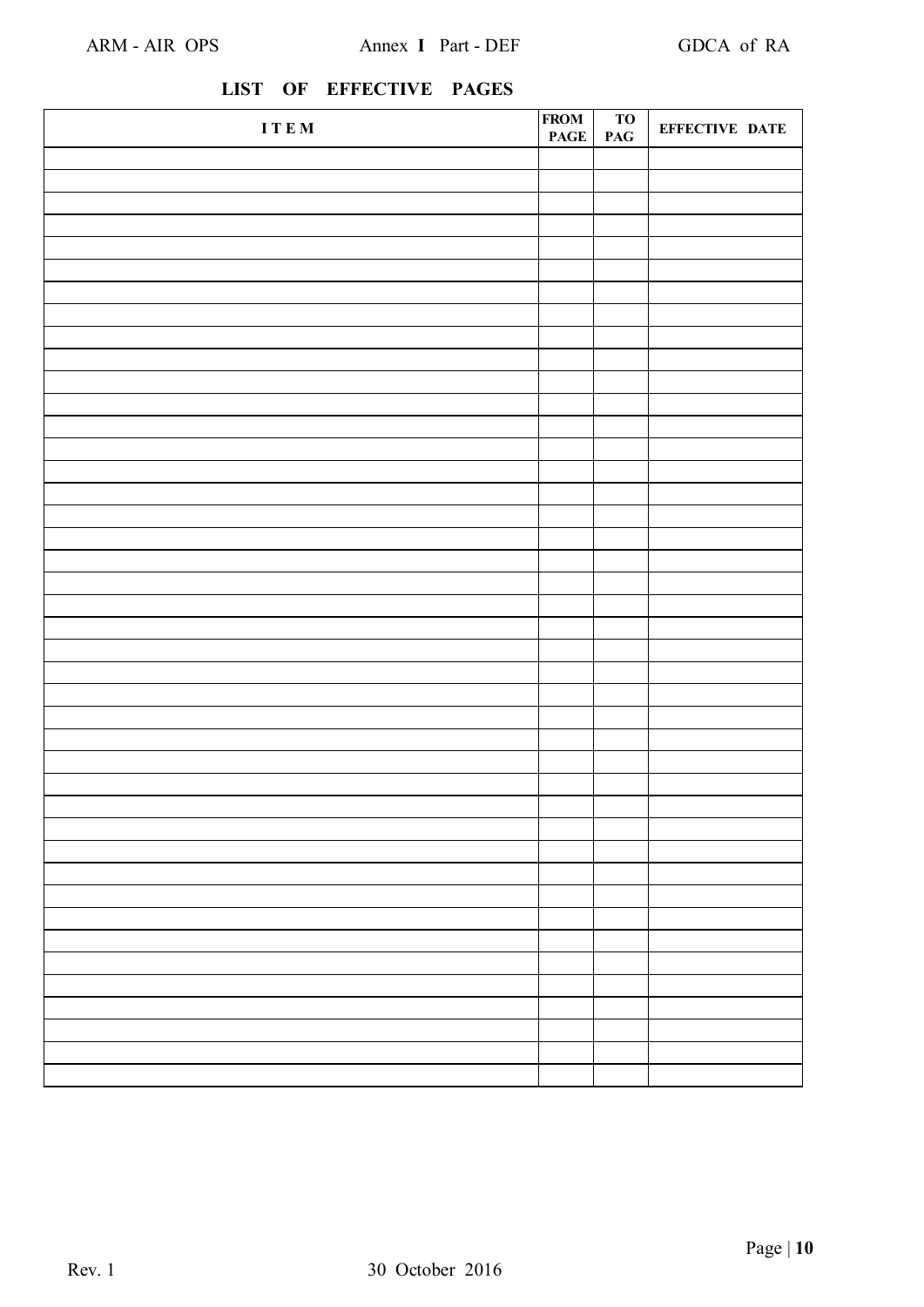## **DEFINITIONS for TERMS used in Annexes II to VII**

*For the purpose of this Regulation, the following Definitions shall apply :* 

## **SECTION I. General**

( *Definition specified for Helicopters only see in Section 2 )*

*( 1 ) " Accelerate – Stop Distance Available ( ASDA )"* means the length of the Take-off run available plus the length of stopway, if such stopway is declared available by the State of the aerodrome and is capable of bearing the mass of the aeroplane under the prevailing operating conditions ;

*( 2 ) " Acceptable Means of Compliance (AMC)"* means non-binding standards adopted by the GDCA of RA to illustrate means to establish compliance with  $CR$  - EC N° 216 / 2008 and its Implementing Rules ;

*( 3 ) " Alternative Means of Compliance "* means those means that propose an alternative to an existing acceptable means of compliance or those that propose new means to establish compliance with CR - EC  $N^{\circ}$  216 / 2008 and its Implementing Rules for which no associated AMC have been adopted by the GDCA of RA ;

*( 4 ) " Acceptance Checklist "* means a document used to assist in carrying out a check on the external appearance of packages of Dangerous Goods and their associated documents to determine that all appropriate requirements have been met with ;

*( 5 ) " Adequate Aerodrome "* means an aerodrome on which the aircraft can be operated, taking account of the applicable performance requirements and runway characteristics ;

# *For the purpose of passenger classification :*

- *( a ) " Adult "* means a person of an age of 12 years and above ;
- *( b ) " Child / Children "* means persons who are of an age of two *( 2 )* years and above but who are less than 12 years of age;
- *(c)* **"Infant**" means a person under the age of two  $(2)$  years;

*( 6 ) " Aeroplane " means* an engine - driven fixed - wing aircraft heavier than air that is supported in flight by the dynamic reaction of the air against its wings;

*( 7 ) " Aided Night Vision Imaging System ( NVIS ) flight " means,* in the case of NVIS operations, that portion of a Visual Flight Rules *( VFR )* flight performed at night when a crew member is using *Night Vision Goggles ( NVG )* ;

*( 8 ) " Aircraft " means* a machine that can derive support in the atmosphere from the reactions of the air other than the reactions of the air against the earth's surface ;

*( 8.a )* **"** *Aircraft Tracking* **"** *means* a ground based process that maintains and updates, at standardized intervals, a record of the four dimensional position of individual aircraft in flight;

*( 8.b ) " Aircraft Tracking System " means* a system that relies on aircraft tracking in order to identify abnormal flight behaviour and provide alert. "

*( 9 ) " Air Taxi Operation " means*, for the purpose of Flight Time and Duty Time Limitations, a non - scheduled on demand Commercial Air Transport Operation with an aeroplane with a Maximum Operational Passenger Seating Configuration *( MOPSC )* of *19 or less* ;

*( 10 ) " Anti - Icing "* in the case of ground procedures, means a procedure that provides protection against the formation of frost or ice and accumulation of snow on treated surfaces of the aircraft for a limited period of time *( hold - over time )* ;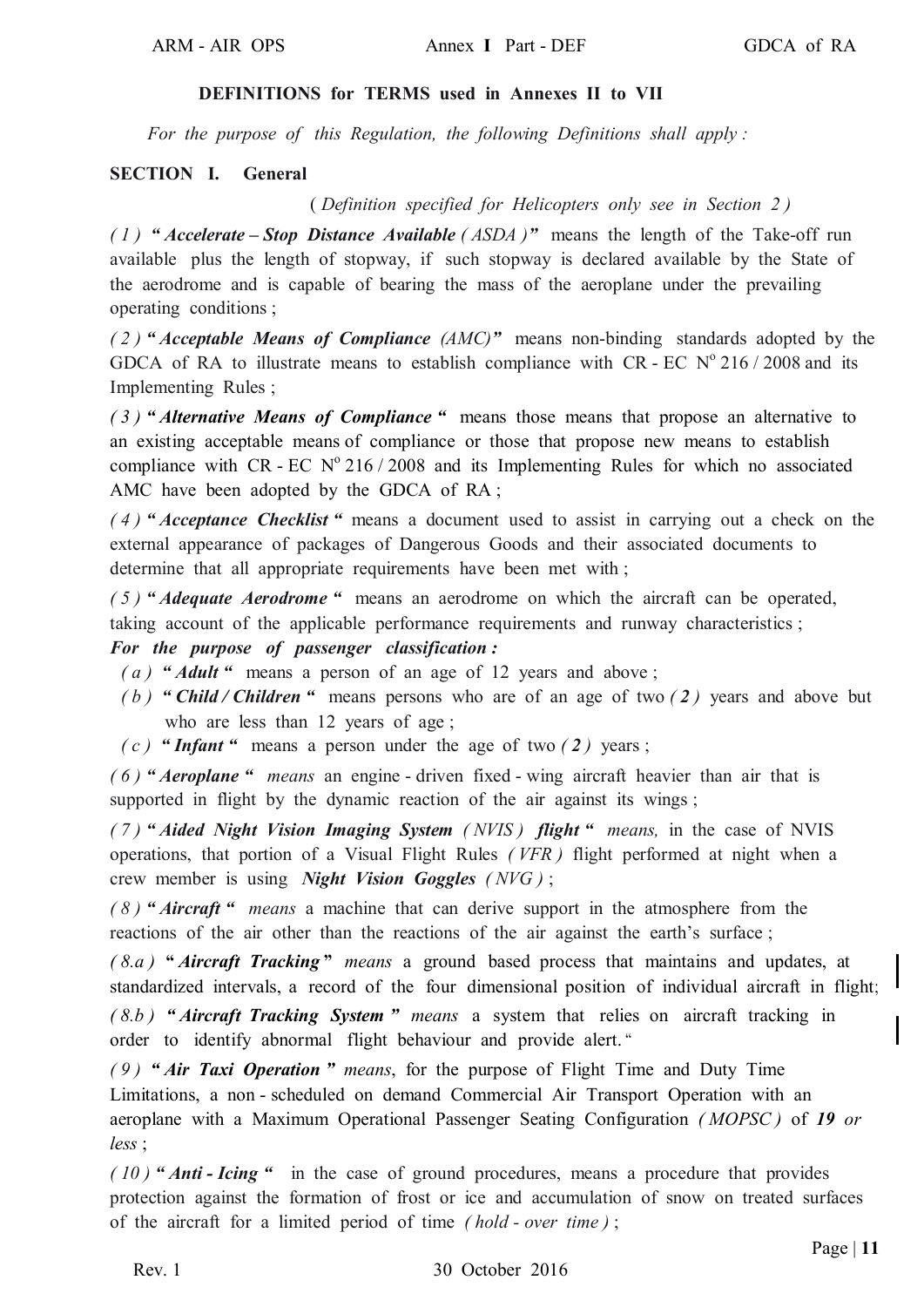*( 11 ) " Approach Procedure with Vertical Guidance ( APV ) Operation "* means an instrument approach which utilizes lateral and vertical guidance, but does not meet the requirements established for precision approach and landing operations, with a decision height ( DH ) not lower than 250 ft and a runway visual range (RVR) of not less than 600 m;

*( 11 a ) " Balloon Empty Mass " means* the mass determined by weighing the balloon with all the installed equipment a specified in the AFM ;

*( 12 ) " Cabin Crew Member "* means an appropriately qualified crew member, other than a flight crew or technical crew member, who is assigned by an operator to perform duties related to the safety of passengers and flight during operations ;

*( 13 ) " Category I ( CAT I ) Approach Operation " means* a Precision Instrument Approach and Landing using an Instrument Landing System *( ILS ),* Microwave Landing System *( MLS ),* GLS *( Ground - Based Augmented Global Navigation Satellite System* ) GNSS / GBAS Landing System, Precision Approach Radar *( PAR )* or GNSS using a Satellite - Based Augmentation System *(SBAS)* with a decision height *(DH)* not lower than 200 ft and with a Runway Visual Range *( RVR )* not less than 550m for aeroplanes and 500m for helicopters ;

*( 14 ) " Category II ( CAT II ) Operation " means* a Precision Instrument Approach and Landing operation using ILS or MLS with :

( a ) DH below 200 ft but not lower than **100** ft ; *and* 

( b ) RVR of not less than **300** m;

*( 15 ) " Category III A ( CAT III A ) Operation "* means a Precision Instrument Approach and Landing operation using ILS or MLS with :

( a ) DH lower than **100** ft ; *and* 

( b ) RVR not less than **200** m;

*( 16 ) " Category III B ( CAT III B ) Operation "* means a Precision Instrument Approach and Landing operation using ILS or MLS with :

( a ) DH lower than **100** ft, *or no DH* ; *and* 

(b) RVR lower than  $200 \text{ m}$  but not less than  $75 \text{ m}$ ;

*( 19 ) " Certification Specifications " ( CS )* means technical standards adopted by the GDCA of RA indicating means to show compliance with CR - EC  $N^{\circ}$  216 / 2008 and its Implementing Rules and which can be used by an organization for the purpose of certification;

*( 20 ) " Circling " means* the visual phase of an Instrument Approach to bring an aircraft into position for landing on a runway/FATO that is not suitably located for a straight-in approach ;

 *( 21 ) " Clearway "* means a defined rectangular area on the ground or water under the control of the appropriate authority, selected or prepared as a suitable area over which an aeroplane may make a portion of its initial climb to a specified height ;

*( 22 ) " Cloud Base '* means the height of the base of the lowest observed or forecast cloud element in the vicinity of an aerodrome or operating site or within a specified area of operations, normally measured above aerodrome elevation or, in the case of offshore operations, above mean sea level ;

*( 23 ) " Code Share "* means an arrangement under which an operator places its designator code on a flight operated by another operator, and sells and issues tickets for that flight ;

*( 23 a )* " *Commercial Air Transport ( CAT ) Operation* " *means* an aircraft operation to transport passengers, cargo or mail for remuneration or other valuable consideration ;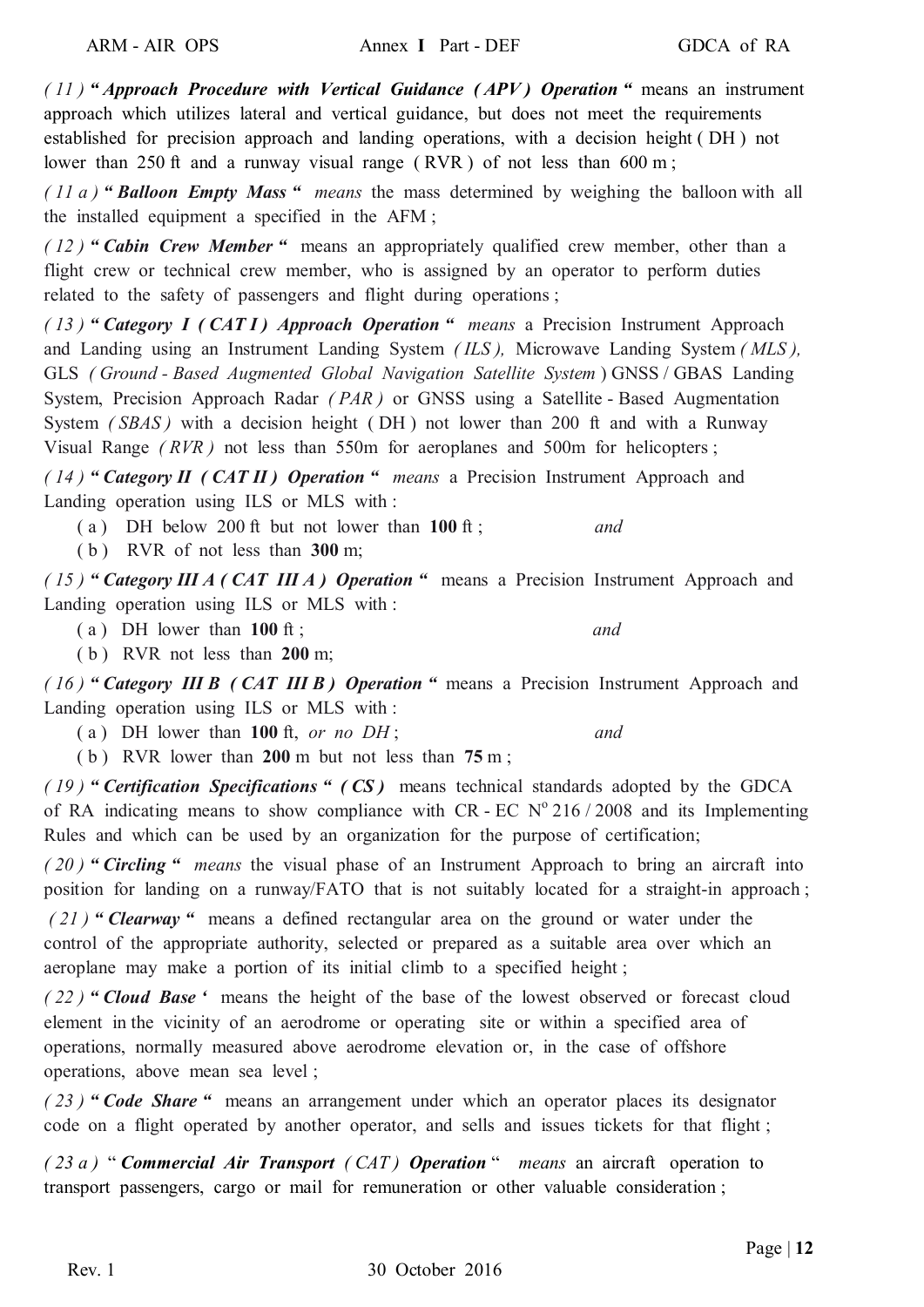*( 23 b ) " Competition Flight " means* any flying activity where the aircraft is used in air races or contests, as well as where the aircraft is used to practice for air races or contests and to fly to and from racing or contest events ;

*( 24 ) " Congested Area "* means in relation to a city, town or settlement, any area which is substantially used for residential, commercial or recreational purposes ;

*( 25 ) " Contaminated Runway "* means a runway of which more than 25 % of the runway surface area within the required length and width being used is covered by the following :

- (a) surface water *more than*  $3 \text{ mm}$  (0,125 in) deep, or by slush, or loose snow, equivalent to more than  $3 \, mm$  (  $0.125 \, in$  ) of water;
- ( b ) snow which has been compressed into a solid mass which resists further compression and will hold together or break into lumps if picked up *( compacted snow ) ; or*
- ( c ) ice, including wet ice ;

*( 26 ) " Contingency Fuel "* means the fuel required to compensate for unforeseen factors that could have an influence on the fuel consumption to the destination aerodrome ;

*( 27 ) " Continuous Descent Final Approach ( CDFA ) "* means a technique, consistent with stabilized approach procedures, for flying the final - approach segment of a Non - precision instrument approach procedure as a continuous descent, without level - off, from an altitude / height at or above the final approach fix altitude / height to a point approximately 15 m (50 ft) above the landing runway threshold or the point where the flare manoeuvre shall begin for the type of aircraft flown ;

*( 28 ) " Converted Meteorological Visibility ( CMV ) "* means a value, equivalent to an RVR, which is derived from the reported meteorological visibility;

 *( 29 ) " Crew Member "* means a person assigned by an operator to perform duties on board an aircraft ;

*( 30 ) " Critical Phases of Flight "* in the case of aeroplanes means the take-off run, the takeoff flight path, the final approach, the missed approach, the landing, including the landing roll, and any other phases of flight as determined by the Pilot - in - Command or Commander ;

*( 32 ) " Damp Runway "* means a runway where the surface is not dry, but when the moisture on it does not give it a shiny appearance ;

*( 33 ) " Dangerous Goods ( DG ) "* means articles or substances which are capable of posing a risk to health safety, property or the environment and which are shown in the list of dangerous goods in the technical instructions or which are classified according to those instructions ;

*( 34 ) " Dangerous Goods Accident "* means an occurrence associated with and related to the transport of dangerous goods by air which results in fatal or serious injury to a person or major property damage ;

*( 35 ) " Dangerous Goods Incident "* means :

- ( a ) an occurrence other than a dangerous goods accident associated with and related to the transport of dangerous goods by air, not necessarily occurring on board an aircraft, which results in injury to a person, property damage, fire, breakage, spillage, leakage of fluid or radiation or other evidence that the integrity of the packaging has not been maintained ;
- ( b ) any occurrence relating to the transport of dangerous goods which seriously jeopardizes an aircraft or its occupants;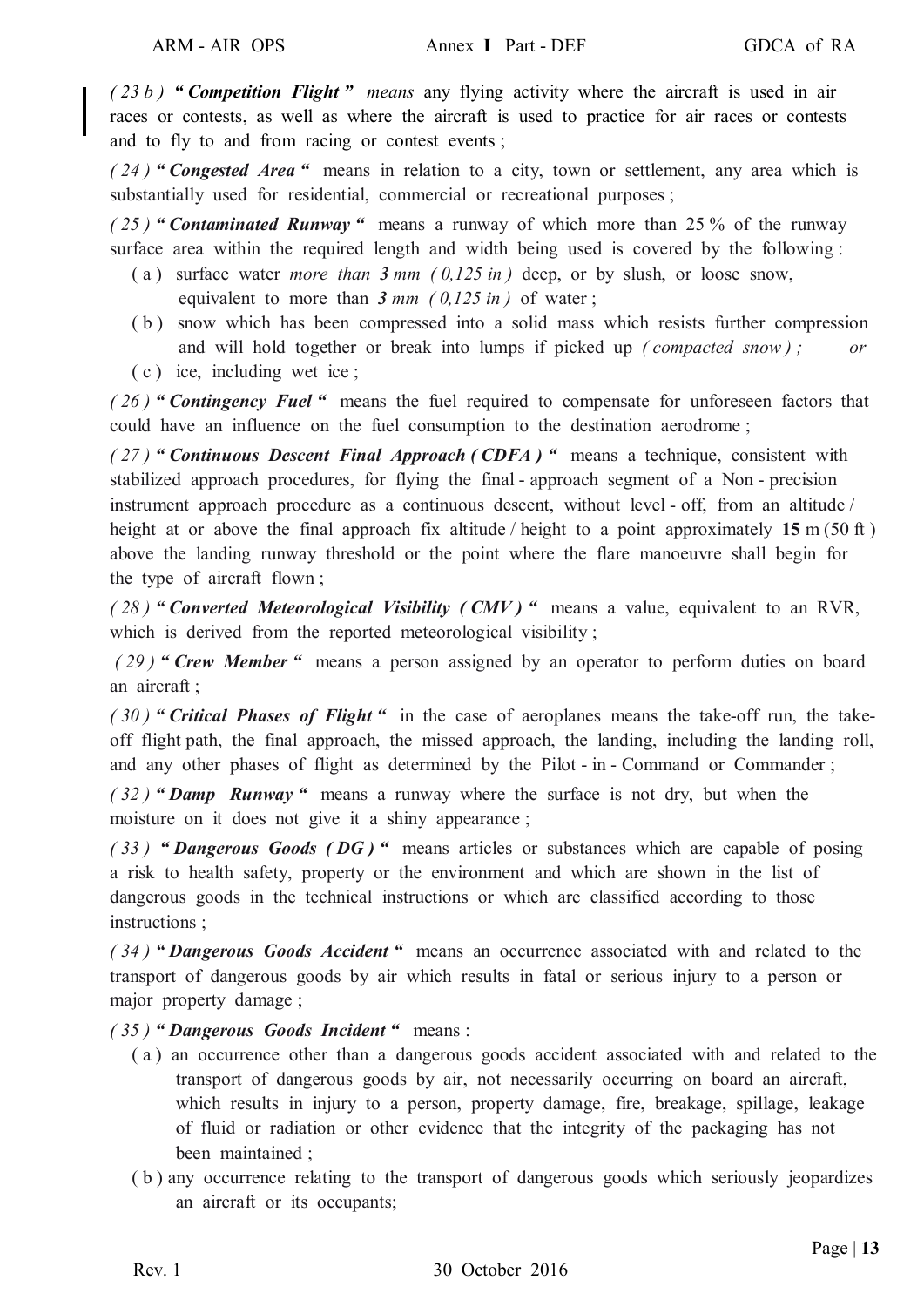*( 36 ) " De - Icing "*, in the case of ground procedures, means a procedure by which frost, ice, snow or slush is removed from an aircraft in order to provide uncontaminated surfaces ;

*( 40 ) " Dry Lease Agreement " means* an agreement between undertakings pursuant to which the aircraft is operated under the Air Operator Certificate **(AOC)** of the lessee or, in the case of commercial operations other than CAT under the responsibility of the lessee ;

*( 41 ) " Dry Operating Mass " means* the total mass of the aircraft ready for a specific type of operation, excluding usable fuel and traffic load ;

*( 42 ) " Dry Runway " means* a runway which is neither wet nor contaminated, and includes those paved runways which have been specially prepared with grooves or porous pavement and maintained to retain *'Effectively Dry'* braking action even when moisture is present;

*( 43 ) " ELA 1 Aircraft " means* the following manned European Light Aircraft :

- ( a ) an aeroplane with a Maximum Take-off Mass **( MTOM )** of 1200 kg or less that is not classified as complex motor - powered aircraft ;
- (b) a sailplane or powered sailplane of 1200 kg MTOM or less;
- ( c ) a balloon with a maximum design lifting gas or hot air volume of not more than  $3400 \text{ m}^3$  for hot air balloons,  $1050 \text{ m}^3$  for gas balloons,  $300 \text{ m}^3$  for tethered gas balloons;

*( 44 ) " ELA 2 Aircraft "* means the following manned European Light Aircraft :

- ( a ) an aeroplane with a Maximum Take-off Mass **( MTOM )** of 2000 kg or less that is not classified as complex motor - powered aircraft ;
- (b) a sailplane or powered sailplane of 2000 kg MTOM or less;
- ( c ) a balloon ;
- ( d ) a Very Light Rotorcraft with a MTOM not exceeding 600 kg which is of a simple design, designed to carry not more than two occupants, not powered by turbine and / or rocket engines ; restricted to VFR day operations ;

*( 45 ) " Elevated Final Approach and Take-off Area ( Elevated FATO ) " means* a FATO that is at least 3 m above the surrounding surface ;

*( 46 ) " En - Route Alternate ( ERA ) Aerodrome "* means an adequate aerodrome along the route, which may be required at the planning stage;

*( 47 ) " Enhanced Vision System ( EVS ) " means* a system to display electronic real - time images of the external scene achieved through the use of imaging sensors ;

*( 49 ) " Flight Data Monitoring ( FDM ) " means* the proactive and non - punitive use of digital flight data from routine operations to improve aviation safety ;

- *( 50 ) " Flight Simulation Training Device ( FSTD ) "* means a training device which is :
	- a ) in the case of Aeroplanes, a *Full Flight Simulator ( FFS )*, a *Flight Training Device ( FTD )*, a *Flight and Navigation Procedures Trainer ( FNPT )*, or a B*asic Instrument Training Device ( BITD )* ;
	- b ) in the case of Helicopters, , a *Full Flight Simulator ( FFS )*, a *Flight Training Device ( FTD )*, or a *Flight and Navigation Procedures Trainer ( FNPT )* ;

*( 50 a ) " Flying Display " means* any flying activity deliberately performed for the purpose of providing an exhibition or entertainment at an advertised event open to the public, including where the aircraft is used to practice for a flying display and to fly to and from the advertised event ;

*( 51 )* " *Fuel ERA Aerodrome "* means an En-Route Alternate Aerodrome selected for the purpose of reducing contingency fuel ;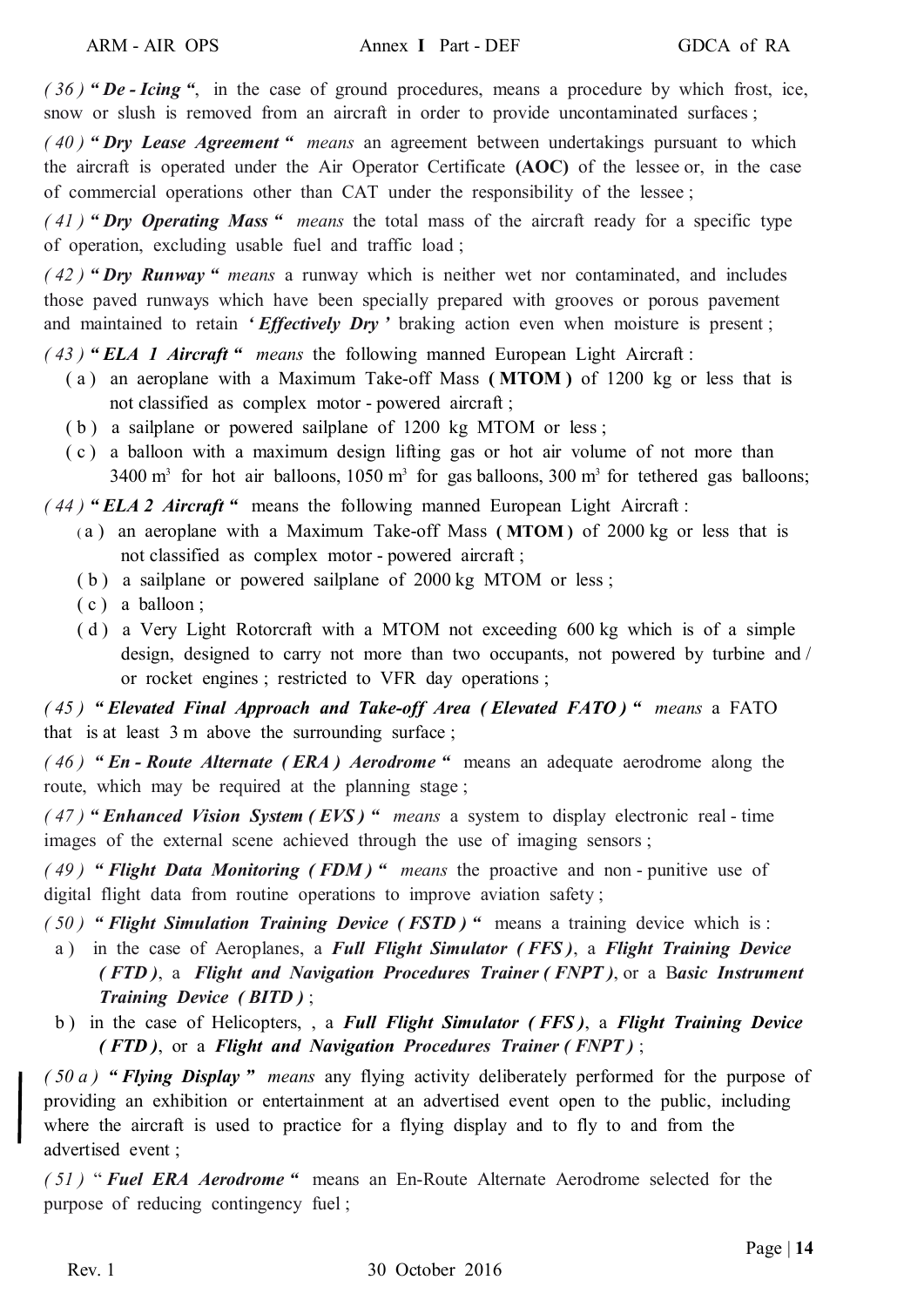*( 52 ) " GBAS Landing System ( GLS ) "* means an approach landing system using Ground Based Augmented Global Navigation Satellite System *( GNSS / GBAS )* information to provide guidance to the aircraft based on its lateral and vertical GNSS position. It uses geometric altitude reference for its final approach slope ;

*( 53 ) " Ground Emergency Service Personnel " means* any ground emergency service personnel ( such as policemen, firemen, etc. ) involved with helicopter emergency medical services ( HEMS's ) and whose tasks are to any extent pertinent to helicopter operations;

*( 54 ) " Grounding "* means the formal prohibition of an aircraft to take-off and the taking of such steps as are necessary to detain it;

*( 55 ) " Head - Up Display ( HUD ) "* means a display system which presents flight information to the pilot's forward external field of view and which does not significantly restrict the external view ;

*( 56 ) " Head - Up Guidance Landing System ( HUDLS ) "* means the total airborne system that provides head - up guidance to the pilot during the approach and landing and / or missed approach procedure. It includes all sensors, computers, power supplies, indications and controls; *( 57 ) " Helicopter " means* a heavier - than - air aircraft supported in flight chiefly by the

reactions of the air on one or more power - driven rotors on substantially vertical axes ;

*( 57 a ) " High Risk Commercial Specialized Operation " means* any commercial specialized aircraft operation carried out over an area where the safety of third parties on the ground is likely to be endangered in the event of an emergency, or, as determined by the Competent Authority of the place where the operation is conducted, any commercial specialized aircraft operation that, due to its specific nature and the local environment in which it is conducted, poses a high risk, in particular to third parties on the ground ;

*( 68 ) " Hold - over Time ( HoT ) " means* the estimated time the Anti - icing fluid will prevent the formation of ice and frost and the accumulation of snow on the protected *( treated )* surfaces of an aeroplane ;

*( 68 a ) " Introductory Flight " means* any flight against remuneration or other valuable consideration consisting of an air tour of short duration, offered by an approved training organization or an organization created with the aim of promoting aerial sport or leisure aviation, for the purpose of attracting new trainees or new members ;

*( 71 ) " Landing Distance Available ( LDA ) " means* the length of the runway which is declared available by the State of the aerodrome and suitable for the ground run of an aeroplane landing ;

*( 72 ) " Landplane " means* a fixed wing aircraft which is designed for taking - off and landing on land and includes amphibians operated as landplanes ;

*( 72 a ) " Large Aeroplane " shall mean* an aeroplane that has the Certification Specifications for large aeroplanes " CS - 25 " or equivalent in its certification basis;

*( 74 ) " Low Visibility Procedures ( LVP )" means* procedures applied at an aerodrome for the purpose of ensuring safe operations during lower than standard category I *( CAT I ),* other than standard Category II *( CAT II ),* Category II *( CAT II )* and Category III *( CAT III )* approaches and Low Visibility Take-offs *( LVO )* ;

*( 75 ) " Low Visibility Take-Off ( LVTO ) " means* a take-off with an RVR *lower than 400 m but not less than 75 m ;*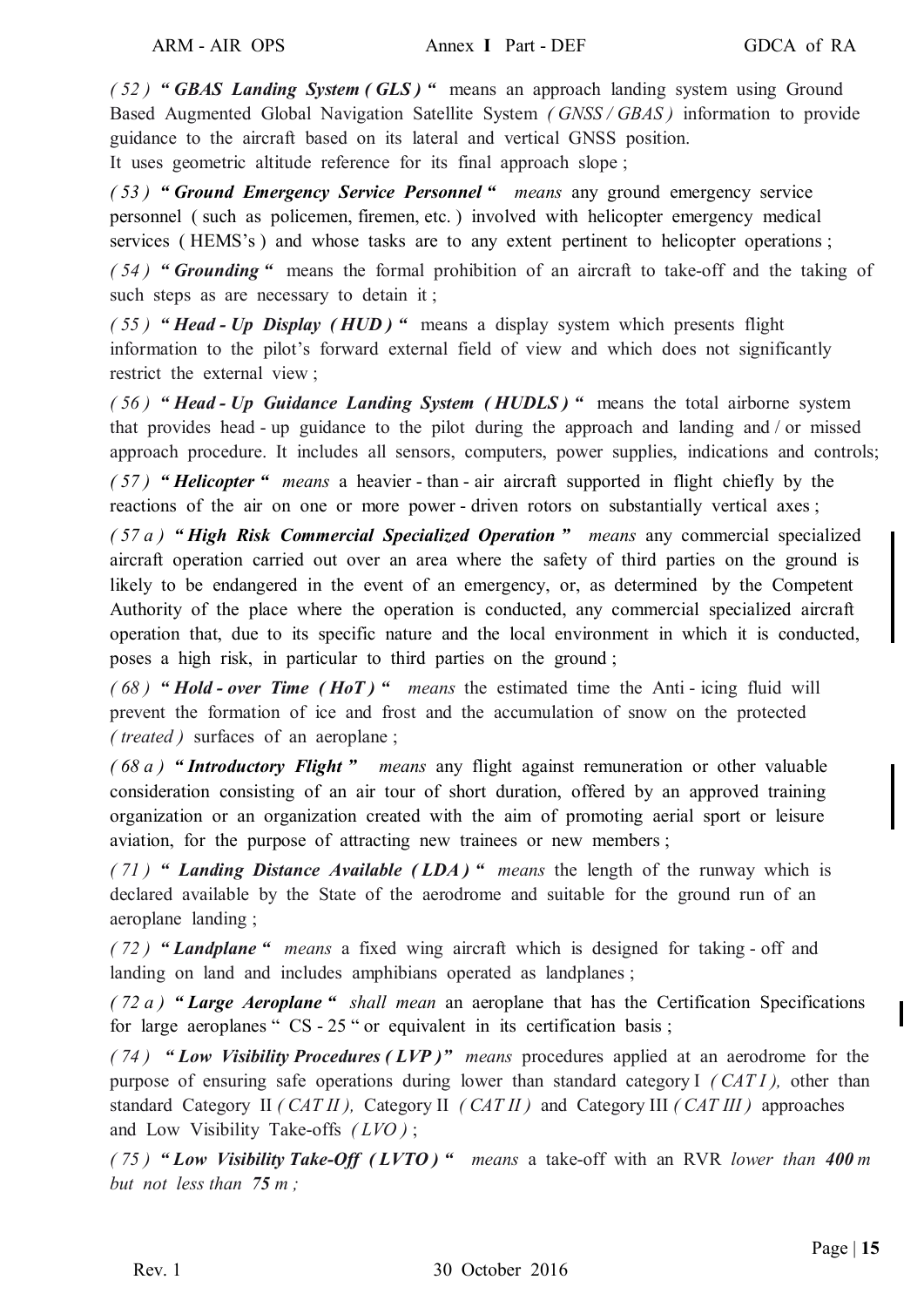*( 76 ) " Lower than Standard Category I ( LTS CAT I ) Operation " means* a Category I Instrument Approach and Landing Operation using Category I *( CAT I )* DH, with an RVR lower than would normally be associated with the applicable DH *but not lower than* 400 m;

*( 77 ) " Maximum Operational Passenger Seating Configuration ( MOPSC ) " means* the maximum passenger seating capacity of an individual aircraft, excluding crew seats, established for operational purposes and specified in the Operations Manual ( OM ). Taking as a baseline the maximum passenger seating configuration established during the certification process conducted for the *Type Certificate ( TC )*, *Supplemental Type Certificate ( STC )* or change to the TC or STC as relevant to the individual aircraft, the MOPSC may establish an equal or lower number of seats, depending on the operational constraints ;

*( 79 ) " Night " means* the period between the end of evening civil twilight and the beginning of morning civil twilight or such other period between sunset and sunrise as may be prescribed by the GDCA of RA ;

*( 80 ) " Night Vision Goggles ( NVG ) "* means a head - mounted, binocular, light intensification appliance that enhances the ability to maintain visual surface references at night ;

*( 83 ) " Non - Precision Approach ( NPA ) Operation "* means an instrument approach with a *Minimum Descent Height (MDH)*, or DH when flying a CDFA technique, not lower than 250 ft and an RVR / CMV of not less than 750 m for aeroplanes and 600 m for helicopters ;

*( 86 ) " Offshore Operations " means* a helicopter operation that has a substantial proportion of any flight conducted over open sea areas to or from an offshore location ;

*( 87 ) " Operating Site "* means a site, other than an aerodrome, selected by the Operator or Pilot-in-Command or Commander for landing, take-off and / or external load operations;

*( 91 ) " Operational Control " means* the responsibility for the initiation, continuation, termination or diversion of a flight in the interest of safety ;

*( 92 ) " Other than Standard Category II ( OTS CAT II ) Operation " means* a precision instrument approach and landing operation using ILS or MLS where some or all of the elements of the precision approach Category II ( CAT II ) light system are not available, and with :

( a ) DH *below 200 ft but not lower than 100 ft* ; *and* 

(b) RVR of *not less than*  $350 m$ ;

 *( 93 ) " Performance Class A Aeroplanes " means* multi - engined aeroplanes powered by turbo - propeller engines with an MOPSC of *more than 9 ( nine )* or a maximum take-off mass *exceeding 5 700 kg,* and all multi - engined turbo - jet powered aeroplanes ;

*( 94 ) " Performance Class B Aeroplanes " means* aeroplanes powered by propeller engines with an MOPSC *of 9 ( nine ) or less* and a *maximum take-off mass of 5 700 kg or less* ;

*( 95 ) " Performance Class C Aeroplanes " means* aeroplanes powered by reciprocating engines with an MOPSC *of more than 9 ( nine )* or *a Maximum Take-off Mass Exceeding 5 700 kg ;* 

*( 95 a ) " Performance - Based Navigation**( PBN )* **"** *means* area navigation based on performance requirements for aircraft operating along an ATS route, on an instrument approach procedure or in a designated airspace ;

*( 96 ) " Pilot - In - Command ( PIC ) " means* the pilot designated as being in Command and charged with the safe conduct of the flight. For the purpose of Commercial Air Transport Operations, the " *Pilot - In - Command "* shall be termed the *" Commander "* ;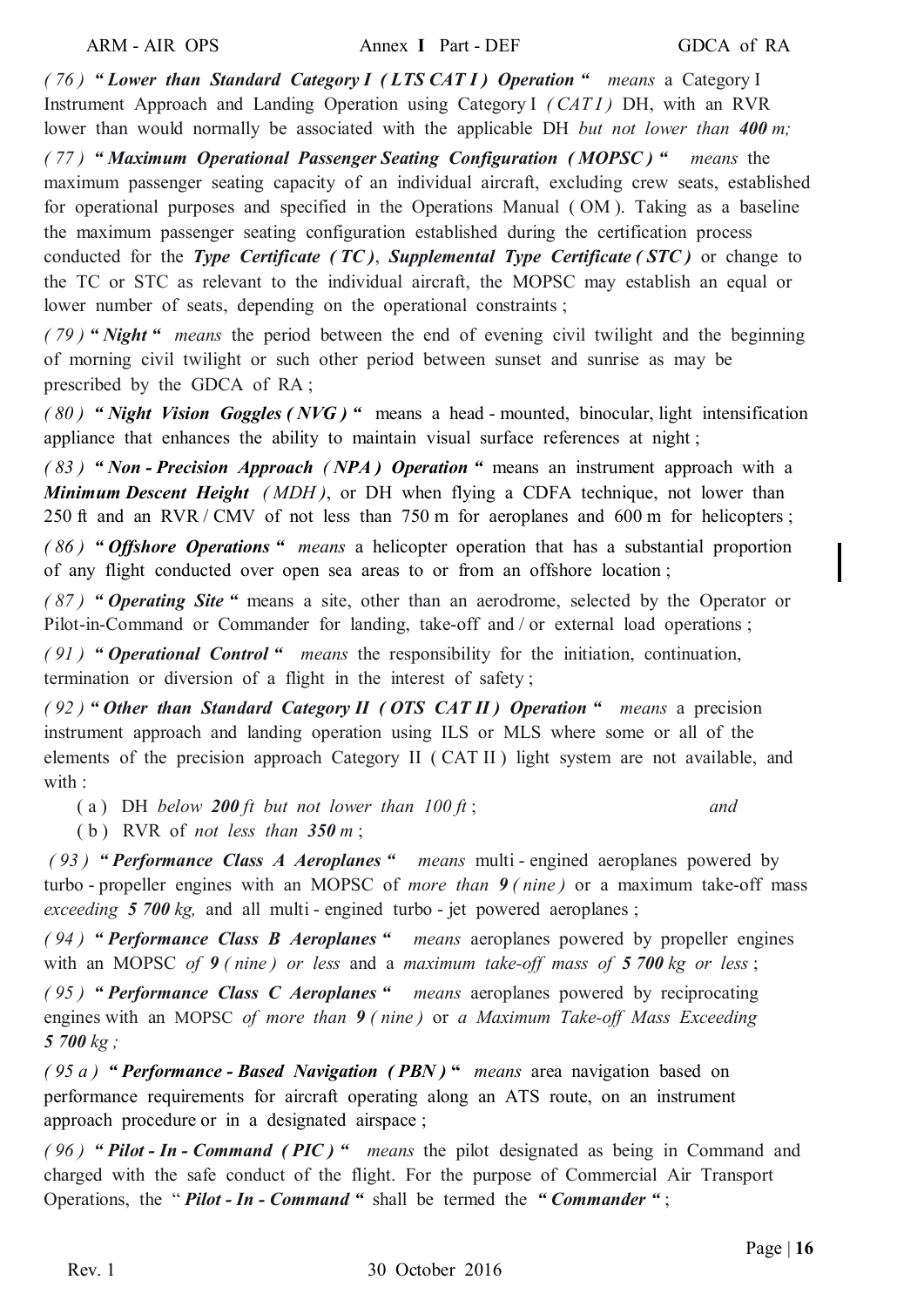ARM - AIR OPSAnnex **I** Part - DEFGDCA of RA

*( 97 ) " Principal Place of Business "* means the head office or registered office of the organization within which the principal financial functions and operational control of the activities referred to in this Regulation are exercised ;

*( 98 ) " Prioritization of Ramp Inspections " means* the dedication of an appropriate portion of the total number of ramp inspections conducted by or on behalf of a GDCA on an annual basis as provided in Part - ARO ;

*( 99 ) " Public Interest Site ( PIS ) " means* a site used exclusively for operations in the public interest ;

*( 100 ) " Ramp Inspection " means* the inspection of aircraft, of flight and cabin crew qualifications and of flight documentation in order to verify the compliance with the applicable requirements;

*( 101 ) " Rectification Interval " means* a limitation on the duration of operations with inoperative equipment ;

*( 103 a ) " Required Navigation Performance* ( RNP ) *Specification " means* a navigation specification for PBN operations which includes a requirement for on-board navigation performance monitoring and alerting ;

*( 104 ) " Runway Visual Range ( RVR ) " means* the range over which the pilot of an aircraft on the centre line of a runway can see the runway surface markings or the lights delineating the runway or identifying its centre line ;

*( 105 ) " Safe Forced Landing* " *means* an unavoidable landing or ditching with a reasonable expectancy of no injuries to persons in the aircraft or on the surface;

 *( 106 ) " Seaplane " means* a fixed wing aircraft which is designed for taking - off and landing on water and includes amphibians operated as seaplanes ;

*( 107 ) " Separate Runways " means* runways at the same aerodrome that are separate landing surfaces. These runways may overlay or cross in such a way that if one of the runways is blocked, it will not prevent the planned type of operations on the other runway. Each runway shall have a separate approach procedure based on a separate navigation aid ;

*( 108 ) " Special VFR Flight " means* a VFR flight cleared by Air Traffic Control to operate within a control zone in meteorological conditions below VMC ;

*( 108 a ) " Specialized Operation " means* any operation other than commercial air transport where the aircraft is used for specialized activities such as agriculture, construction, photography, surveying, observation and patrol, aerial advertisement ;

*( 109 ) " Stabilized Approach ( SAp ) " means* an approach that is flown in a controlled and appropriate manner in terms of configuration, energy and control of the flight path from a pre - determined point or altitude / height down *to a point 50 ft above the Threshold* or the point where the flare manoeuvre is initiated if higher;

*( 109 a ) " Sterile Flight Crew Compartment " means* any period of time when the flight crew members are not disturbed or distracted, except for matters critical to the safe operation of the aircraft or the safety of the occupants ;

*( 110 ) " Take - off Alternate Aerodrome " means* an alternate aerodrome at which an aircraft can land should this become necessary shortly after take - off and if it is not possible to use the aerodrome of departure ;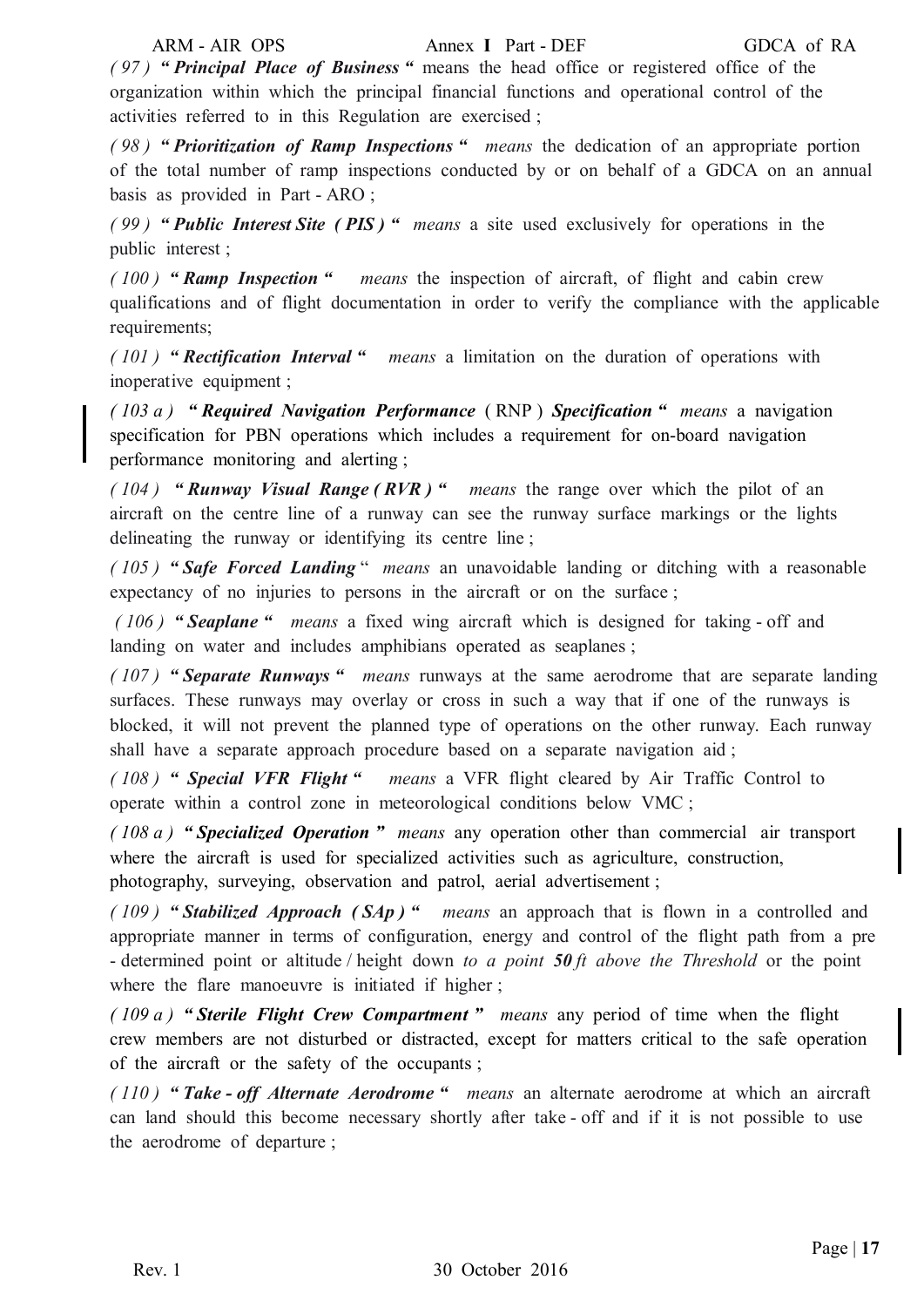ARM - AIR OPSAnnex **I** Part - DEFGDCA of RA *( 111 ) " Take - off Decision Point ( TDP ) " means* the point used in determining take-off performance from which, an engine failure having been recognized at this point, either a

rejected take-off may be made or a take - off safely continued ;

*( 112 ) " Take - Off Distance Available ( TODA ) "* in the case of aeroplanes means the length of the take-off run available plus the length of the clearway, if provided ;

*( 115 ) " Take - off Flight Path " means* the vertical and horizontal path, with the critical engine inoperative, from a specified point in the take-off for Aeroplanes to 1 500 ft above the surface and for Helicopters to 1 000 ft above the surface ;

*( 116 ) " Take - off Mass " means* the mass including everything and everyone carried at the commencement of the take-off for helicopters and take-off run for aeroplanes ;

*( 117 ) " Take-off Run Available ( TORA ) " means* the length of runway that is declared available by the State of the aerodrome and suitable for the ground run of an aeroplane taking  $-$  off ;

*( 117 a ) " Task Specialist " means* a person assigned by the operator or a third party, or acting as an undertaking, who performs tasks on the ground directly associated with a specialized task or perform specialized task on board or from the aircraft ;

*( 119 ) " Technical Instructions ( TI ) " means* the latest effective edition of the *' Technical Instructions for the Safe Transport of Dangerous Goods by Air '*, including the supplement and any addenda, approved and published by the ICAO ;

*( 120 ) " Traffic Load " means* the total mass of passengers, baggage, cargo and carry-on specialist equipment, and, except for balloons, including any ballast;

*( 122 ) " Undertaking " means* any natural or legal person, whether profit - making or not, or any official body whether having its own personality or not ;

 $(123)$  " $V_1$ " *means* the maximum speed in the Take-off at which the pilot must take the first action to stop the aeroplane within the Accelerate - Stop Distance.

**V<sup>1</sup>** *also means* the minimum speed in the take-off, following a failure of the critical engine at *VEF* , at which the pilot can continue the take-off and achieve the required height above the take- off surface within the take-off distance ;

*( 124 ) " VEF " means* the speed at which the critical engine is assumed to fail during Take-off ;

*( 125 ) " Visual Approach " means* an approach when either part or all of an instrument approach procedure is not completed and the approach is executed with visual reference to the terrain ;

*( 126 ) " Weather - permissible Aerodrome* " *means* an adequate aerodrome where, for the anticipated time of use, weather reports, or forecasts, or any combination thereof, indicate that the weather conditions will be at or above the required aerodrome operating minima, and the runway surface condition reports indicate that a safe landing will be possible ;

*( 127 ) " Wet Lease Agreement " means* an agreement :

- in the case of CAT operations, between air carriers pursuant to which the aircraft is operated under the AOC of the lessor ; *or*
- in the case of commercial operations other than CAT, between operators pursuant to which the aircraft is operated under the responsibility of the lessor:

*( 128 ) " Wet Runway " means* a runway of which the surface is covered with water, or equivalent, less than specified by the *' Contaminated Runway '* definition or when there is sufficient moisture on the runway surface to cause it to appear reflective, but without significant areas of standing water.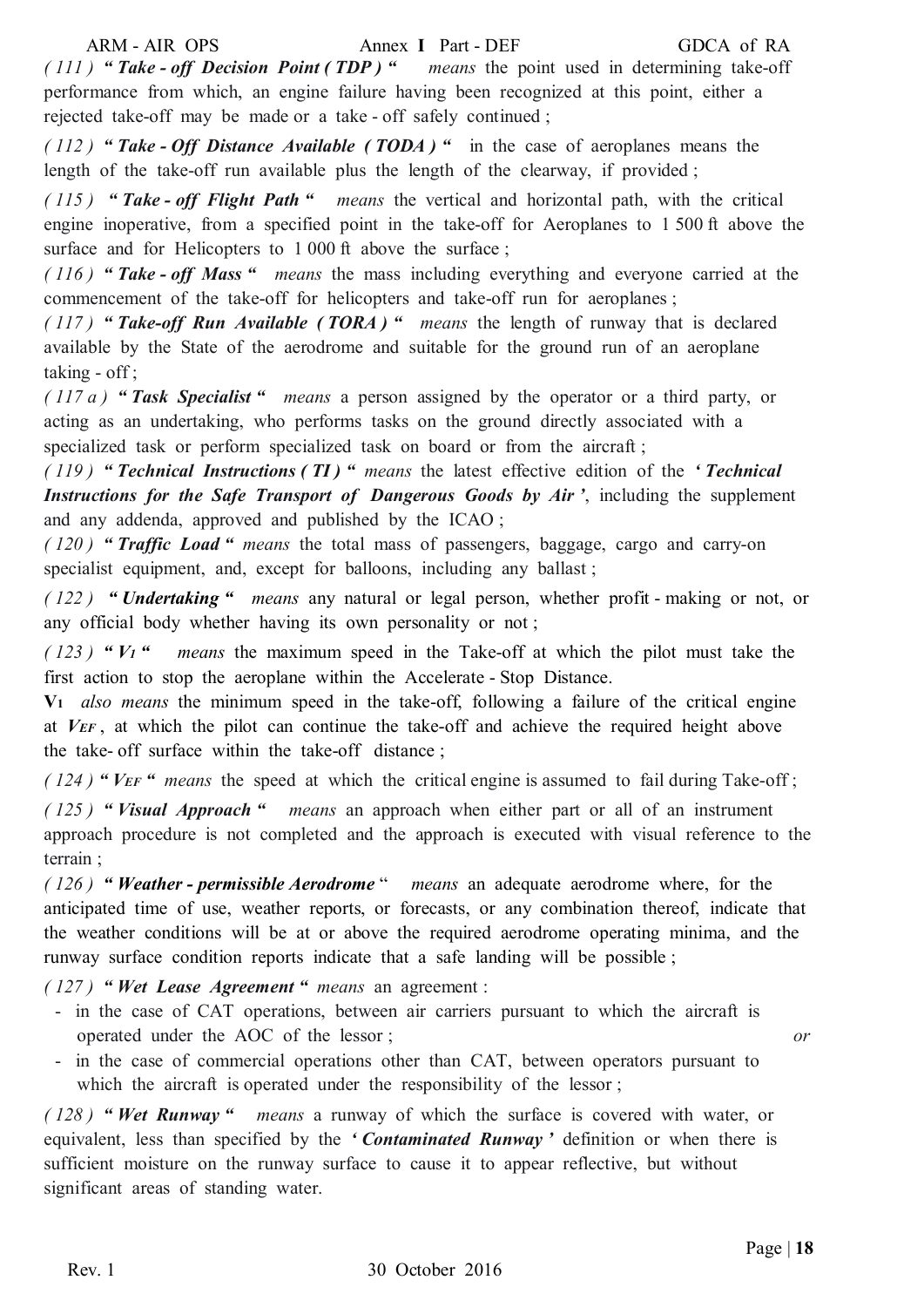## **SECTION II. DEFINITION specified for HELICOPTERS OPERATIONS only**

 *( 17 ) " Category A with Respect to Helicopters " means* a multi - engined helicopter designed with engine and system isolation features specified in the applicable airworthiness codes and capable of operations using take-off and landing data scheduled under a critical engine failure concept that assures adequate designated surface area and adequate performance capability for continued safe flight or safe rejected take-off in the event of engine failure ;

*( 18 ) " Category B with Respect to Helicopters " means* a single - engined or multi - engined helicopter that does not meet category A standards. Category B helicopters have no guaranteed capability to continue safe flight in the event of an engine failure, and unscheduled landing is assumed ;

 *( 31 ) " Critical Phases of Flight "* in the case of helicopters means taxiing, hovering, takeoff, final approach, missed approach, the landing and any other phases of flight as determined by the Pilot - in - Command or Commander ;

*( 37 ) " Defined Point after Take-off ( DPATO ) " means* the point, within the take-off and initial climb phase, before which the helicopter's ability to continue the flight safely, with the critical engine inoperative, is not assured and a forced landing may be required ;

*( 38 ) " Defined Point before Landing ( DPBL ) " means* the point within the approach and landing phase, after which the helicopter's ability to continue the flight safely, with the critical engine inoperative, is not assured and a forced landing may be required ;

*( 39 ) " Distance DR " means* the horizontal distance that the helicopter has travelled from the end of the take-off distance available ;

*( 45 ) " Elevated Final Approach and Take-Off Area ( Elevated FATO ) "* means a FATO that is at least 3 m above the surrounding surface ;

*( 48 ) " Final Approach and Take-off Area ( FATO ) " means* a defined area for helicopter operations, over which the final phase of the approach manoeuvre to hover or land is completed, and from which the take-off manoeuvre is commenced. In the case of helicopters operating in Performance Class 1, the defined area includes the rejected take-off area available ;

*( 50 )* **"** *Flight Simulation Training Device ( FSTD ) "* means a training device which is in the case of helicopters, a *Full Flight Simulator ( FFS )*, a *Flight Training Device ( FTD )* or a *Flight and Navigation Procedures Trainer ( FNPT )* ;

*( 53 ) " Ground Emergency Service Personnel " means* any ground emergency service personnel *( such as policemen, firemen, etc. )* involved with *Helicopter Emergency Medical Services (HEMSs)* and whose tasks are to any extent pertinent to helicopter operations;

*( 57 ) " Helicopter " means* a heavier - than - air aircraft supported in flight chiefly by the reactions of the air on one or more power - driven rotors on substantially vertical axes ;

*( 58 ) " Helicopter Hoist Operation ( HHO ) Crew Member " means* a technical crew member who performs assigned duties relating to the operation of a hoist ;

*( 59 ) " Helideck " means* a FATO located on a floating or fixed offshore structure ;

*( 60 ) " HEMS Crew Member " means* a technical crew member who is assigned to a HEMS flight for the purpose of attending to any person in need of medical assistance carried in the helicopter and assisting the pilot during the mission;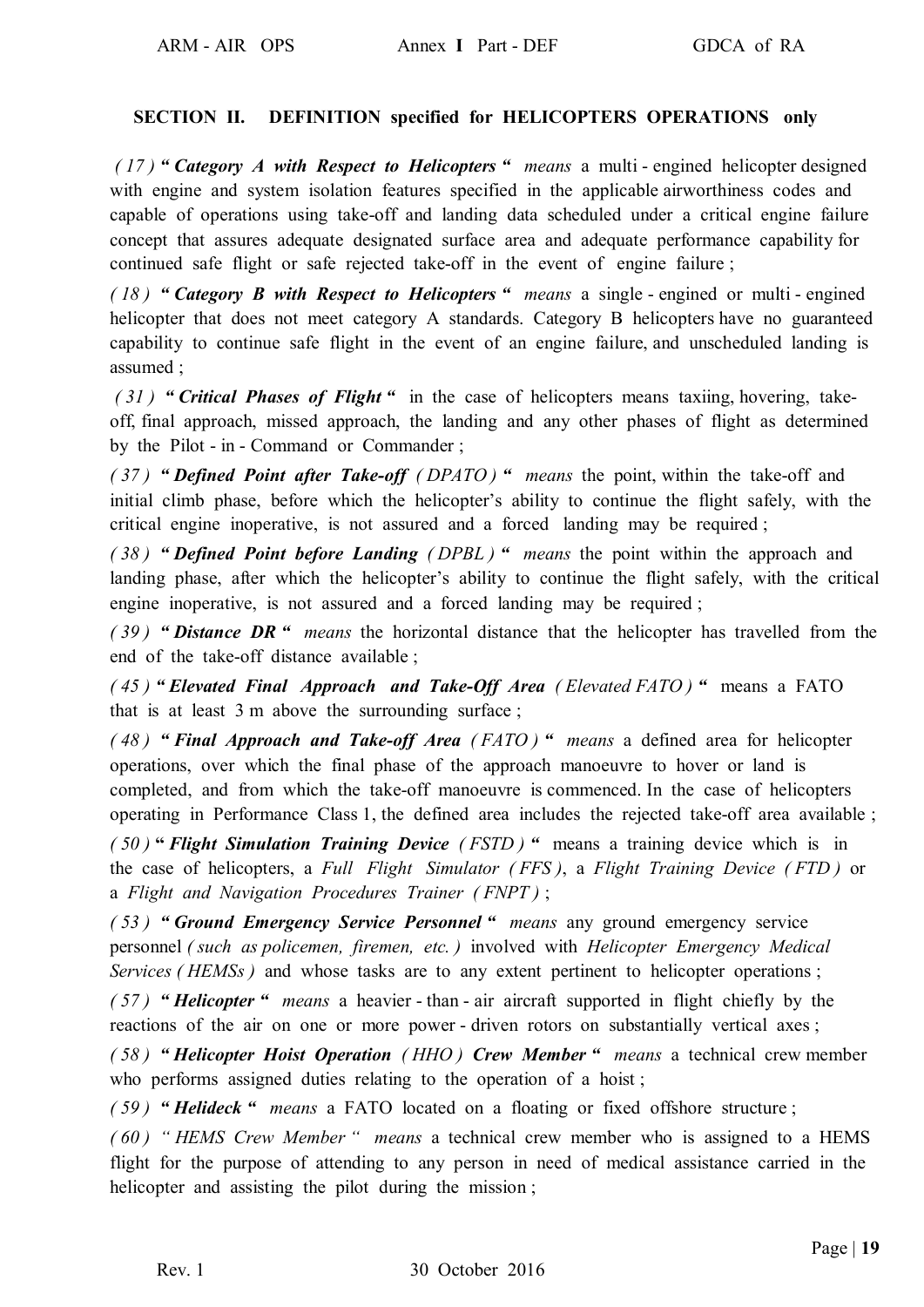*( 61 ) " HEMS Flight " means* a flight by a helicopter operating under a HEMS approval, the purpose of which is to facilitate emergency medical assistance, where immediate and rapid transportation is essential, by carrying :

- a ) medical personnel ;
- b ) medical supplies *( equipment, blood, organs, drugs ) ; or*

c ) ill or injured persons and other persons directly involved ;

*( 62 ) " HEMS Operating Base " means* an aerodrome at which the HEMS crew members and the HEMS helicopter may be on stand-by for HEMS operations ;

*( 63 ) " HEMS Operating Site " means* a site selected by the Commander during a HEMS flight for helicopter hoist operations, landing and take-off;

*( 64 ) " HHO Flight " means* a flight by a helicopter operating under an HHO approval, the purpose of which is to facilitate the transfer of persons and / or cargo by means of a helicopter hoist ;

*( 65 ) " HHO Offshore " means* a flight by a helicopter operating under an HHO approval, the purpose of which is to facilitate the transfer of persons and / or cargo by means of a helicopter hoist from or to a vessel or structure in a sea area or to the sea itself;

*( 66 ) " HHO Passenger " means* a person who is to be transferred by means of a helicopter hoist ;

*( 67 ) " HHO Site " means* a specified area at which a helicopter performs a hoist transfer ;

*( 69 ) " Hostile Environment " means* :

*a )* an area in which :

- ( i ) a safe forced landing cannot be accomplished because the surface is inadequate ; *or*
- ( ii ) the helicopter occupants cannot be adequately protected from the elements ; *or*
- ( iii ) search and rescue response / capability are not provided consistent with anticipated exposure ; *or*

( iv ) there is an unacceptable risk of endangering persons or property on the ground. *b )* in any case, the following areas :

 $(i)$  for overwater operations, the open sea area north of 45 N and south of 45 S, unless any part is designated as non-hostile by the responsible authority of the State in which the operations take place ; *and* 

( ii ) those parts of a congested area without adequate safe forced landing areas.

*( 70 ) " Landing Decision Point ( LDP ) " means* the point used in determining landing performance from which, an engine failure having been recognized at this point, the landing may be safely continued or a balked landing initiated ;

*( 73 ) " Local Helicopter Operation " means* a Commercial Air Transport Operation of Helicopters with a Maximum Certified Take - off Mass *( MCTOM )* over *3 175 kg* and a Maximum Operational Passenger Seating Configuration *( MOPSC )* of *9 ( nine ) or less*, by Day, over routes navigated by reference to visual landmarks, conducted within a local and defined geographical area specified in the Operations Manual ;

*( 78 ) " Medical Passenger " means* a medical person carried in a helicopter during a HEMS flight, including but not limited to doctors, nurses and paramedics ;

*( 80 ) " Night Vision Goggles ( NVG ) "* means a head - mounted, binocular, light intensification appliance that enhances the ability to maintain visual surface references at night ;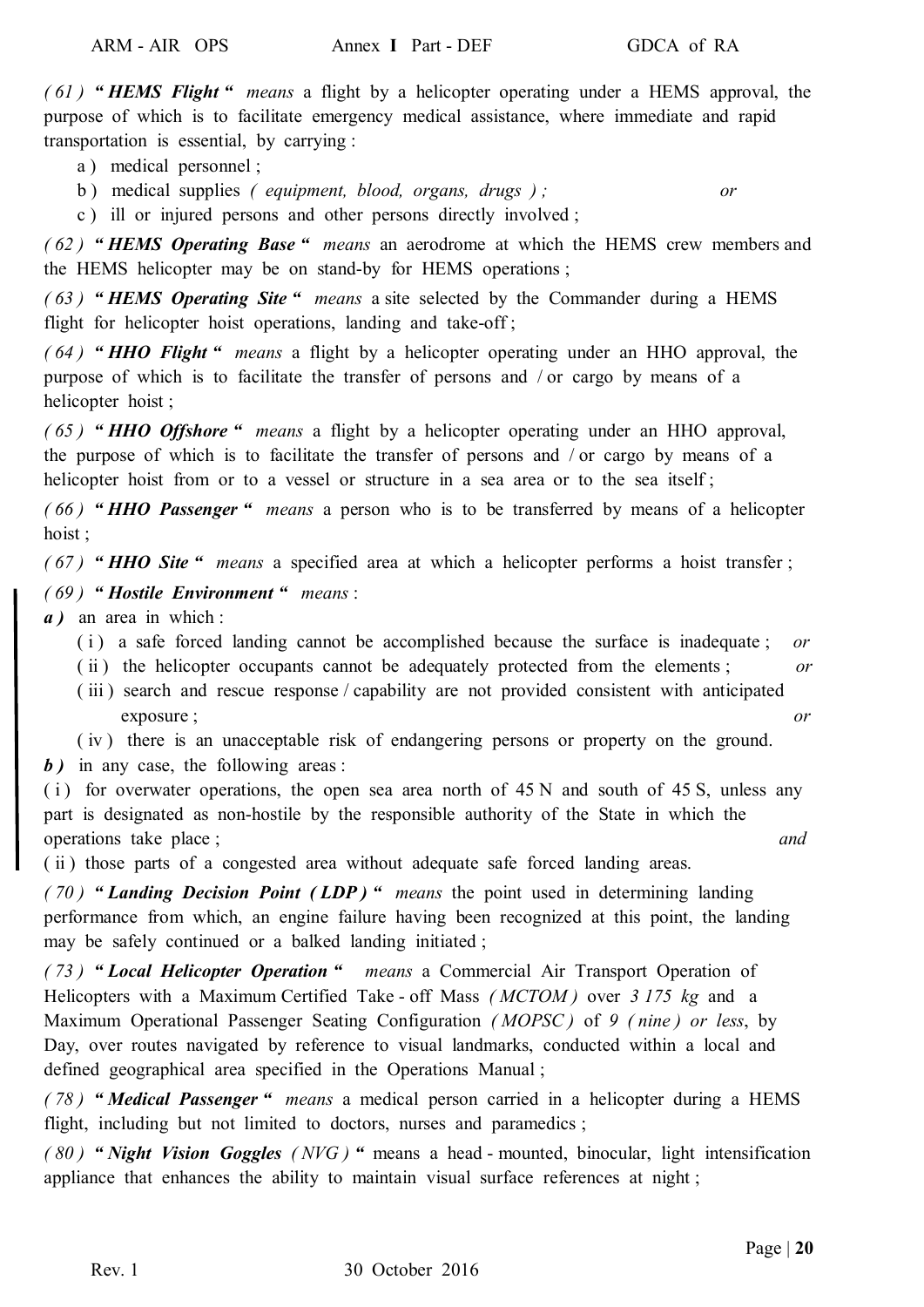*( 8 1) " Night Vision Imaging System ( NVIS ) " means* the integration of all elements required to successfully and safely use NVG's while operating a Helicopter. The system includes as a minimum : NVGs, NVIS lighting, helicopter components, training and continuing airworthiness;

*( 82 ) " Non - Hostile Environment " means* an environment in which :

- *a )* a safe forced landing can be accomplished ;
- *b )* the helicopter occupants can be protected from the elements ; *and*
- *c )* search and rescue response / capability is provided consistent with the anticipated exposure.

In any case, those parts of a congested area with adequate safe forced landing areas shall be considered non - hostile ;

*( 84 ) " NVIS Crew Member " means* a technical crew member assigned to an NVIS flight ;

*( 85 ) " NVIS Flight " means* a flight under night Visual Meteorological Conditions *( VMC )* with the flight crew using NVG's in a helicopter operating under an NVIS approval;

*( 86 ) " Offshore Operations " means* a helicopter operation that has a substantial proportion of any flight conducted over open sea areas to or from an offshore location ;

*( 86 a ) " Offshore Location " means* a facility intended to be used for helicopter operations on a fixed or floating offshore structure or a vessel ;

 *( 86 b ) " Open Sea Area " means* the area of water to seaward of the coastline ;

*( 88 ) " Operation in Performance Class 1 " means* an operation that, in the event of failure of the critical engine, the helicopter is able to land within the rejected take-off distance available or safely continue the flight to an appropriate landing area, depending on when the failure occurs :

*( 89 ) " Operation in Performance Class 2 " means* an operation that, in the event of failure of the critical engine, performance is available to enable the helicopter to safely continue the flight, except when the failure occurs early during the take- off manoeuvre or late in the landing manoeuvre, in which cases a forced landing may be required ;

*( 90 ) " Operation in Performance Class 3 " means* an operation that, in the event of an engine failure at any time during the flight, a forced landing may be required in a multi engined helicopter and will be required in a single - engined helicopter ;

*( 102 ) " Rejected Take-off Distance Available ( RTODAH ) " means* the length of the final approach and take-off area declared available and suitable for helicopters operated in Performance Class 1 to complete a rejected take-off;

*( 103 ) " Rejected Take-off Distance Required ( RTODRH ) " means* the horizontal distance required from the start of the take-off to the point where the helicopter comes to a full stop following an engine failure and rejection of the take-off at the take-off decision point;

*( 113 ) " Take-off Distance Available ( TODAH ) "* in the case of helicopters means the length of the final approach and Take-off area plus, if provided, the length of helicopter clearway declared available and suitable for helicopters to complete the Take-off ;

*( 114 ) " Take-off Distance Required ( TODRH ) "* in the case of helicopters means the horizontal distance required from the start of the Take-off to the point at which Take-off safety speed ( $V<sub>TOSS</sub>$ ), a selected height and a positive climb gradient are achieved, following failure of the critical engine being recognized at the TDP, the remaining engines operating within approved operating limits;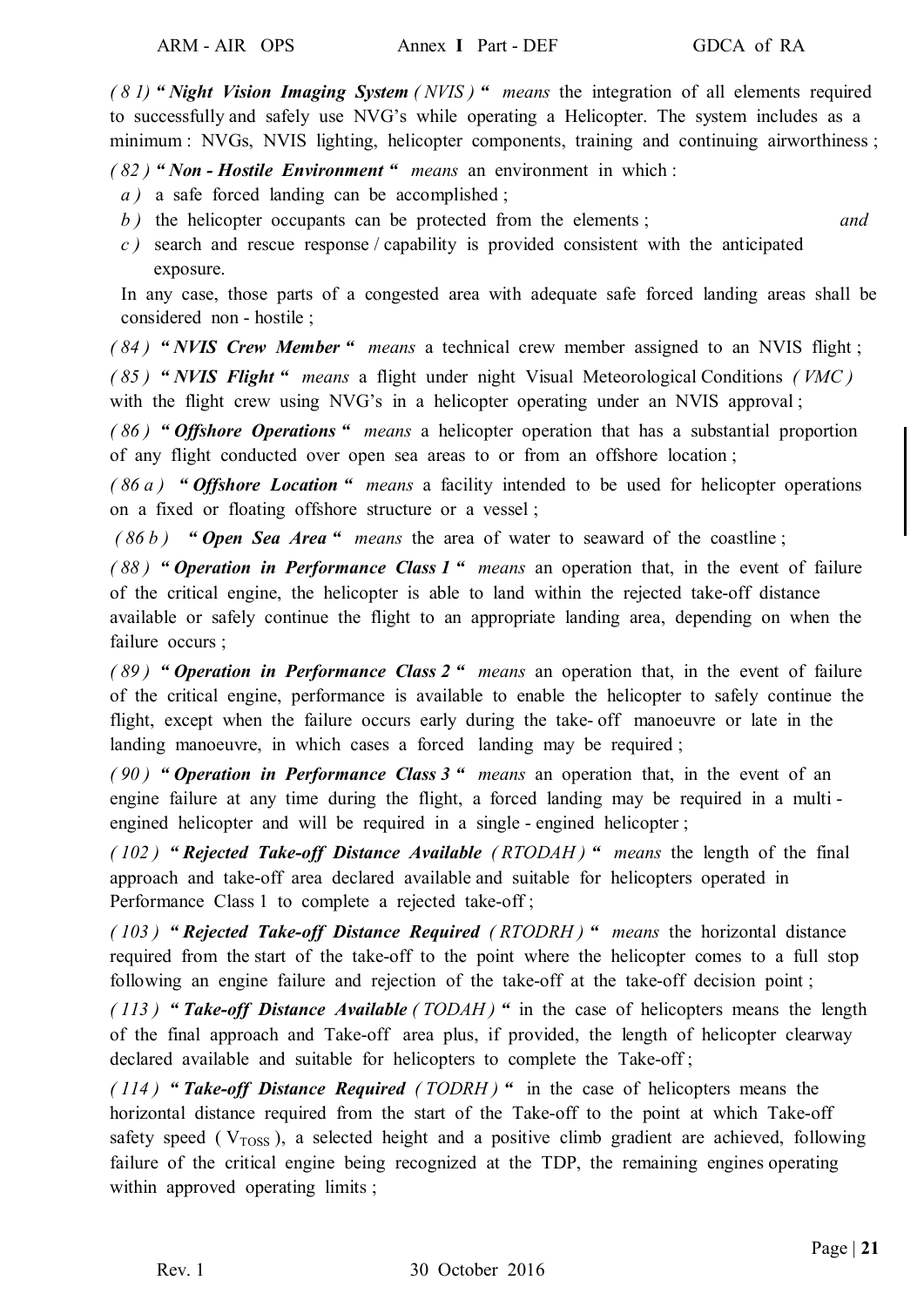*( 118 ) " Technical Crew Member " means* a crew member in Commercial Air Transport HEMS, HHO or NVIS Operations other than a flight or cabin crew member, assigned by the Operator to duties in the aircraft or on the ground for the purpose of assisting the pilot during HEMS, HHO or NVIS operations, which may require the operation of specialized on - board equipment ;

*( 121 ) " Unaided NVIS Flight " means,* in the case of NVIS operations, that portion of a VFR flight performed at night when a crew member is not using NVG ;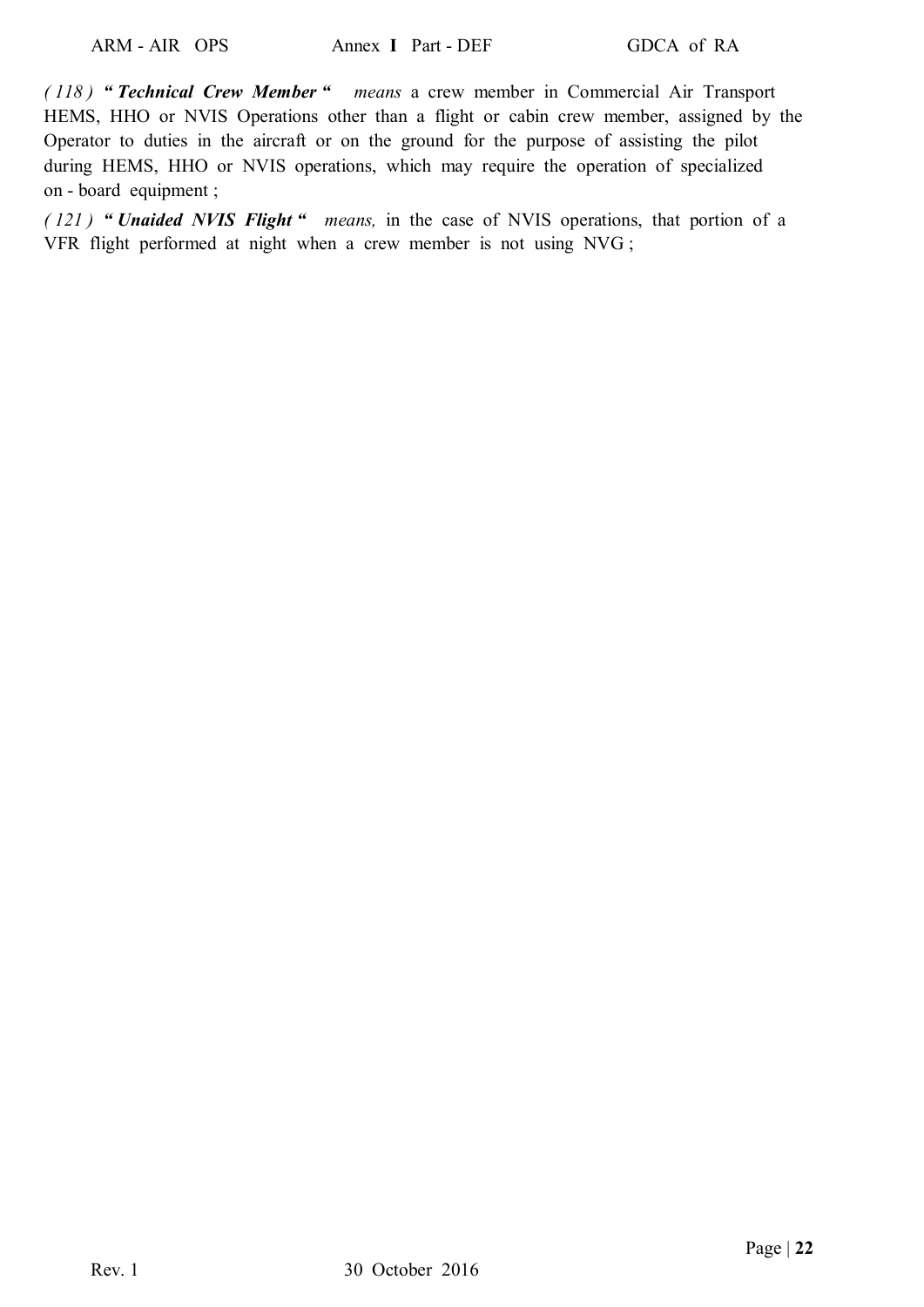# **GUIDANCE MATERIAL 1 to Annex I. DEFINITIONS**

*[ Annex to ED Decision 2012 / 015 / R ]* 

*Definitions for Terms used in Acceptable Means of Compliance and Guidance Material.*  For the purpose of Acceptable Means of Compliance and Guidance Material to Regulation ( EU ) No 965 / 2012 [ Air Operations ], the following Definitions should apply :

*( a ) " Committal Point "* means the point in the approach at which the Pilot Flying *( PF )* decides that, in the event of an engine failure being recognized, the safest option is to continue to the elevated final approach and take - off area *( elevated FATO )* ;

*( b ) " Emergency Locator Transmitter "* is a generic term describing equipment that broadcasts distinctive signals on designated frequencies and, depending on application, may be activated by impact or may be manually activated ;

*( c ) " Exposure Time "* means the actual period during which the performance of the helicopter with the critical engine inoperative in still air does not guarantee a safe forced landing or the safe continuation of the flight ;

*( d ) " Fail - Operational Flight Control System "* means a flight control system with which, in the event of a failure below Alert Height, the approach, flare and landing can be completed automatically. In the event of a failure, the automatic landing system will operate as a fail passive system ;

*( e ) " Fail - Operational Hybrid Landing System "* means a system that consists of a primary fail - passive automatic landing system and a secondary independent guidance system enabling the pilot to complete a landing manually after failure of the primary system ;

*( f ) " Fail - Passive Flight Control System "* : a flight control system is fail - passive if, in the event of a failure, there is no significant out - of - trim condition or deviation of flight path or attitude but the landing is not completed automatically. For a fail - passive automatic flight control system the pilot assumes control of the aeroplane after a failure ;

*( g ) " Flight Control System "* in the context of low visibility operations means a system that includes an automatic landing system and / or a hybrid landing system ;

*( h ) " HEMS Dispatch Centre "* means a place where, if established, the coordination or control of the Helicopter Emergency Medical Service *( HEMS )* flight takes place. It may be located in a HEMS operating base ;

*( i ) " Hybrid Head - Up Display Landing System ( Hybrid HUDLS ) "* means a system that consists of a primary Fail - passive automatic landing system and a secondary independent HUD / HUDLS enabling the pilot to complete a landing manually after failure of the primary system ;

*( j ) " Landing Distance Available ( LDAH ) "* means the length of the final approach and Take - off area plus any additional area declared available by the State of the aerodrome and suitable *for Helicopters* to complete the landing manoeuvre from a defined height ;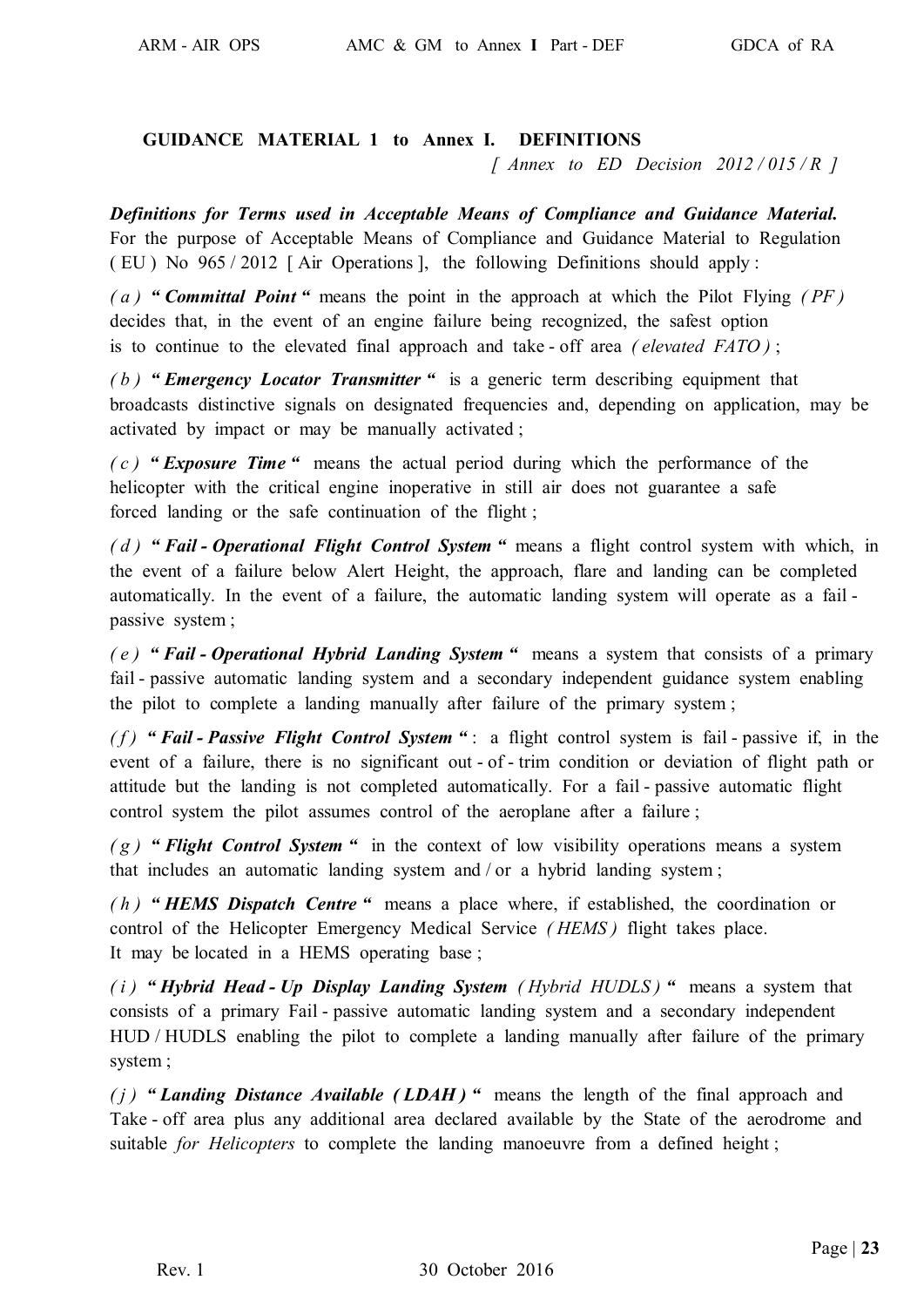*( k ) " Landing distance required ( LDRH ) "*, in the case *of Helicopters*, means the horizontal distance required to land and come to a full stop from a point **15** m ( 50 ft ) above the landing surface ;

*( l ) " Maximum Structural Landing Mass "* means the maximum permissible total aeroplane mass upon landing under normal circumstances ;

*( m ) " Maximum Zero Fuel Mass "* means the maximum permissible mass of an aeroplane with no usable fuel. The mass of the fuel contained in particular tanks should be included in the zero fuel mass when it is explicitly mentioned in the Aircraft Flight Manual ;

*( n ) " Overpack ",* for the purpose of transporting Dangerous Goods, means an enclosure used by a single shipper to contain one or more packages and to form one handling unit for convenience of handling and stowage ;

*( o ) " Package ",* for the purpose of transporting Dangerous Goods, means the complete product of the packing operation consisting of the packaging and its contents prepared for transport ;

*( p ) " Packaging ",* for the purpose of transporting Dangerous Goods, means receptacles and any other components or materials necessary for the receptacle to perform its containment function :

*( q ) " Personal Locator Beacon "* (PLB) - is an emergency beacon other than an ELT that broadcasts distinctive signals on designated frequencies, is standalone, portable and is manually activated by the survivors ;

*( r ) " Rotation Point* ( RP ) " means the point at which a cyclic input is made to initiate a nose - down attitude change during the Take - off flight path. It is the last point in the Take off path from which, in the event of an engine failure being recognized, a forced landing on the aerodrome can be achieved ;

*( s ) " Touch Down and Lift - off Area ( TLOF ) "* means a load - bearing area on which a Helicopter may touch down or lift - off.

 $\blacksquare$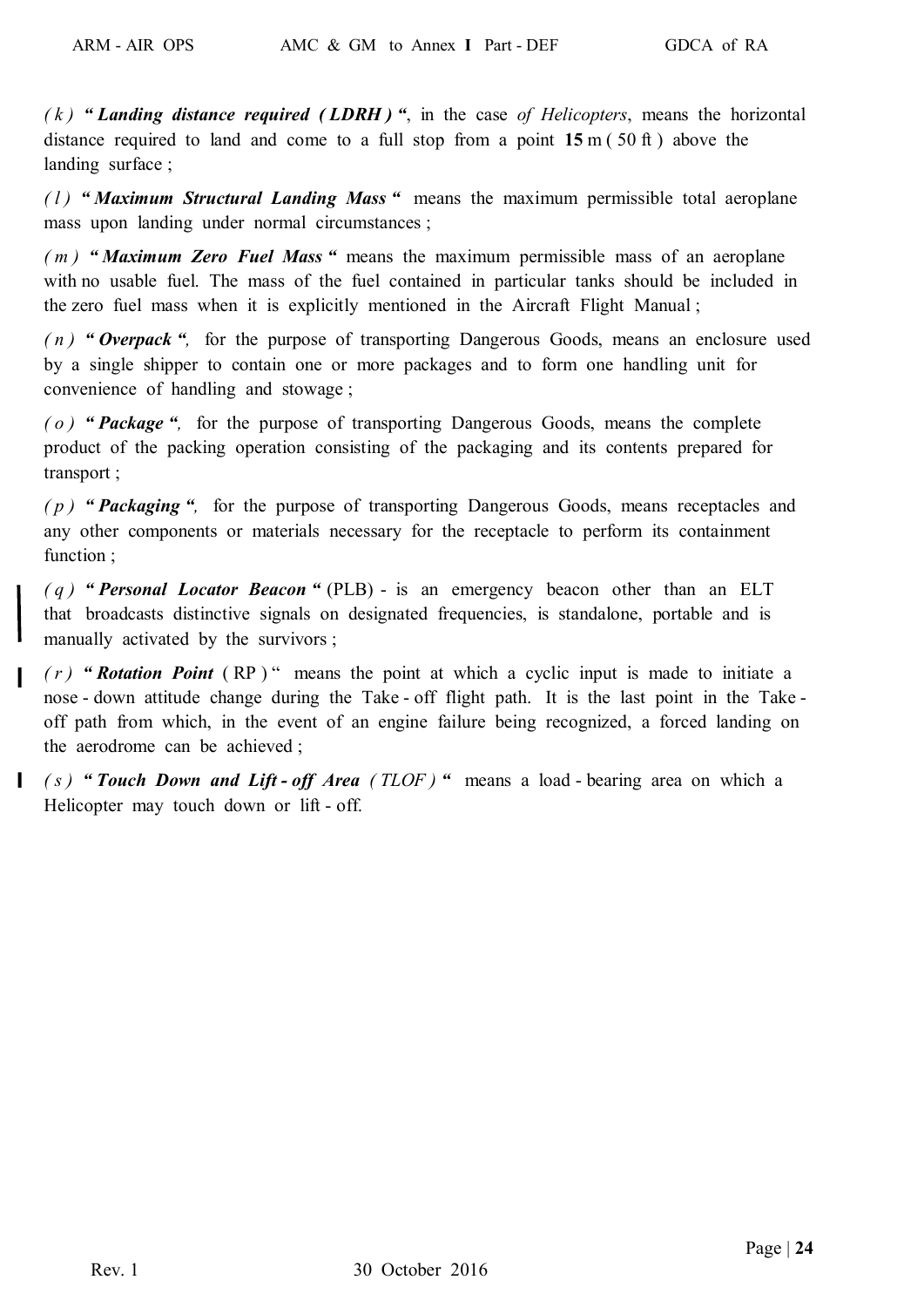# **GUIDANCE MATERIAL 2 to Annex I. DEFINITION**

## **ABBREVIATIONS and ACRONYMS**

The following Abbreviations and Acronyms are used in the Annexes to this Regulation :

| A                      | Aeroplane                                               |
|------------------------|---------------------------------------------------------|
| A/C                    | Aircraft                                                |
| $\bf AAC$              | Aeronautical Administrative Communications              |
| AAL                    | Above Aerodrome Level                                   |
| AC                     | Advisory Circular or Alternating Current                |
| <b>ACAS</b>            | Airborne Collision Avoidance System                     |
| ADF                    | Automatic Direction Finder                              |
| $\bf{A} \bf{D} \bf{G}$ | Air Driven Generator                                    |
| <b>ADS</b>             | Automatic Dependent Surveillance                        |
| <b>ADS-B</b>           | Automatic Dependent Surveillance - Broadcast            |
| $\bf{ADS-C}$           | Automatic Dependent Surveillance - Contract             |
| <b>AEA</b>             | Association of European Airlines                        |
| <b>AEO</b>             | All - Engines - Operative                               |
| <b>AFFF</b>            | Aqueous Film Forming Foams                              |
| AFM                    | Aircraft Flight Manual                                  |
| AFN                    | Aircraft Flight Notification                            |
| AFN                    | ATS Facilities Notification                             |
| AGL                    | Above Ground Level                                      |
| <b>AHRS</b>            | Attitude Heading Reference System                       |
| <b>AIS</b>             | Aeronautical Information Service                        |
| <b>ALARP</b>           | as Low as Reasonably Practicable                        |
| <b>ALSF</b>            | Approach Lighting System with Sequenced Flashing Lights |
| <b>AMC</b>             | Acceptable Means of Compliance                          |
| AML                    | Aircraft Maintenance Licence                            |
| AMSL                   | Above Mean Sea Level                                    |
| <b>ANP</b>             | Actual Navigation Performance                           |
| <b>AOC</b>             | Aeronautical Operational Control                        |
| <b>AOC</b>             | Air Operator Certificate                                |
| <b>APU</b>             | Auxiliary Power Unit                                    |
| <b>APV</b>             | Approach Procedure with Vertical Guidance               |
| <b>ARA</b>             | Airborne Radar Approach                                 |
| <b>ARA</b>             | Authority Requirements for Aircrew                      |
| <b>ARO</b>             | Authority Requirements for Air Operations               |
| <b>ARP</b>             | Aerospace Recommended Practices                         |
| <b>ASC</b>             | Air Safety Committee                                    |
| <b>ASDA</b>            | Accelerate - Stop Distance Available                    |
| <b>ASE</b>             | Altimeter System Error                                  |
| <b>ATA</b>             | Air Transport Association                               |
| <b>ATC</b>             | Air Traffic Control                                     |
| <b>ATIS</b>            | Automatic Terminal Information Service                  |
| <b>ATN</b>             | Air Traffic Navigation                                  |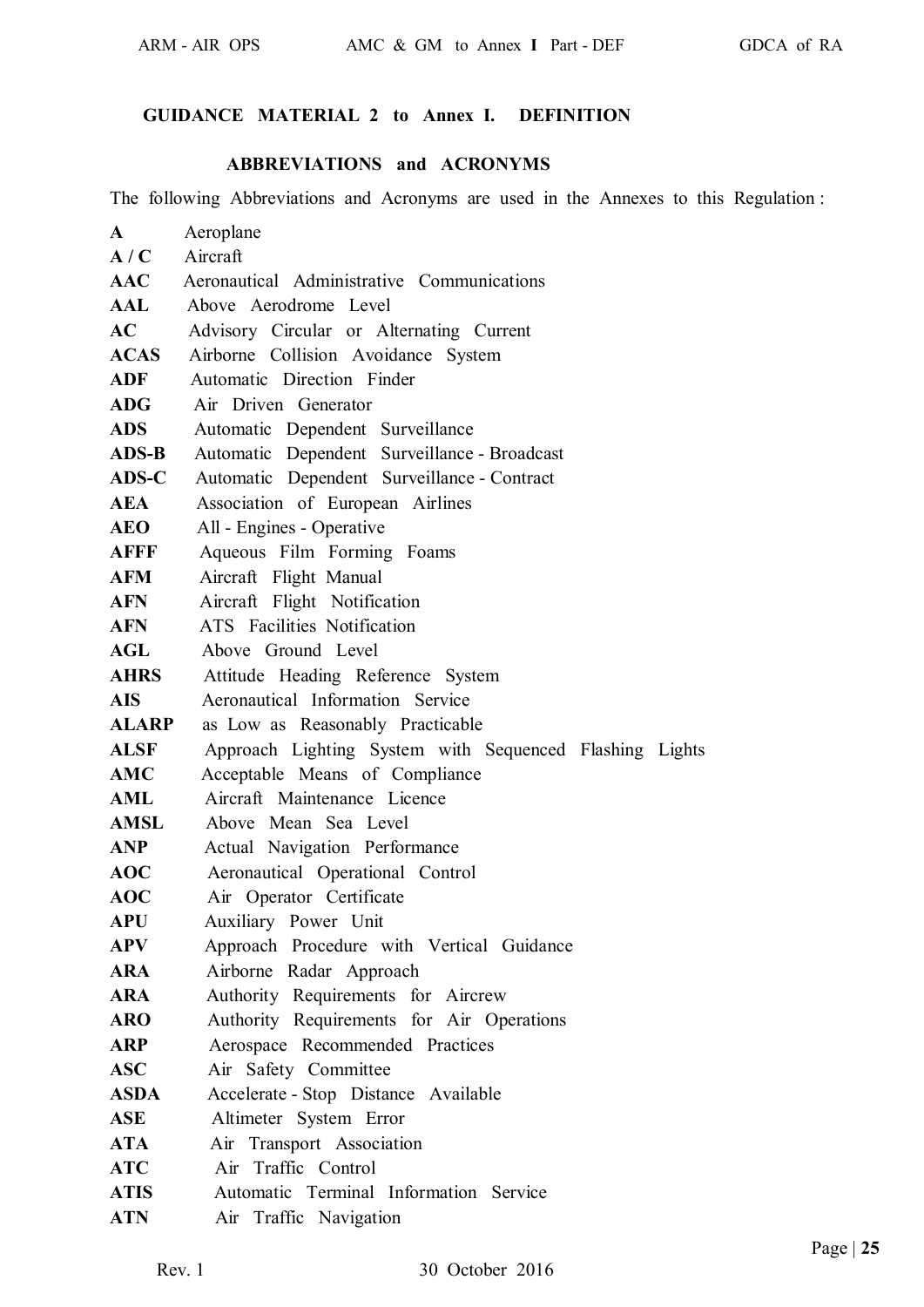| <b>ATPL</b>            | Airline Transport Pilot Licence                                |
|------------------------|----------------------------------------------------------------|
| <b>ATQP</b>            | Alternative Training And Qualification Programme               |
| <b>ATS</b>             | Air Traffic Services                                           |
| <b>ATSC</b>            | Air Traffic Service Communication                              |
| <b>AVGAS</b>           | Aviation Gasoline                                              |
| <b>AVTAG</b>           | Aviation Turbine Gasoline (wide - cut fuel)                    |
| <b>AWO</b>             | All Weather Operations                                         |
|                        |                                                                |
| <b>BALS</b>            | Basic Approach Lighting System                                 |
| <b>BCAR</b>            | British Civil Airworthiness Requirements                       |
| <b>BITD</b>            | Basic Instrument Training Device                               |
|                        |                                                                |
| <b>CAP</b>             | Controller Access Parameters                                   |
| <b>CAT</b>             | Commercial Air Transport                                       |
|                        | <b>CAT I/II/III</b> Category $I/II/III$                        |
| <b>CBT</b>             | Computer - Based Training                                      |
| CC                     | Cabin Crew                                                     |
| <b>CDFA</b>            | Continuous Descent Final Approach                              |
| <b>CDL</b>             | Configuration Deviation List                                   |
| <b>CFIT</b>            | Controlled Flight Into Terrain                                 |
| $\mathbf{C}\mathbf{G}$ | Centre of Gravity                                              |
| CM                     | Context Management                                             |
| <b>CMV</b>             | Converted Meteorological Visibility                            |
| <b>CofA</b>            | Certificate of Airworthiness                                   |
| <b>COP</b>             | Code of Practice                                               |
| CoR                    | Certificate of Registration                                    |
| <b>COSPAS -</b>        | Cosmicheskaya Sistyema Poiska Avariynich Sudov (COSPAS-SARSAT) |
| <b>SARSAT</b>          | - Search and Rescue Satellite - aided Tracking                 |
| $\bf CP$               | Committal Point                                                |
| <b>CPA</b>             | Closest Point of Approach                                      |
| <b>CPDLC</b>           | Controller Pilot Data Link Communication                       |
| <b>CPL</b>             | Commercial Pilot Licence                                       |
| <b>C-PED</b>           | Controlled Portable Electronic Device                          |
| <b>CRE</b>             | Class Rating Examiner                                          |
| <b>CRI</b>             | Class Rating Instructor                                        |
| <b>CRM</b>             | Crew Resource Management                                       |
| $\mathbf{CS}$          | Certification Specifications                                   |
| <b>CVR</b>             | Cockpit Voice Recorder                                         |
|                        |                                                                |
| DA/DH                  | Decision Altitude / Decision Height                            |
| <b>DAP</b>             | Downlinked Aircraft Parameters                                 |
| <b>D-ATIS</b>          | Digital Automatic Terminal Information Service                 |
| DC                     | Direct Current                                                 |
| <b>DCL</b>             | Departure Clearance                                            |
| D-FIS                  | Data Link Flight Information Service                           |
| <b>DG</b>              | Dangerous Goods                                                |
| DI                     | Daily Inspection                                               |

 $\overline{\phantom{a}}$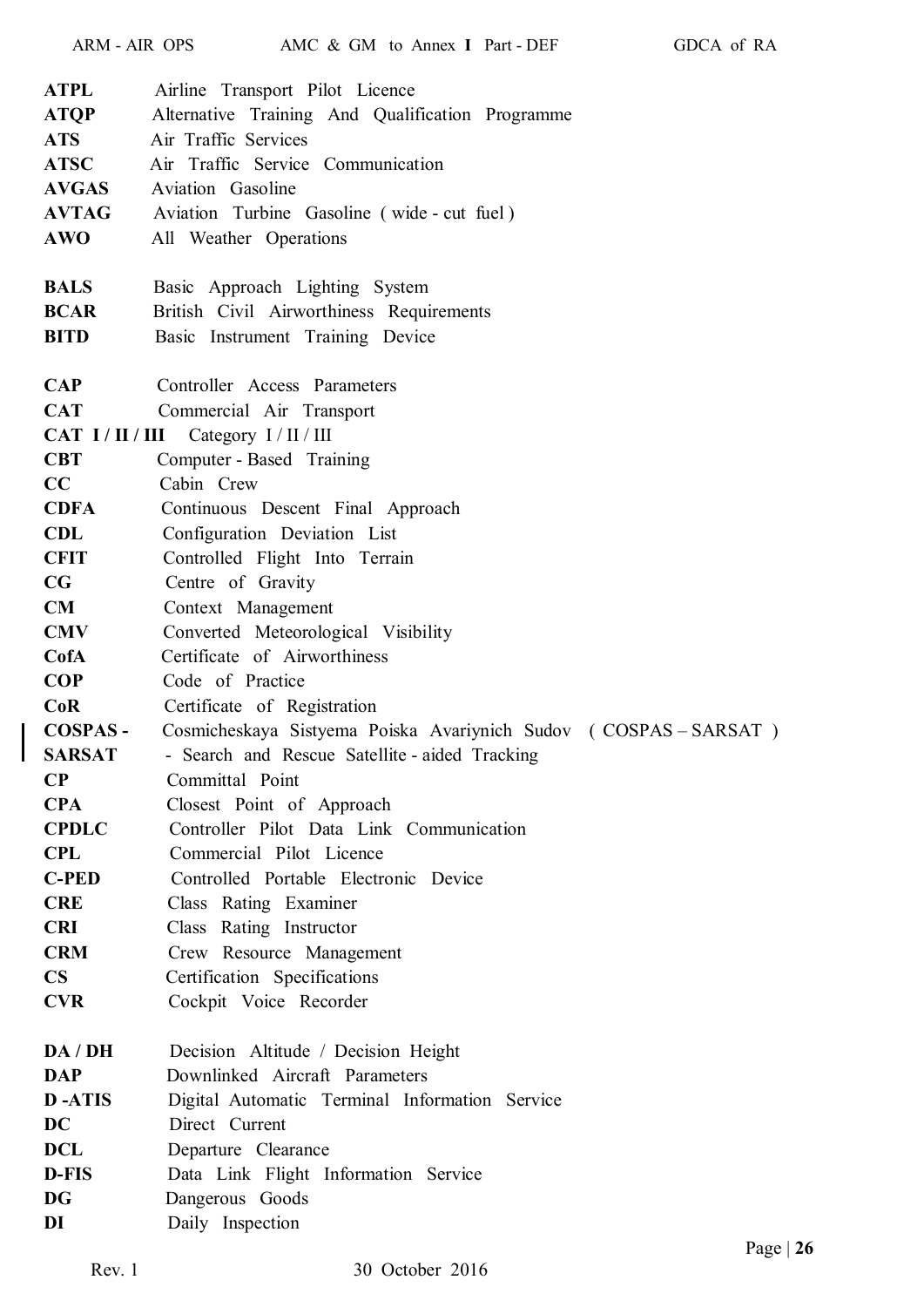| ARM - AIR OPS  | AMC & GM to Annex I Part - DEF<br>GDCA of RA             |
|----------------|----------------------------------------------------------|
| <b>DIFF</b>    | Deck Integrated Fire Fighting System                     |
| <b>DLR</b>     | Data Link Recorder                                       |
| <b>DME</b>     | Distance Measuring Equipment                             |
| <b>D-METAR</b> | Data Link - Meteorological Aerodrome Report              |
| <b>D-OTIS</b>  | Data Link - Operational Terminal Information Service     |
| <b>DPATO</b>   | Defined Point After Take-off                             |
| <b>DPBL</b>    | Defined Point Before Landing                             |
| DR             | Decision Range                                           |
| <b>DSTRK</b>   | Desired Track                                            |
|                |                                                          |
| EC             | European Community                                       |
| <b>ECAC</b>    | European Civil Aviation Conference                       |
| <b>EFB</b>     | Electronic Flight Bag                                    |
| <b>EFIS</b>    | Electronic Flight Instrument System                      |
| <b>EGNOS</b>   | European Geostationary Navigation Overlay Service        |
| <b>EGT</b>     | Exhaust Gas Temperature                                  |
| <b>ELT</b>     | Emergency Locator Transmitter                            |
| ELT(AD)        | Emergency Locator Transmitter (Automatically Deployable) |
| ELT(AF)        | Emergency Locator Transmitter (Automatic Fixed)          |
| ELT (AP)       | Emergency Locator Transmitter (Automatic Portable)       |
| ELT(S)         | Survival Emergency Locator Transmitter                   |
| <b>EPE</b>     | Estimated Position of Error                              |
| <b>EPR</b>     | Engine Pressure Ratio                                    |
| <b>EPU</b>     | Estimated Position of Uncertainty                        |
| <b>ERA</b>     | En - Route Alternate (Aerodrome)                         |
| <b>ERP</b>     | Emergency Response Plan                                  |
| <b>ETOPS</b>   | Extended Range Operations with Two-Engined Aeroplanes    |
| EU             | European Union                                           |
| <b>EUROCAE</b> | European Organization for Civil Aviation Equipment       |
| <b>EVS</b>     | Enhanced Vision System                                   |
| <b>FAA</b>     | Federal Aviation Administration                          |
| FAF            | Final Approach Fix                                       |
| <b>FALS</b>    | Full Approach Lighting System                            |
| <b>FANS</b>    | Future Air Navigation Systems                            |
| <b>FAP</b>     | Final Approach Point                                     |
| <b>FAR</b>     | Federal Aviation Regulation                              |
| <b>FATO</b>    | Final Approach and Take - off                            |
| FC             | Flight Crew                                              |
| <b>FCL</b>     | Flight Crew Licensing                                    |
| <b>FCOM</b>    | Flight Crew Operating Manual                             |
| <b>FDM</b>     | Flight Data Monitoring                                   |
| <b>FDO</b>     | Flying Display Operation                                 |
| <b>FDR</b>     | Flight Data Recorder                                     |
| <b>FFS</b>     | Full Flight Simulator                                    |
| <b>FGS</b>     | Flight Control / Guidance System                         |
|                |                                                          |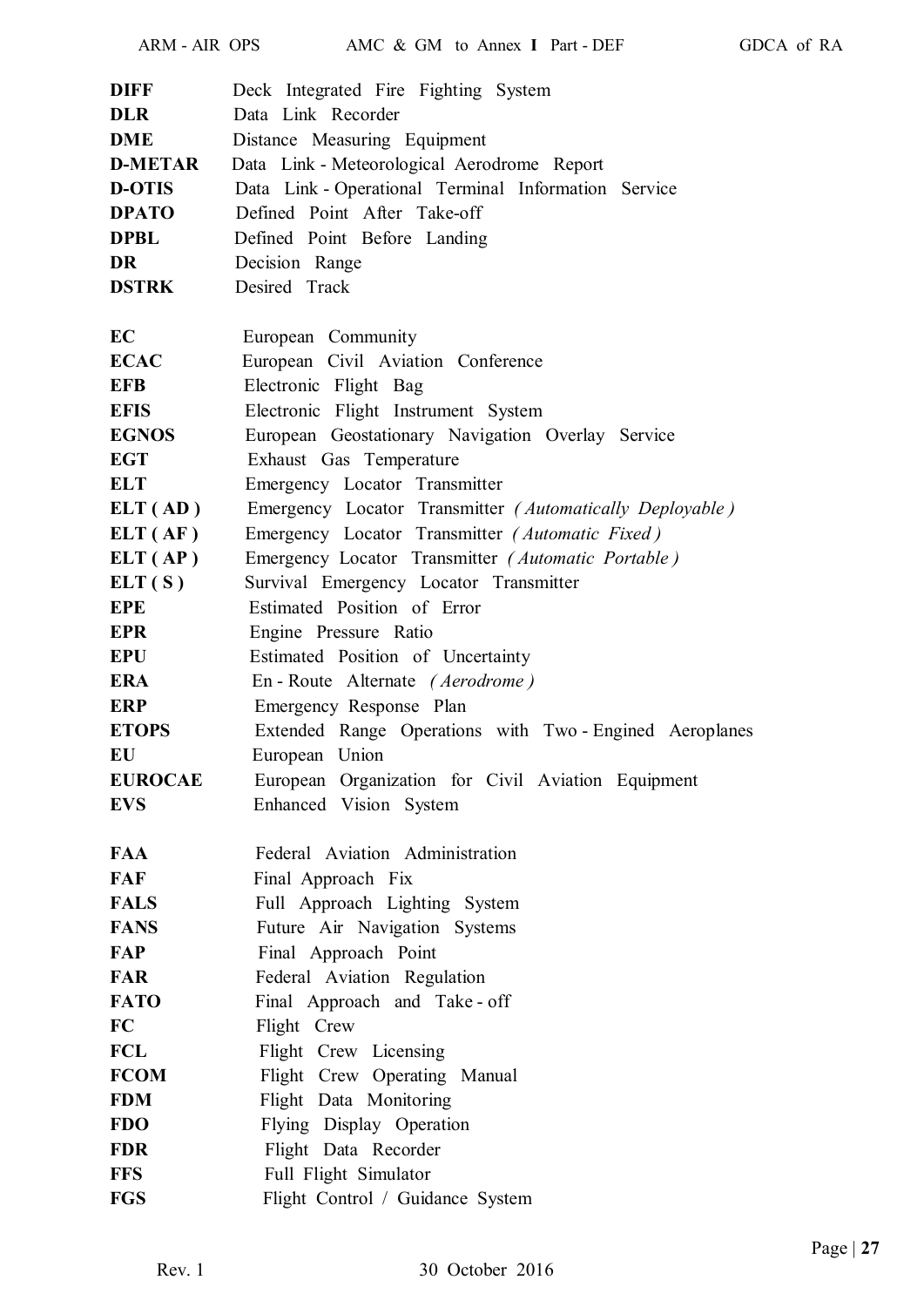| $FI$          | Flight Instructor                              |
|---------------|------------------------------------------------|
| <b>FLIPCY</b> | Flight Plan Consistency                        |
| <b>FLTA</b>   | Forward - Looking Terrain Avoidance            |
| <b>FMECA</b>  | Failure Mode, Effects and Criticality Analysis |
| <b>FMS</b>    | Flight Management System                       |
| <b>FNPT</b>   | Flight and Navigation Procedures Trainer       |
| <b>FOD</b>    | Foreign Object Damage                          |
| Fpm           | Feet Per Minute                                |
| <b>FSTD</b>   | Flight Simulation Training Device              |
| Ft            | Feet                                           |
| <b>FTD</b>    | Flight Training Device                         |
| <b>FTE</b>    | Full Time Equivalent                           |
| <b>FTL</b>    | Flight and Duty Time Limitations               |
|               |                                                |
| g             | Gram                                           |
| <b>GAGAN</b>  | GPS Aided Geo Augmented Navigation             |
| <b>GBAS</b>   | Ground - Based Augmentation System             |
| <b>GCAS</b>   | Ground Collision Avoidance System              |
| <b>GEN</b>    | General                                        |
| <b>GIDS</b>   | Ground Ice Detection System                    |
| <b>GLS</b>    | GBAS Landing System                            |
| <b>GM</b>     | Guidance Material                              |
| <b>GMP</b>    | General Medical Practitioner                   |
| <b>GNSS</b>   | Global Navigation Satellite System             |
| <b>GPS</b>    | Global Positioning System                      |
| <b>GPWS</b>   | Ground Proximity Warning System                |
| $\bf H$       | Helicopter                                     |
| <b>HEMS</b>   | Helicopter Emergency Medical Service           |
| <b>HF</b>     | High Frequency                                 |
| Hg            | Mercury                                        |
| <b>HHO</b>    | Helicopter Hoist Operation                     |
| <b>HIALS</b>  | High Intensity Approach Lighting System        |
| <b>HIGE</b>   | Hover in Ground Effect                         |
| <b>HLL</b>    | Helideck Limitations List                      |
| <b>HOGE</b>   | Hover out of Ground Effect                     |
| HoT           | Hold - Over Time                               |
| HPa/hPa       | Hectopascals                                   |
| <b>HPL</b>    | Human Performance and Limitations              |
| <b>HUD</b>    | Head - Up Display                              |
| <b>HUDLS</b>  | Head - Up Guidance Landing System              |
| <b>HUMS</b>   | Health usage Monitor System                    |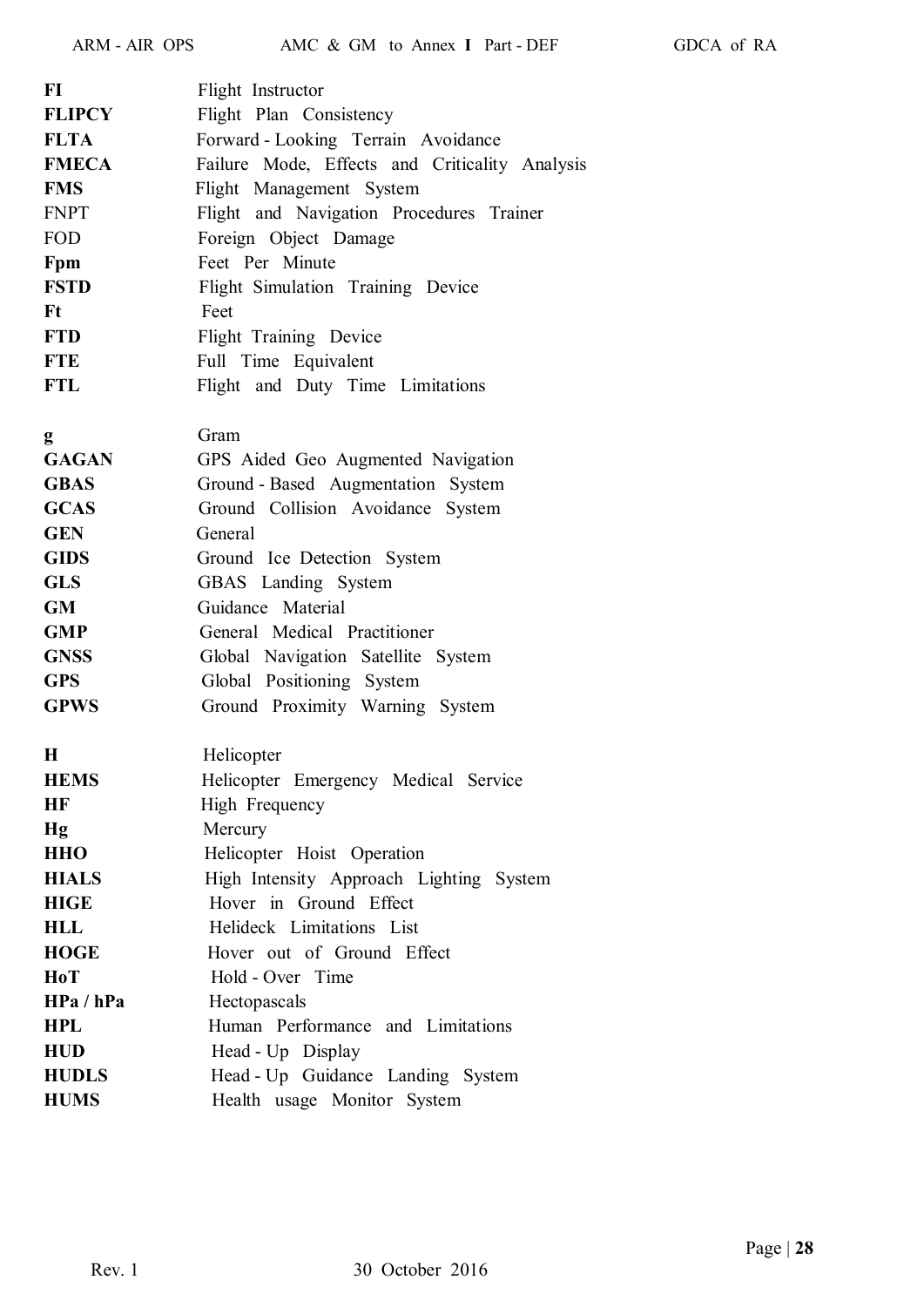| <b>IAF</b>                | Initial Approach Fix                                   |
|---------------------------|--------------------------------------------------------|
| <b>IALS</b>               | Intermediate Approach Lighting System                  |
| <b>ICAO</b>               | International Civil Aviation Organization              |
| <b>IDE</b>                | Instruments, Data and Equipment                        |
| IF                        | Intermediate Fix                                       |
| <b>IFR</b>                | Instrument Flight Rules                                |
| <b>IFSD</b>               | in - flight Shutdown                                   |
| <b>IGE</b>                | in Ground Effect                                       |
| <b>ILS</b>                | Instrument Landing System                              |
| <b>IMC</b>                | Instrument Meteorological Conditions                   |
| in                        | Inches                                                 |
| <b>INS</b>                | Inertial Navigation System                             |
| IP                        | Intermediate Point                                     |
| IR                        | Implementing Rule / Instrument Rating                  |
| <b>IRS</b>                | Inertial Reference System                              |
| <b>ISA</b>                | International Standard Atmosphere                      |
| <b>ISO</b>                | International Organization for Standardization         |
| IV                        | Intravenous                                            |
|                           |                                                        |
| <b>JAA</b>                | Joint Aviation Authorities                             |
| <b>JAR</b>                | Joint Aviation Requirements                            |
|                           |                                                        |
|                           |                                                        |
| Kg / kg                   | Kilograms                                              |
| Km / km                   | Kilometres                                             |
| Kt / kt                   | Knots                                                  |
|                           |                                                        |
| <b>LDA</b>                | Landing Distance Available                             |
| <b>LDP</b>                | Landing Decision Point                                 |
| <b>LED</b>                | Light - Emitting Diode                                 |
| <b>LHS</b>                | Left Hand Seat                                         |
| <b>LIFUS</b>              | Line Flying Under Supervision                          |
| <b>LNAV</b>               | Lateral Navigation                                     |
| LoA                       | Letter of Acceptance                                   |
| LOC                       | Localizer                                              |
| LOE                       | Line - Oriented Evaluation                             |
| <b>LOFT</b>               | Line - Oriented Flight Training                        |
| <b>LOQE</b>               | Line - Oriented Quality Evaluation                     |
| <b>LOS</b>                | Limited Obstacle Surface                               |
| <b>LPV</b>                | Localizer Performance with Vertical Guidance           |
| <b>LRCS</b>               | Long Range Communication System                        |
| <b>LRNS</b>               | Long Range Navigation System                           |
| <b>LVO</b>                | Low Visibility Operation                               |
| <b>LVP</b><br><b>LVTO</b> | Low Visibility Procedures<br>Low Visibility Take - off |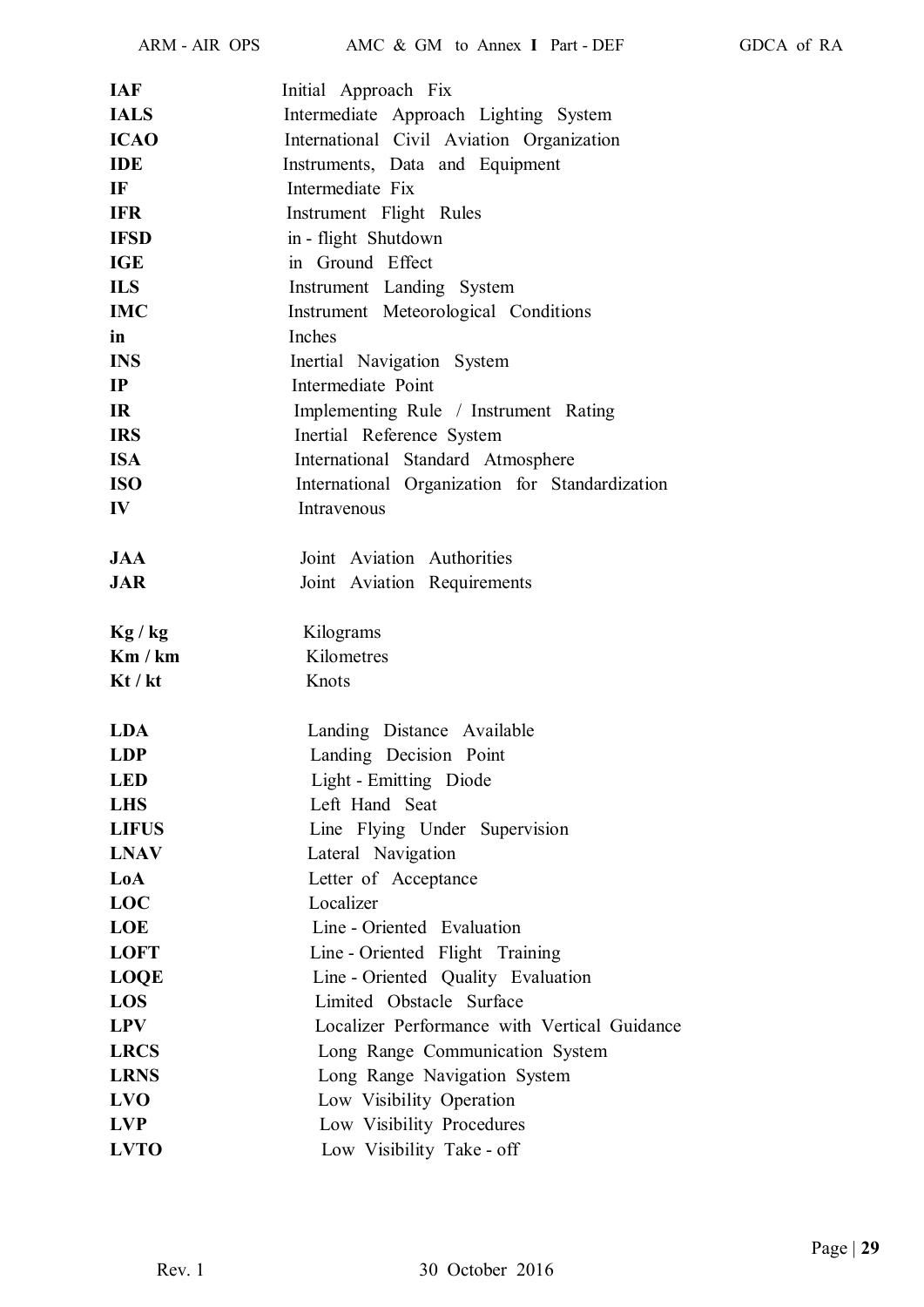| M/m            | Metres                                                                           |  |  |
|----------------|----------------------------------------------------------------------------------|--|--|
| <b>MALS</b>    | Medium Intensity Approach Lighting System                                        |  |  |
| <b>MALSF</b>   | Medium Intensity Approach Lighting System with Sequenced Flashing Lights         |  |  |
| <b>MALSR</b>   | Medium Intensity Approach Lighting System with Runway Alignment Indicator Lights |  |  |
| <b>MAPt</b>    | Missed Approach Point                                                            |  |  |
| <b>MCTOM</b>   | Maximum Certified Take - off Mass                                                |  |  |
| <b>MDA/MDH</b> | Minimum Descent Altitude / Height                                                |  |  |
| <b>MEA</b>     | Minimum En - Route Altitude                                                      |  |  |
| <b>MED</b>     | Medical                                                                          |  |  |
| <b>MEL</b>     | Minimum Equipment List                                                           |  |  |
| <b>METAR</b>   | Meteorological Aerodrome Report                                                  |  |  |
| <b>MGA</b>     | Minimum Grid Altitude                                                            |  |  |
| <b>MHA</b>     | Minimum Holding Altitude                                                         |  |  |
| <b>MHz</b>     | Megahertz                                                                        |  |  |
| <b>MID</b>     | Midpoint                                                                         |  |  |
| <b>MLR</b>     | Manuals, Logs and Records                                                        |  |  |
| <b>MLS</b>     | Microwave Landing System                                                         |  |  |
| <b>MLX</b>     | Millilux                                                                         |  |  |
| MM/mm          | Millimetres                                                                      |  |  |
| <b>MM</b>      | Multi - Mode                                                                     |  |  |
| <b>MMEL</b>    | Master Minimum Equipment List                                                    |  |  |
| <b>MNPS</b>    | Minimum Navigation Performance Specifications                                    |  |  |
| <b>MOC</b>     | Minimum Obstacle Clearance                                                       |  |  |
| <b>MOCA</b>    | Minimum Obstacle Clearance Altitude                                              |  |  |
| <b>MOPSC</b>   | Maximum Operational Passenger Seating Configuration                              |  |  |
| <b>MORA</b>    | Minimum Off - Route Altitude                                                     |  |  |
| <b>MPSC</b>    | Maximum Passenger Seating Capacity                                               |  |  |
| <b>MSA</b>     | Minimum Sector Altitude                                                          |  |  |
| <b>MSAS</b>    | Multi - Functional Satellite Augmentation System                                 |  |  |
| <b>MTCA</b>    | Minimum Terrain Clearance Altitude                                               |  |  |
|                |                                                                                  |  |  |
| N              | North                                                                            |  |  |
| <b>NADP</b>    | Noise Abatement Departure Procedure                                              |  |  |
| <b>NALS</b>    | no Approach Lighting System                                                      |  |  |
| <b>NCC</b>     | Non - Commercial Operations with Complex Motor - Powered Aircraft                |  |  |
| <b>NCO</b>     | Non-Commercial Operations with other - than - Complex Motor-Powered Aircraft     |  |  |
| $N_F$          | Free Power Turbine Speed                                                         |  |  |
| $N_G$          | Engine Gas Generator Speed                                                       |  |  |
| NM/nm          | Nautical Miles                                                                   |  |  |
| <b>NOTAM</b>   | Notice to Airmen                                                                 |  |  |
| <b>NOTECHS</b> | Non - Technical Skills Evaluation                                                |  |  |
| <b>NOTOC</b>   | Notification to Captain                                                          |  |  |
| <b>NPA</b>     | Non - Precision Approach / Notice of Proposed Amendment                          |  |  |
| <b>NVD</b>     | Night Vision Device                                                              |  |  |
| <b>NVG</b>     | Night Vision Goggles                                                             |  |  |
| <b>NVIS</b>    | Night Vision Imaging System                                                      |  |  |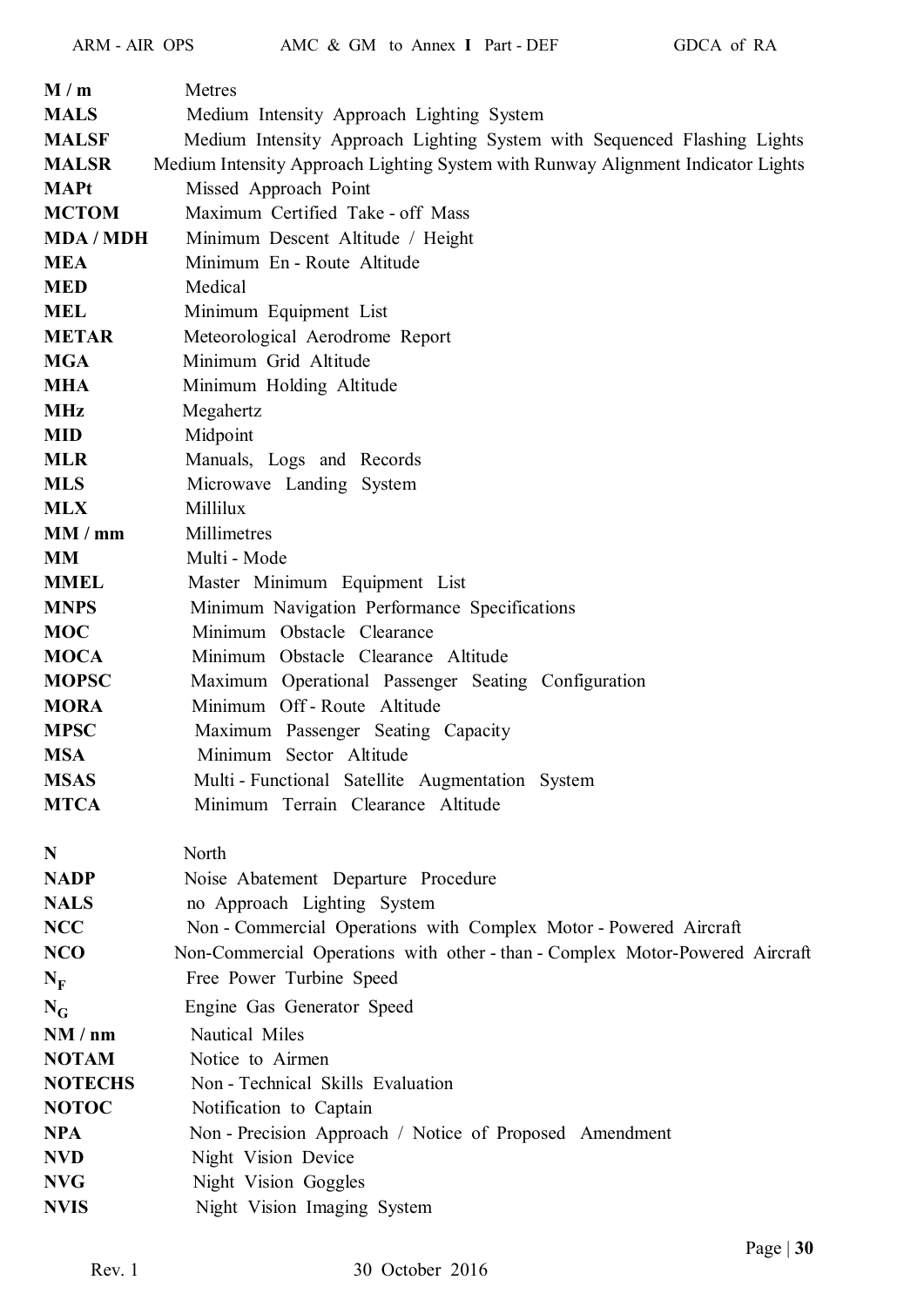| <b>OAT</b>   | Outside Air Temperature                                        |  |  |
|--------------|----------------------------------------------------------------|--|--|
| <b>OCH</b>   | Obstacle Clearance Height                                      |  |  |
| <b>OCL</b>   | Oceanic Clearance                                              |  |  |
| <b>ODALS</b> | Omnidirectional Approach Lighting System                       |  |  |
| OEI          | One - Engine - Inoperative                                     |  |  |
| <b>OFS</b>   | Obstacle - Free Surface                                        |  |  |
| OGE          | Out of Ground Effect                                           |  |  |
| <b>OIP</b>   | Offset Initiation Point                                        |  |  |
| OM           | Operations Manual                                              |  |  |
| OML          | Operational Multi - Pilot Limitation                           |  |  |
| <b>ONC</b>   | Operational Navigation Chart                                   |  |  |
| <b>OPS</b>   | Operations                                                     |  |  |
| <b>ORO</b>   | Organization Requirements for Air Operations                   |  |  |
| OTS CAT II   | other than Standard Category II                                |  |  |
| <b>PAPI</b>  |                                                                |  |  |
| <b>PAR</b>   | Precision Approach Path Indicator                              |  |  |
| <b>PBE</b>   | Precision Approach Radar<br>Protective Breathing Equipment     |  |  |
| <b>PBN</b>   | Performance - Based Navigation                                 |  |  |
| <b>PCDS</b>  | Personnel Carrying Device System                               |  |  |
| <b>PDA</b>   | Premature Descent Alert                                        |  |  |
| <b>PDP</b>   | Predetermined Point                                            |  |  |
| <b>PED</b>   | Portable Electronic Device                                     |  |  |
| <b>PIC</b>   | Pilot - In - Command                                           |  |  |
| <b>PIN</b>   | Personal Identification Number                                 |  |  |
| <b>PIS</b>   | Public Interest Site                                           |  |  |
| <b>PLB</b>   | Personal Locator Beacon                                        |  |  |
| <b>PNR</b>   | Point of No Return                                             |  |  |
| <b>POH</b>   | Pilot's Operating Handbook                                     |  |  |
| <b>PRM</b>   | Person with Reduced Mobility                                   |  |  |
|              |                                                                |  |  |
| QAR          | Quick Access Recorder                                          |  |  |
| QFE          | Atmospheric Pressure at Aerodrome Elevation / Runway Threshold |  |  |
| <b>QNH</b>   | Atmospheric Pressure at Nautical Height                        |  |  |
|              |                                                                |  |  |
| RA           | Resolution Advisory                                            |  |  |
| <b>RAT</b>   | Ram Air Turbine                                                |  |  |
| <b>RCC</b>   | Rescue Coordination Centre                                     |  |  |
| <b>RCF</b>   | Reduced Contingency Fuel                                       |  |  |
| <b>RCLL</b>  | Runway Centre Line Lights                                      |  |  |
| RF           | Fixed Radius / Radio Frequency                                 |  |  |
| <b>RFC</b>   | Route Facility Chart                                           |  |  |
| RI           | Ramp Inspection / Rectification Interval                       |  |  |
| <b>RIE</b>   | Rectification Interval Extension                               |  |  |
| <b>RMA</b>   | Regional Monitoring Agency                                     |  |  |
| <b>RNAV</b>  | Area Navigation                                                |  |  |
| <b>RNP</b>   | Required Navigation Performance                                |  |  |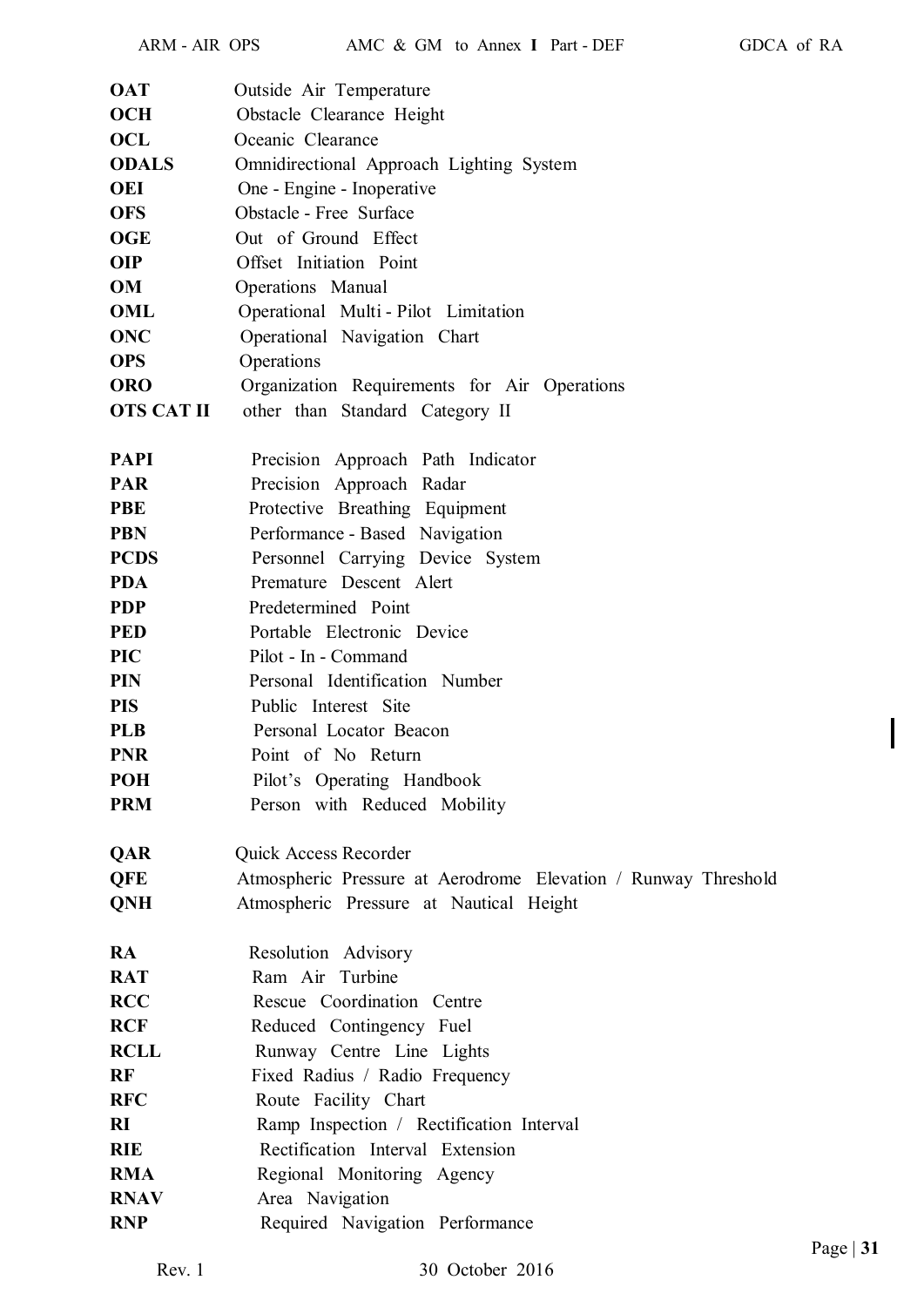ARM - AIR OPS AMC & GM to Annex I Part - DEF GDCA of RA

| <b>ROD</b>    | Rate of Descent                                                           |
|---------------|---------------------------------------------------------------------------|
| RP            | Rotation Point                                                            |
| <b>RTCA</b>   | Radio Technical Commission for Aeronautics                                |
| <b>RTODAH</b> | Rejected Take - off Distance Available (Helicopters)                      |
| <b>RTODRH</b> | Rejected Take - off Distance Required (Helicopters)                       |
| <b>RTOM</b>   | Reduced Take - off Mass                                                   |
| <b>RTZL</b>   | Runway Touchdown Zone Lights                                              |
| <b>RVR</b>    | Runway Visual Range                                                       |
| <b>RVSM</b>   | Reduced Vertical Separation Minima                                        |
| S             | South                                                                     |
| <b>SAFA</b>   | Safety Assessment of Foreign Aircraft                                     |
| <b>SALS</b>   | Simple Approach Lighting System                                           |
| <b>SALSF</b>  | Simple Approach Lighting System with Sequenced Flashing Lights            |
| <b>SAp</b>    | Stabilized Approach                                                       |
| <b>SAP</b>    | System Access Parameters                                                  |
| <b>SAR</b>    | Search and Rescue                                                         |
| <b>SAS</b>    | Stability Augmentation System                                             |
| <b>SBAS</b>   | Satellite - Based Augmentation System                                     |
| <b>SCC</b>    | Senior Cabin Crew                                                         |
| <b>SCP</b>    | Special Category of Passenger                                             |
| <b>SDCM</b>   | System of Differential Correction and Monitoring                          |
| <b>SFE</b>    | Synthetic Flight Examiner                                                 |
| SFI           | Synthetic Flight Instructor                                               |
| <b>SID</b>    | Standard Instrument Departure                                             |
| <b>SMM</b>    | Safety Management Manual                                                  |
| <b>SMS</b>    | Safety Management System                                                  |
| <b>SNAS</b>   | Satellite Navigation Augmentation System                                  |
| <b>SOP</b>    | Standard Operating Procedure                                              |
| <b>SPA</b>    | <b>Operations Requiring Specific Approvals</b>                            |
| <b>SPECI</b>  | Aviation Selected Special Weather Report                                  |
| <b>SPO</b>    | <b>Specialized Operations</b>                                             |
| <b>SRA</b>    | Surveillance Radar Approach                                               |
| <b>SSALF</b>  | Simplified Short Approach Lighting System with Sequenced Flashing Lights  |
| <b>SSALR</b>  | Simplified Short Approach Lighting System with Runway Alignment Indicator |
| Lights        |                                                                           |
| <b>SSALS</b>  | Simplified Short Approach Lighting System                                 |
| <b>SSEC</b>   | Static Source Error Correction                                            |
| <b>SSR</b>    | Secondary Surveillance Radar                                              |
| <b>STAR</b>   | Standard Terminal Arrival Route                                           |
| <b>STC</b>    | Supplemental Type Certificate                                             |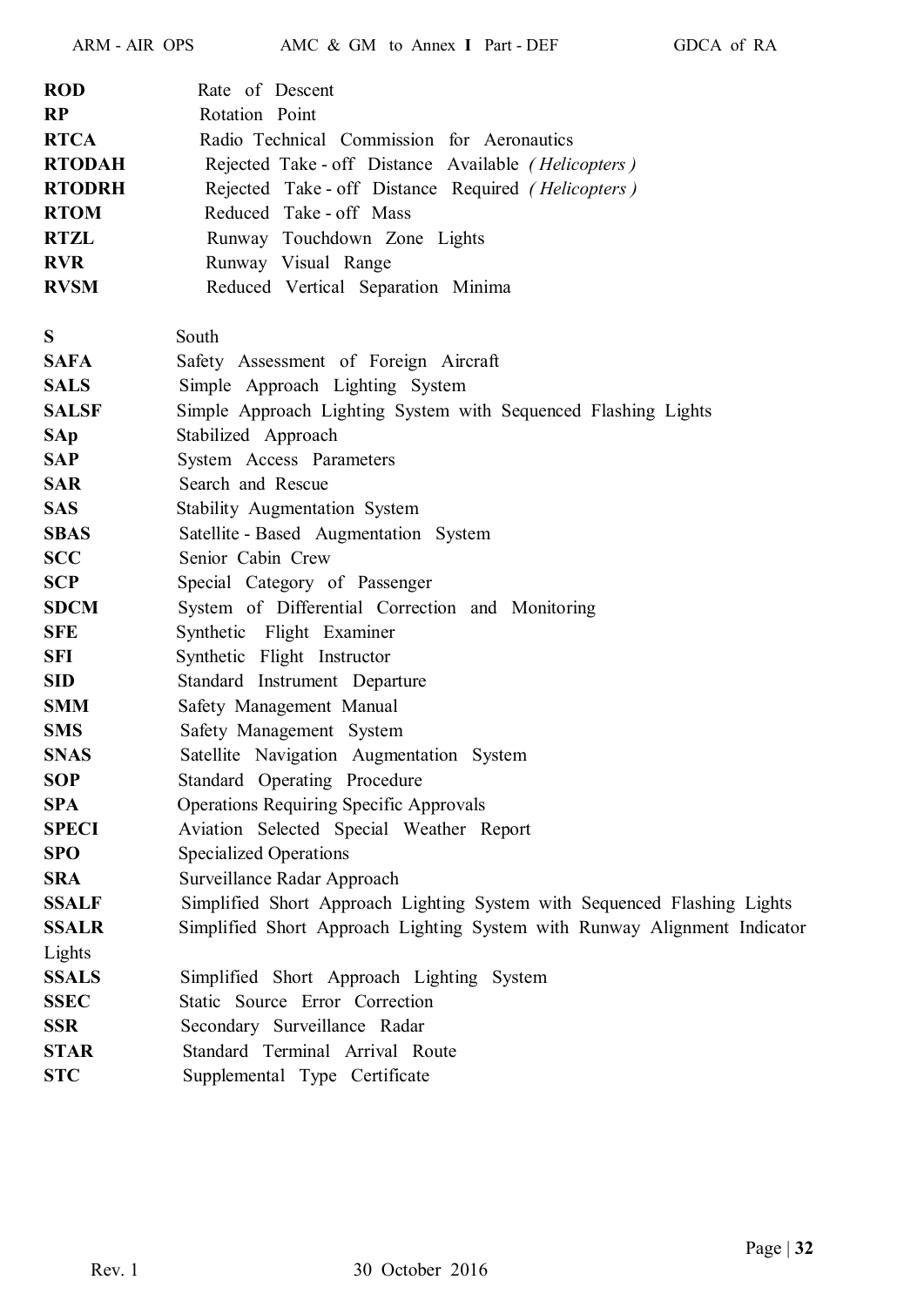| <b>TA</b>        | Traffic Advisory                                  |
|------------------|---------------------------------------------------|
| <b>TAC</b>       | Terminal Approach Chart                           |
| <b>TAS</b>       | True Airspeed                                     |
| <b>TAWS</b>      | Terrain Awareness Warning System                  |
| <b>TC</b>        | Technical Crew / Type Certificate                 |
| <b>TCAS</b>      | Traffic Collision Avoidance System                |
| <b>TCCA</b>      | Transport Canada Civil Aviation                   |
| <b>TCH</b>       | Type Certificate Holder                           |
| <b>TDP</b>       | Take - off Decision Point                         |
| <b>TDZ</b>       | Touchdown Zone                                    |
| <b>THR</b>       | Threshold                                         |
| TI               | Technical Instructions                            |
| <b>TIT</b>       | Turbine Inlet Temperature                         |
| <b>TMG</b>       | Touring Motor Glider                              |
| <b>TODA</b>      | Take - off Distance Available <i>(Aeroplanes)</i> |
| <b>TODAH</b>     | Take - off Distance Available (Helicopters)       |
| <b>TODRH</b>     | Take - off Distance Required (Helicopters)        |
| <b>TORA</b>      | Take - off Run Available                          |
| <b>T-PED</b>     | Transmitting Portable Electronic Device           |
| <b>TRE</b>       | Type Rating Examiner                              |
| <b>TRI</b>       | Type Rating Instructor                            |
| <b>TSE</b>       | Total System Error                                |
| <b>TVE</b>       | Total Vertical Error                              |
| <b>TWIP</b>      | Terminal Weather Information for Pilots           |
|                  |                                                   |
| <b>UMS</b>       | Usage Monitoring System                           |
| <b>UTC</b>       | Coordinated Universal Time                        |
| V <sub>2</sub>   | Take - off Safety Speed                           |
|                  | Stalling Speed                                    |
| $V_{50}$         |                                                   |
| $V_{AT}$         | Indicated Airspeed at Threshold                   |
| <b>VDF</b>       | Direction Finder                                  |
| <b>VFR</b>       | Visual Flight Rules                               |
| <b>VHF</b>       | Very High Frequency                               |
| <b>VIS</b>       | Visibility                                        |
| <b>VMC</b>       | Visual Meteorological Conditions                  |
| $V_{MO}$         | Maximum Operating Speed                           |
| <b>VNAV</b>      | Vertical Navigation                               |
| <b>VOR</b>       | VHF Omni - directional Radio Range                |
| $V_T$            | Threshold Speed                                   |
| <b>VTOL</b>      | Vertical Take - off and Landing                   |
| $\mathbf{V_{T}}$ | Take - Off Safety Speed                           |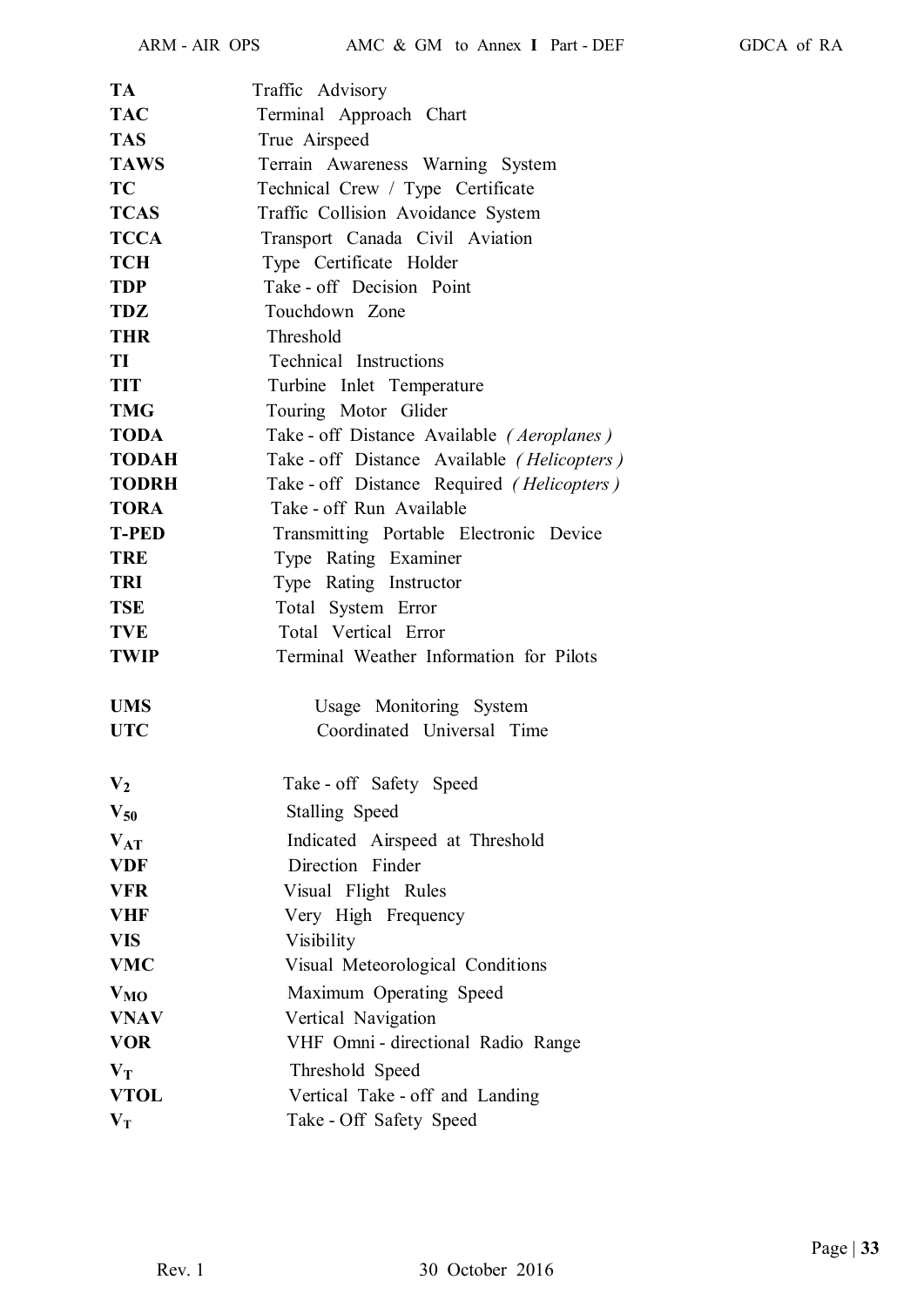| <b>WAAS</b> | Wide Area Augmentation System |
|-------------|-------------------------------|
| <b>WAC</b>  | World Aeronautical Chart      |
| WIFI        | Wireless Fidelity             |
| ZFTT        | Zero Flight - Time Training   |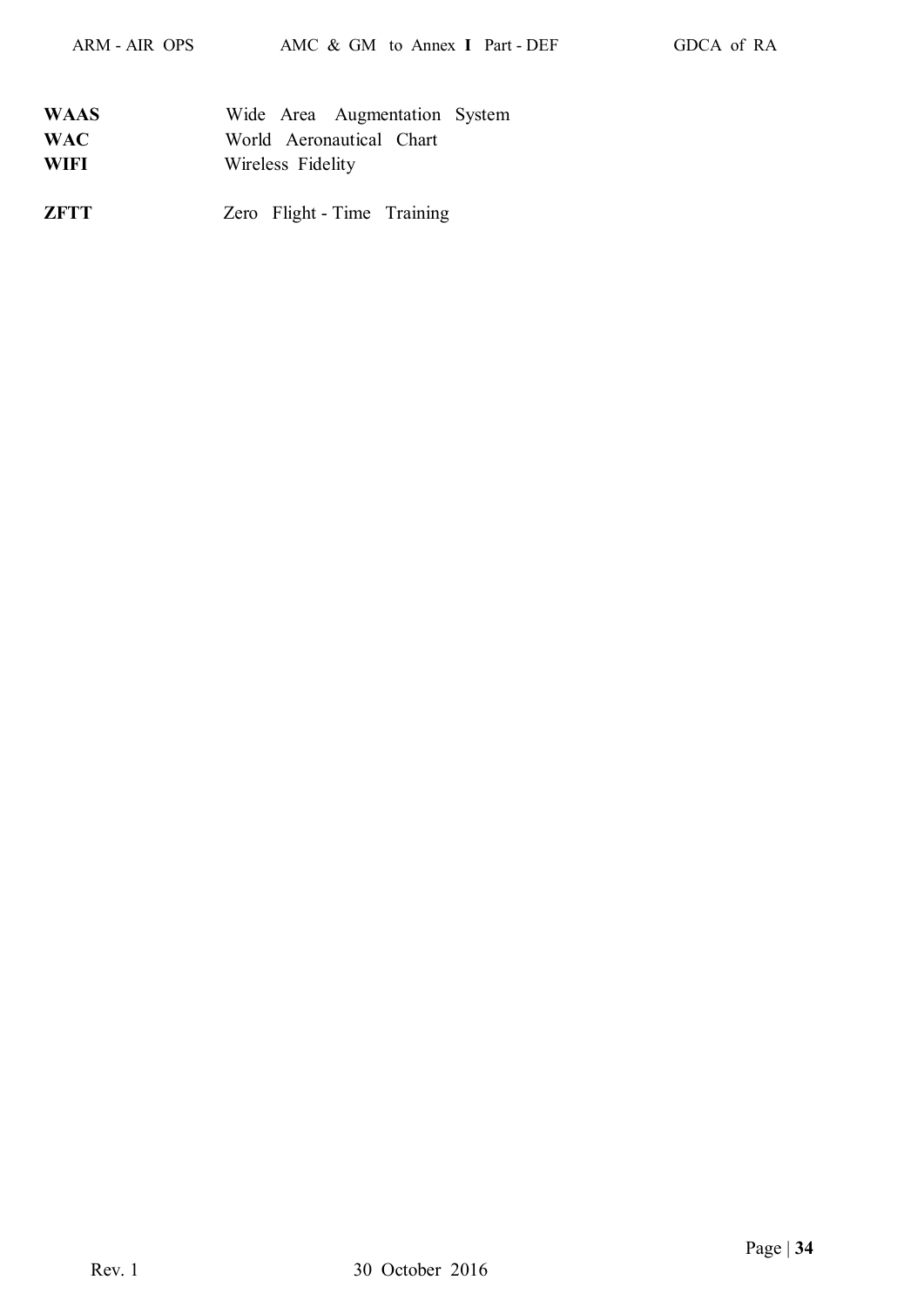## **GUIDANCE MATERIAL 3 to Annex I. DEFINITION**

#### **Helicopter Emergency Medical Services ( HEMS ) Flight**

*( a )* A HEMS flight *( or more commonly referred to as HEMS mission )* normally starts and ends at the HEMS operating base following tasking by the " HEMS Dispatch Centre ". Tasking can also occur when airborne, or on the ground at locations other than the HEMS operating base ;

- $(b)$  The following elements should be regarded as integral parts of the HEMS mission :
- ( 1 ) flights to and from the HEMS operating site when initiated by the HEMS Dispatch Centre ;
- ( 2 ) flights to and from an aerodrome / operating site for the delivery or pick up of medical supplies and / or persons required for completion of the HEMS mission ; *and*
- ( 3 ) flights to and from an aerodrome / operating site for refueling required for completion of the HEMS mission.

#### **GUIDANCE MATERIAL 4 to Annex I. DEFINITION'S**

#### **Head - Up Guidance Landing System ( HUDLS )**

A HUDLS is typically used for primary approach guidance to decision heights of 50 ft.

## **GUIDANCE MATERIAL 5 to Annex I. DEFINITION'S**

#### **Hostile Environment**

The open sea areas considered to constitute a hostile environment should be designated by the appropriate authority in the appropriate Aeronautical Information Publication or other suitable documentation.

## **GUIDANCE MATERIAL 6 to Annex I. DEFINITION'S**

#### **Night Vision Imaging System ( NVIS )**

Helicopter components of the NVIS include the radio altimeter, visual warning system and audio warning system.

#### **GUIDANCE MATERIAL 7 to Annex I. DEFINITION'S**

#### **Offshore Operations**

Offshore operations include, but are not limited to, support of offshore oil, gas and mineral exploitation and sea - pilot transfer.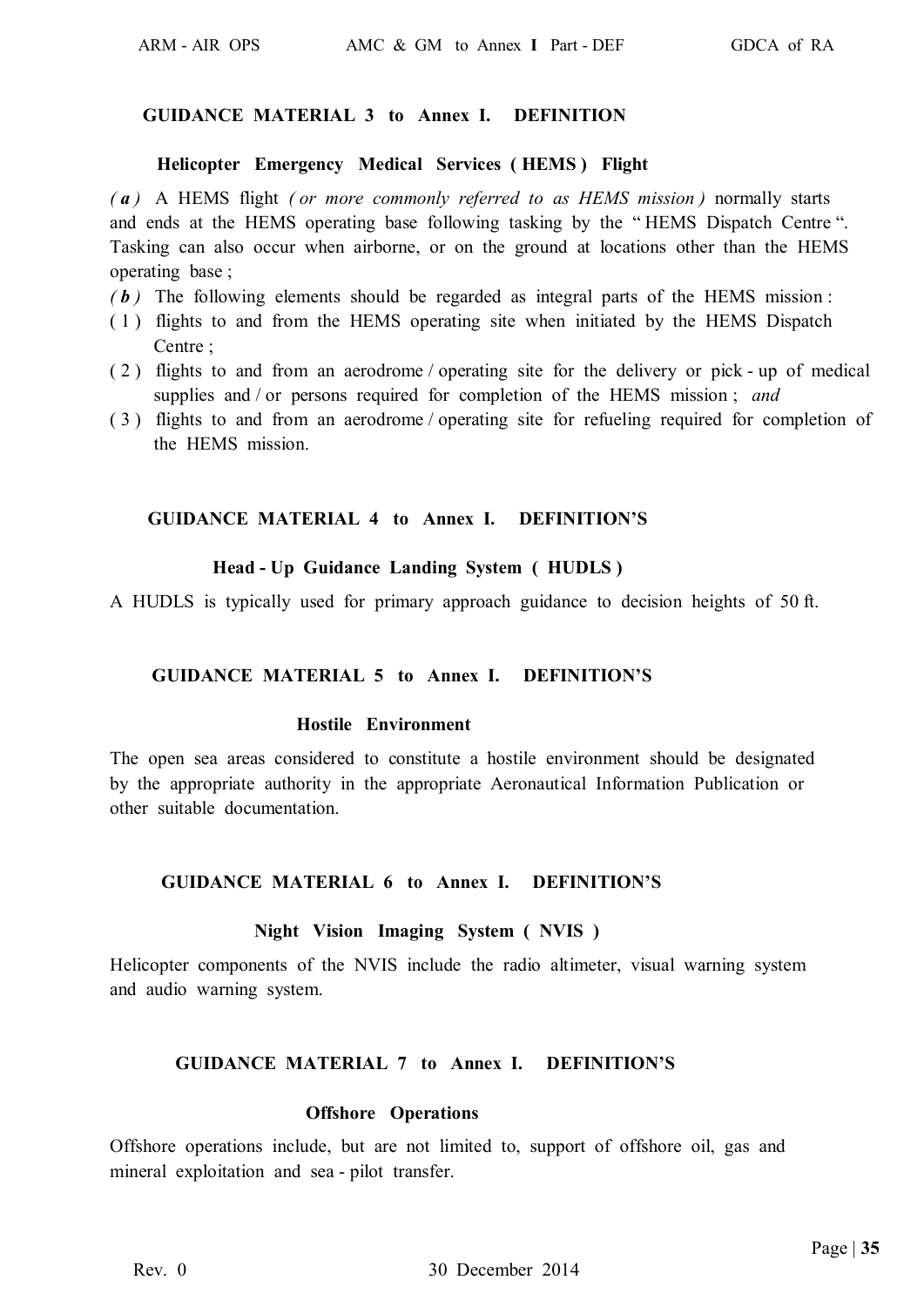## **GUIDANCE MATERIAL 8 to Annex I. DEFINITION'S**

#### **Public Interest Site**

An example of a public interest sites is a landing site based at a hospital located in a hostile environment in a congested area, which due to its size or obstacle environment does not allow the application of performance class 1 requirements that would otherwise be required for operations in a congested hostile environment.

## **GUIDANCE MATERIAL 9 to Annex I. DEFINITION'S**

#### **Technical Instructions**

The ICAO document number for the Technical Instructions is Doc. 9284 - AN / 905.

## **GUIDANCE MATERIAL 10 to Annex I. DEFINITION'S**

## $V_1$

The first action includes for example :

- *apply brakes ;*
- *reduce thrust ;*
- *deploy speed brakes.*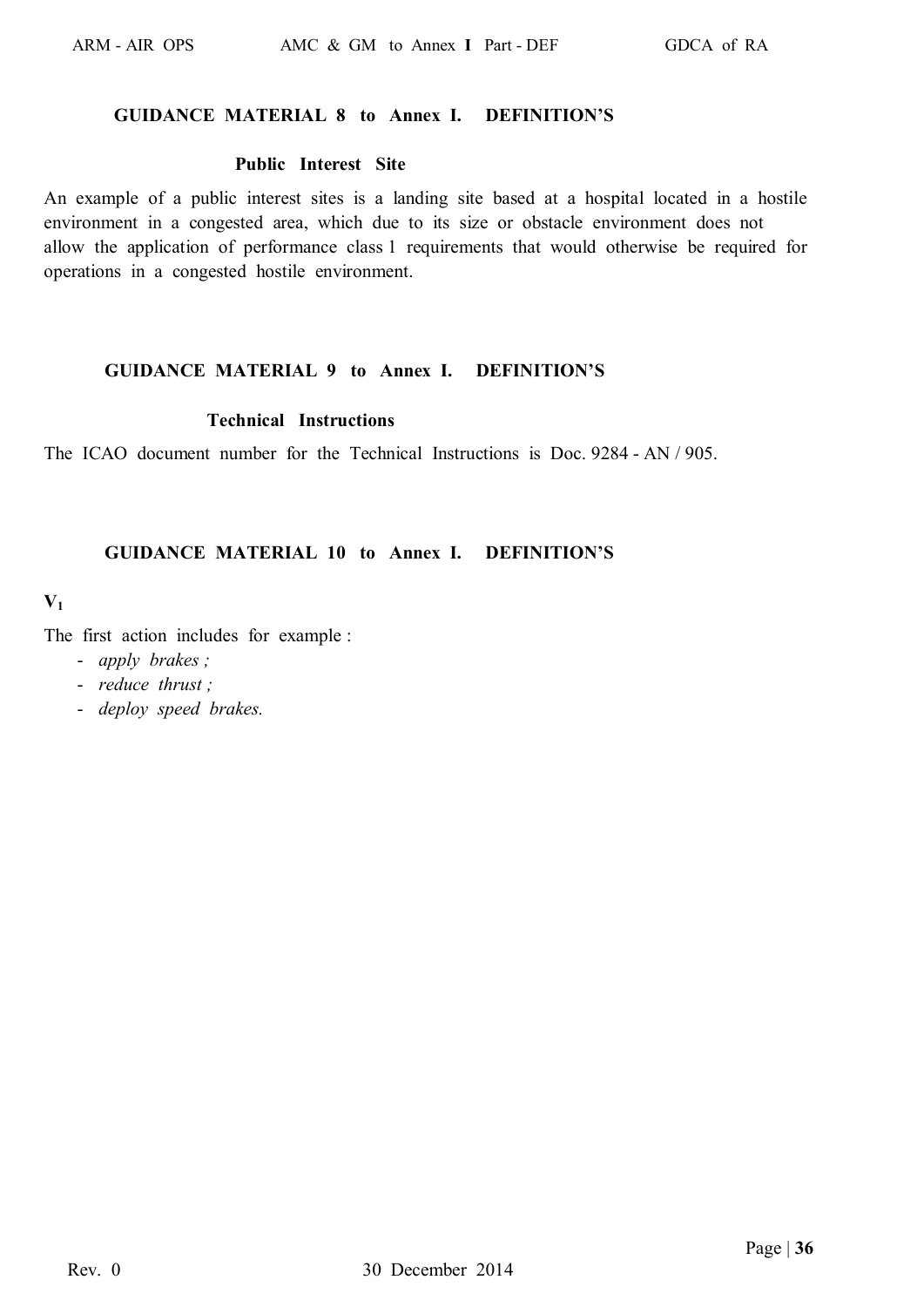#### **GM 11. Annex I. Definitions**

#### *Task Specialists*

For the purpose of this Regulation, persons that are carried in a specialized operation, e. g. on a parachute flight, sensational flight or scientific research flight, are considered to be task specialists.

#### **GM 12. Annex I. Definitions**

#### *Upset Prevention and Recovery Training ( UPRT ) Definitions*

*" Aeroplane Upset Prevention and Recovery Training " means* a combination of theoretical knowledge and flying training with the aim of providing flight crew with the required competencies to prevent or recover from developing or developed aeroplane upsets ;

*" Aeroplane Upset " means* an aeroplane in flight unintentionally exceeding the parameters normally experienced in line operations or training, normally defined by the existence of at least one of the following parameters :

- *a )* pitch attitude greater than 25 degrees nose up ;
- *b )* pitch attitude greater than 10 degrees nose down ;
- *c )* bank angle greater than 45 degrees ; *or*
- *d*) within the above parameters, but flying at airspeeds inappropriate for the conditions;

*" Angle of Attack* **( AOA ) "** *means* the angle between the oncoming air, or relative wind, and a defined reference line on the aeroplane or wing ;

*" Approach - to - Stall " means* flight conditions bordered by the stall warning and stall ; *" Competency " means* a combination of skills, knowledge, and attitudes required to perform a task to the prescribed standard ;

*" Developed Upset " means* a condition meeting the definition of an aeroplane upset ;

*" Developing Upset " means* any time the aeroplane begins to unintentionally diverge from the intended flight path or airspeed ;

*" Energy State " means* how much of each kind of energy ( kinetic, potential or chemical ) the aeroplane has available at any given time ;

*" Error " means* an action or inaction by the flight crew that leads to deviations from organizational or flight crew intentions or expectations ;

*" Error Management " means* the process of detecting and responding to errors with countermeasures that reduce or eliminate the consequences of errors, and mitigate the probability of further errors or undesired aircraft states ;

*" First Indication of a Stall " means* the initial aural, tactile or visual sign of an impending stall, which can be either naturally or synthetically induced ;

*" Flight Crew Resilience " means* the ability of a flight crew member to recognize, absorb and adapt to disruptions ;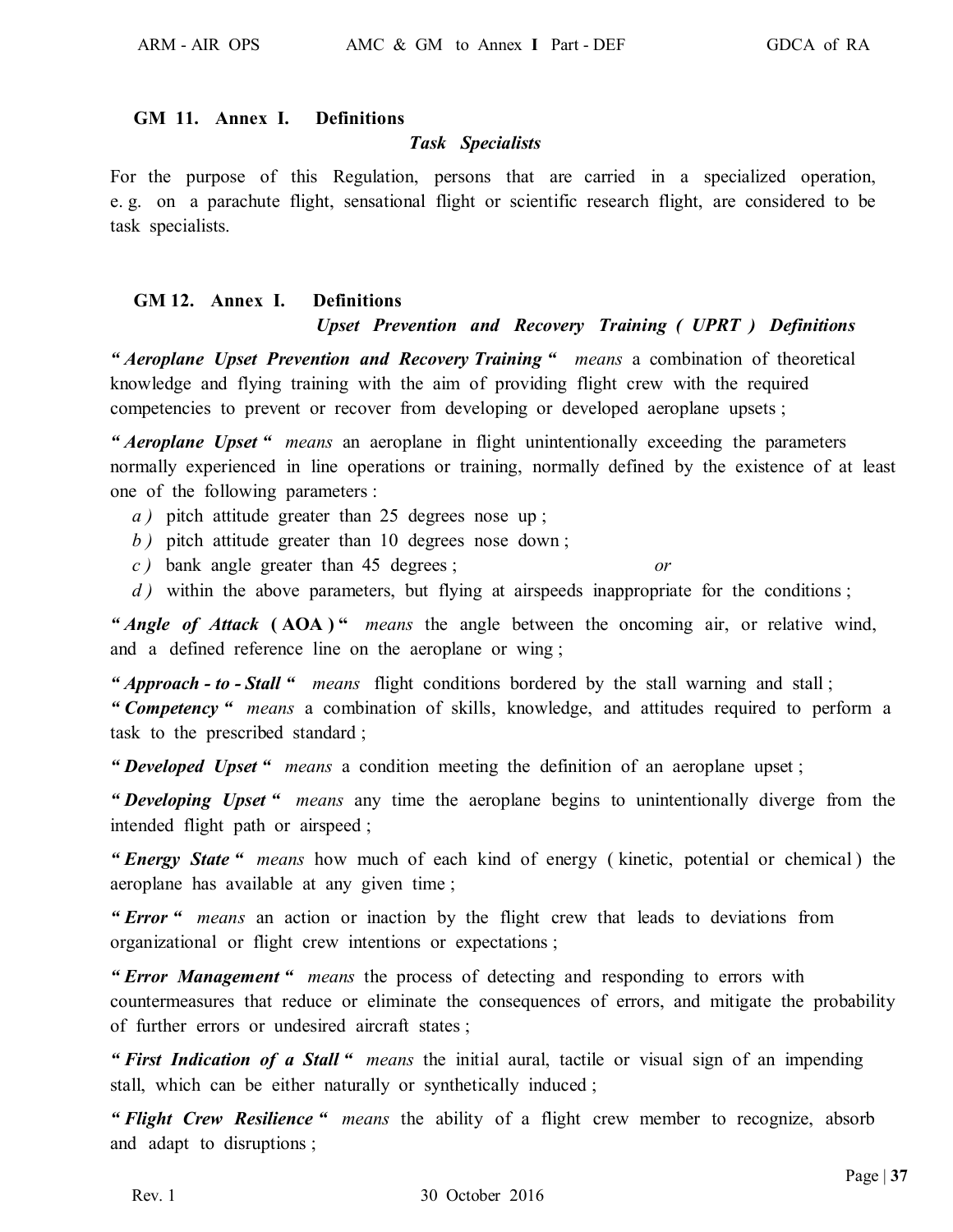*" Fidelity Level " means* the level of realism assigned to each of the defined FSTD features ;

*" Flight Path " means* the trajectory or path of the aeroplane travelling through the air over a given space of time ;

*" Flight Path Management " means* active manipulation, using either the aeroplanes automation or manual handling, to command the aeroplane flight controls to direct the aeroplane along a desired trajectory ;

*" Load Factor " factor means* the ratio of a specified load to the weight of the aeroplane, the former being expressed in terms of aerodynamic forces, propulsive forces, or ground reactions ;

*" Loss of Control in Flight " ( LOCI ) means* a categorization of an accident or incident resulting from a deviation from the intended flight path ;

*" Manoeuvre - based Training " means* training that focuses on a single event or manoeuvre in isolation ;

*" Negative Training " means* training which unintentionally introduces incorrect information or invalid concepts, which could actually decrease rather than increase safety ;

*" Negative Transfer of Training " means* the application ( and " Transfer " ) of what was learned in a training environment *( i. e., a classroom, an FSTD* ) to normal practice, i. e. it describes the degree to which what was learned in training is applied to actual normal practices. In this context, negative transfer of training refers to the inappropriate generalization of knowledge and skill to a situation or setting in normal practice that does not equal the training situation or setting ;

*" Post - stall Regime " means* flight conditions at an angle of attack greater than the critical angle of attack ;

*" Scenario - based Training " means* training that incorporates manoeuvres into real - world experiences to cultivate practical flying skills in an operational environment;

*" Stall " means* a loss of lift caused by exceeding the aeroplane's critical angle of attack ;

*Note : a stalled condition can exist at any attitude and airspeed, and may be recognized by continuous stall warning activation accompanied by at least one of the following :* 

- *a ) buffeting, which could be heavy at times ;*
- *b*) lack of pitch authority and / or roll control; and and
- *c ) inability to arrest the descent rate.*

*" Stall Event " means* an occurrence whereby the aeroplane experiences conditions associated with an approach - to - stall or a stall;

*" Stall ( event ) Recovery Procedure " means* the manufacturer - approved aeroplane - specific stall recovery procedure. If an OEM - approved recovery procedure does not exist, the aeroplane specific stall recovery procedure developed by the operator, based on the stall recovery template contained in GM 5. ORO. FC. 220  $& 230$ , may be used;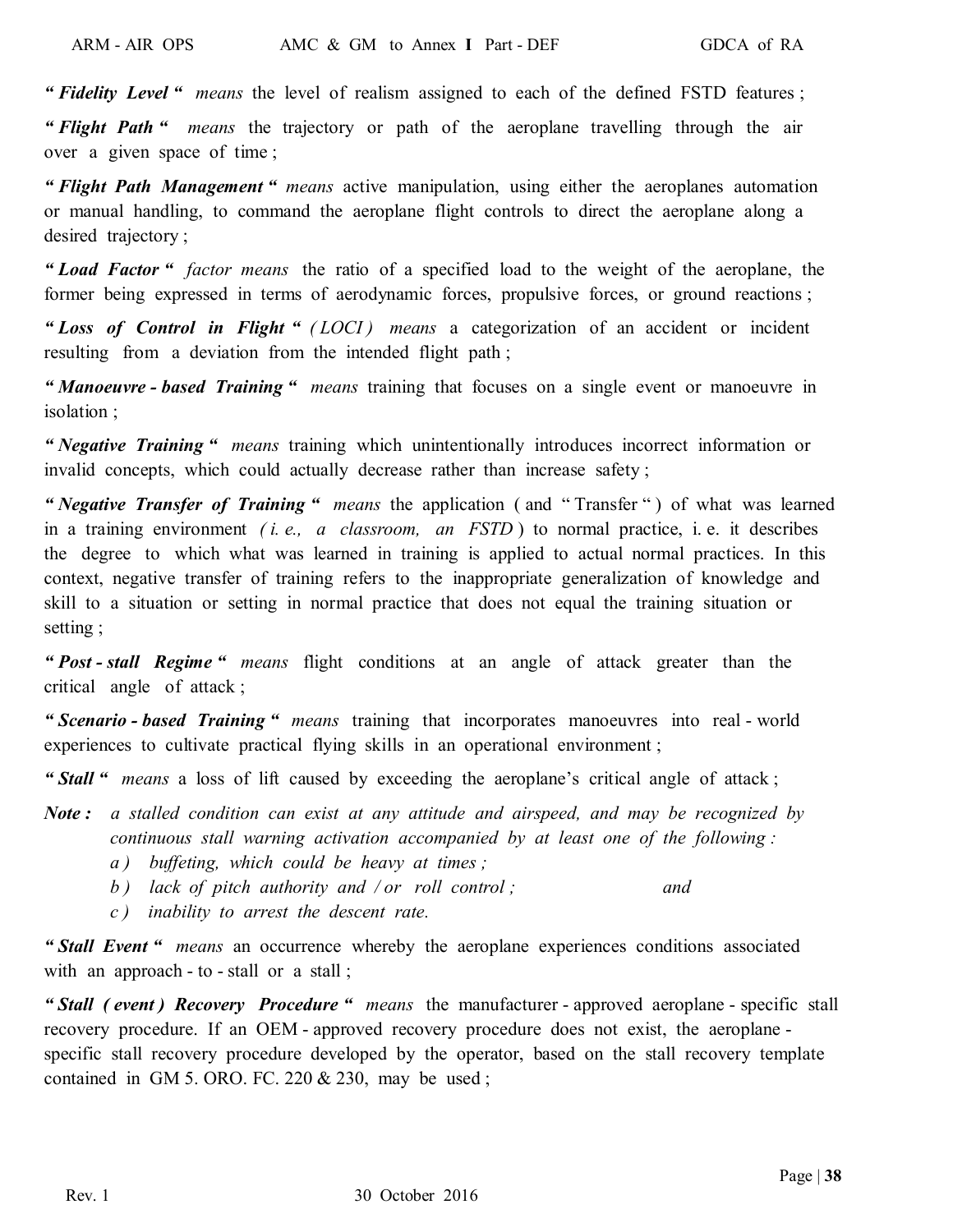*" Stall Warning " means* a natural or synthetic indication provided when approaching a stall that may include one or more of the following indications :

- a ) aerodynamic buffeting *( some aeroplanes will buffet more than others )* ;
- b) reduced roll stability and aileron effectiveness;
- c ) visual or aural cues and warnings ;
- d ) reduced elevator ( pitch ) authority ;
- e ) inability to maintain altitude or arrest rate of descent ; *and*
- f ) stick shaker activation *( if installed ).*

 *Note : a stall warning indicates an immediate need to reduce the angle of attack.* 

*" Startle " means* the initial short - term, involuntary physiological and cognitive reactions to an unexpected event that commence the normal human stress response ;

*" Stick Pusher " means* a device that, automatically applies a nose down movement and pitch force to an aeroplane's control columns, to attempt to decrease the aeroplane's angle of attack. Device activation may occur before or after aerodynamic stall, depending on the aeroplane type.

 *Note : a stick pusher is not installed on all aeroplane types.*

*" Stick Shaker " means* a device that automatically vibrates the control column to warn the pilot of an approaching stall ;

 *Note : a stick shaker is not installed on all aeroplane types.*

*" Stress ( response ) " means* the response to a threatening event that includes physiological, psychological and cognitive effects. These effects may range from positive to negative and can either enhance or degrade performance ;

*" Surprise " means* the emotionally - based recognition of a difference in what was expected and what is actual;

*" Threat " means* events or errors that occur beyond the influence of the flight crew, increase operational complexity and must be managed to maintain the margin of safety ;

*" Threat Management " means* the process of detecting and responding to threats with countermeasures that reduce or eliminate the consequences of threats and mitigate the probability of errors or undesired aircraft states ;

*" Train - to - proficiency " means* approved training designed to achieve end-state performance objectives, providing sufficient assurances that the trained individual is capable to consistently carry out specific tasks safely and effectively ;

*Note : in the context of this definition, " Train - to - proficiency " can be replaced by " Training - to - proficiency. "*